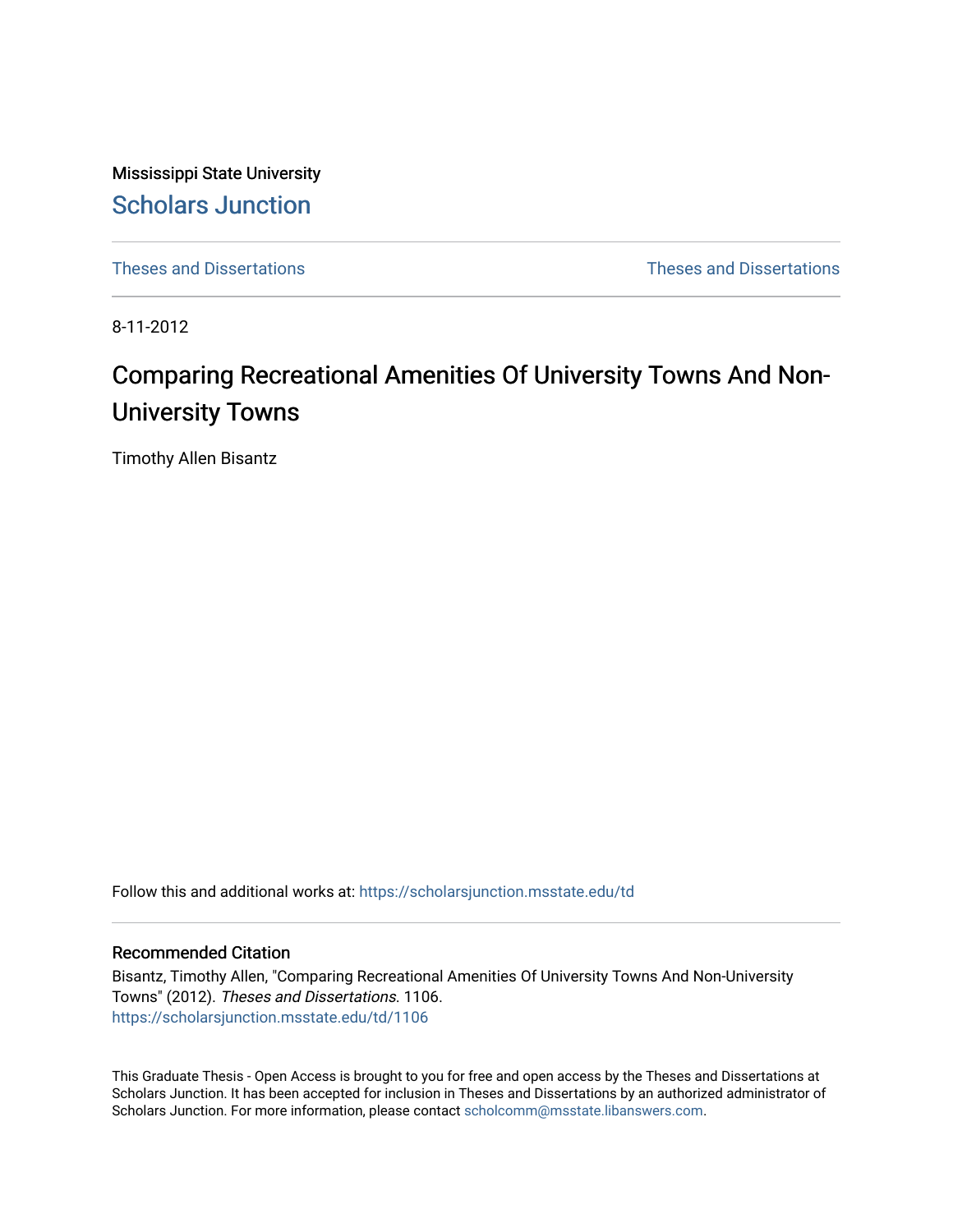Comparing recreational amenities of university towns and non-university towns

By

Timothy A. Bisantz

Thesis

 Submitted to the Faculty of in Partial Fulfillment of the Requirements for the Degree of Master of Science in the Department of Kinesiology Mississippi State University in Sports Administration

Mississippi State, Mississippi

August 2012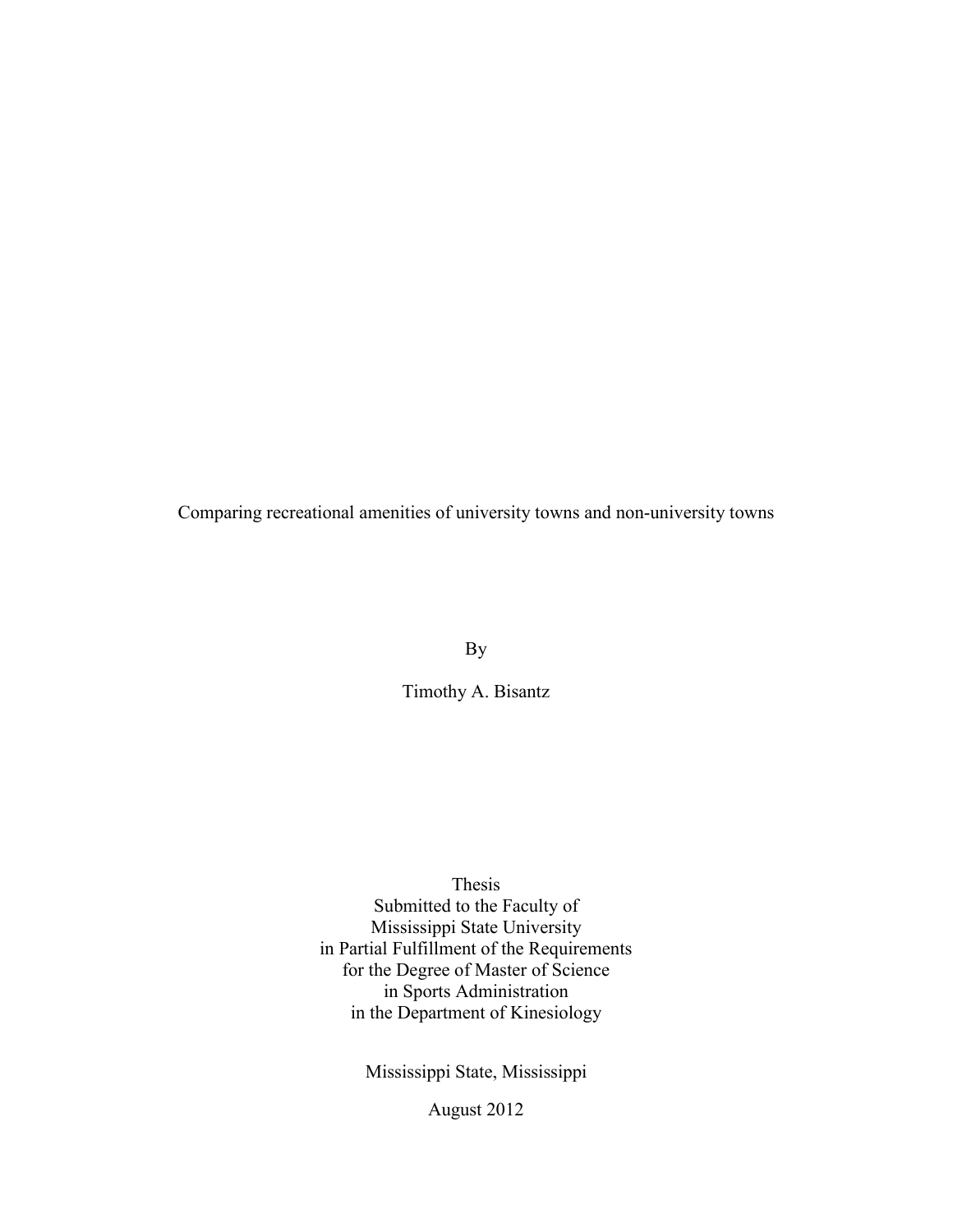Copyright 2012

By

Timothy A. Bisantz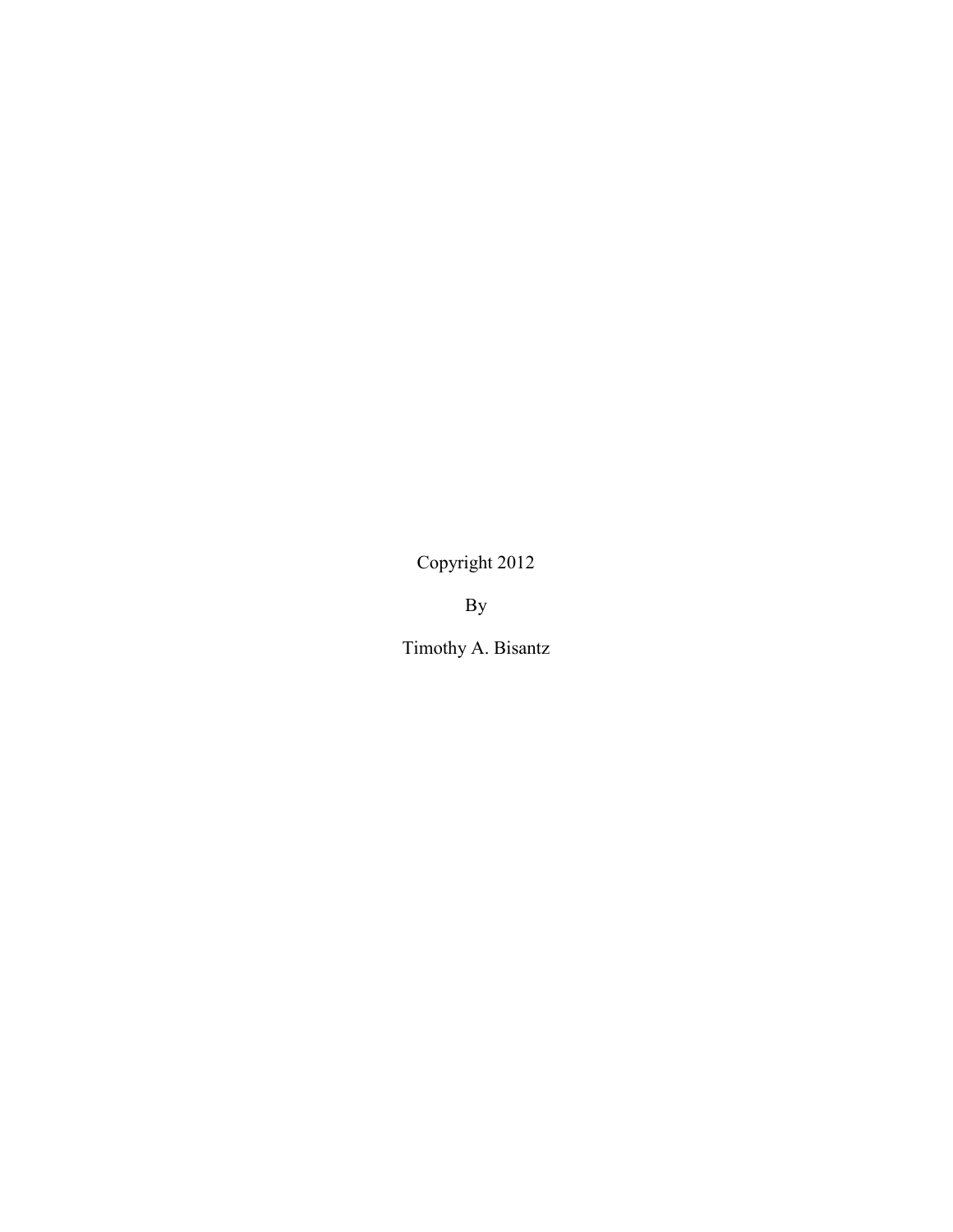Comparing recreational amenities of university towns and non-university towns

By

Timothy A. Bisantz

Approved:

 Adam Love Assistant Professor of Kinesiology (Major Professor)

 $\mathcal{L}_\text{max}$  , and the set of the set of the set of the set of the set of the set of the set of the set of the set of the set of the set of the set of the set of the set of the set of the set of the set of the set of the

Dragan Stanisevski Associate Professor of Political Science and Public Administration (Committee Member)

 $\mathcal{L}_\text{max}$  , and the set of the set of the set of the set of the set of the set of the set of the set of the set of the set of the set of the set of the set of the set of the set of the set of the set of the set of the

 $\mathcal{L}_\text{max}$  , and the set of the set of the set of the set of the set of the set of the set of the set of the set of the set of the set of the set of the set of the set of the set of the set of the set of the set of the

 and Public Administration Bethany Stich Associate Professor of Political Science (Committee Member)

 $\mathcal{L}_\text{max}$  , and the set of the set of the set of the set of the set of the set of the set of the set of the set of the set of the set of the set of the set of the set of the set of the set of the set of the set of the

John Lamberth Associate Professor of Kinesiology (Graduate Coordinator)

 $\mathcal{L}_\text{max}$  , and the set of the set of the set of the set of the set of the set of the set of the set of the set of the set of the set of the set of the set of the set of the set of the set of the set of the set of the Richard Blackbourn Dean of the College of Education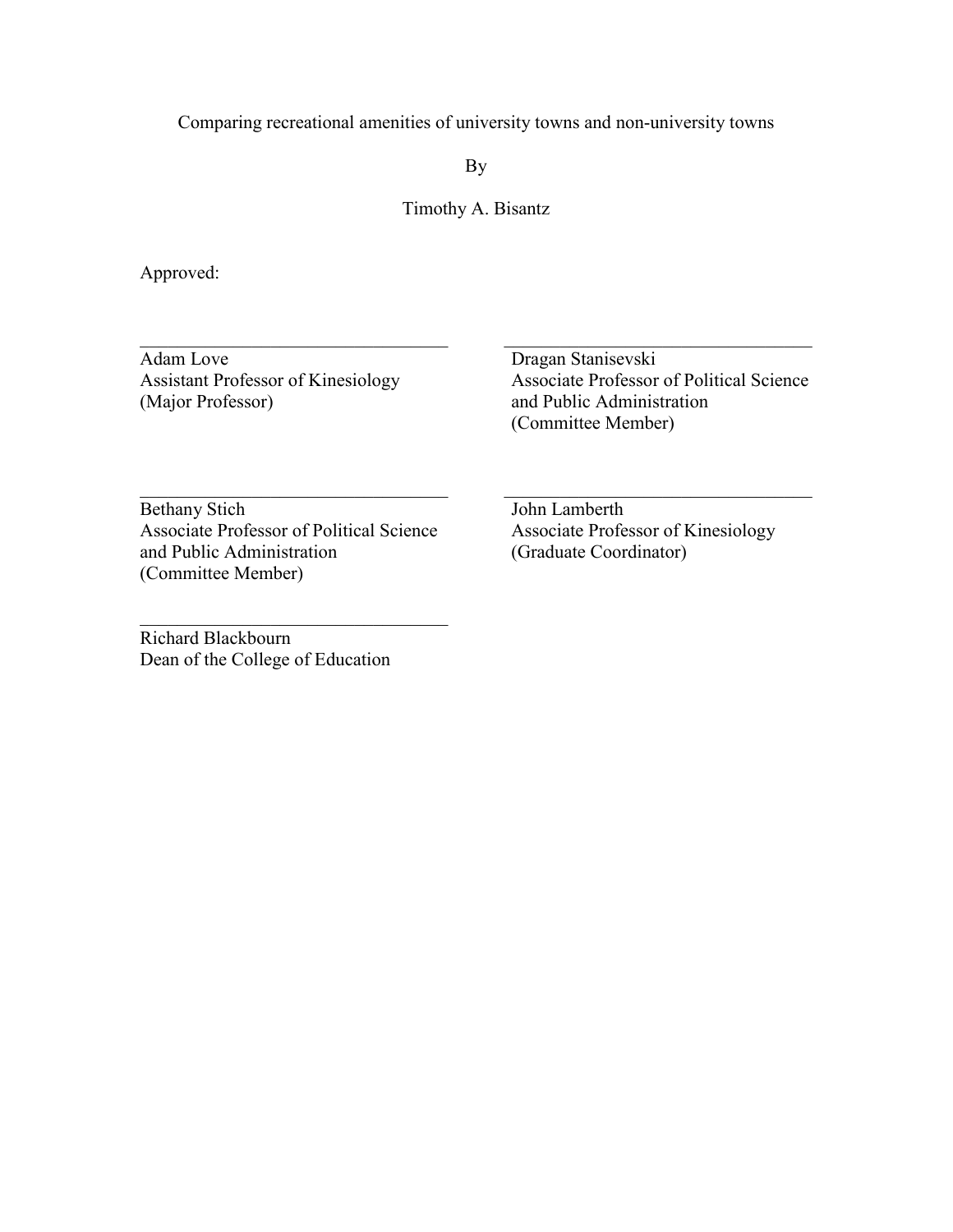Name: Timothy A. Bisantz

Date of Degree: August 11, 2012

Institution: Mississippi State University

Major Field: Sports Administration

Major Professor: Dr. Adam Love

 Title of Study: Comparing recreational amenities of university towns and nonuniversity towns

Pages in Study: 53

Candidate for Degree of Master of Science

 Recreational amenities present great value for the community. Their existence and facilitates a healthy lifestyle. While communities continue to create and operate recreational facilities/areas, the presence of such facilities may have indirect effects on the general population. Specifically, this thesis will compare the presence of recreational amenities in metropolitan statistical areas that contain universities which are a part of the Association of American Universities (AAU) and metropolitan statistical areas with provides an improved quality of life, offers a connection with the natural surroundings, similar populations and geographic characteristics that don't contain an AAU-member institution.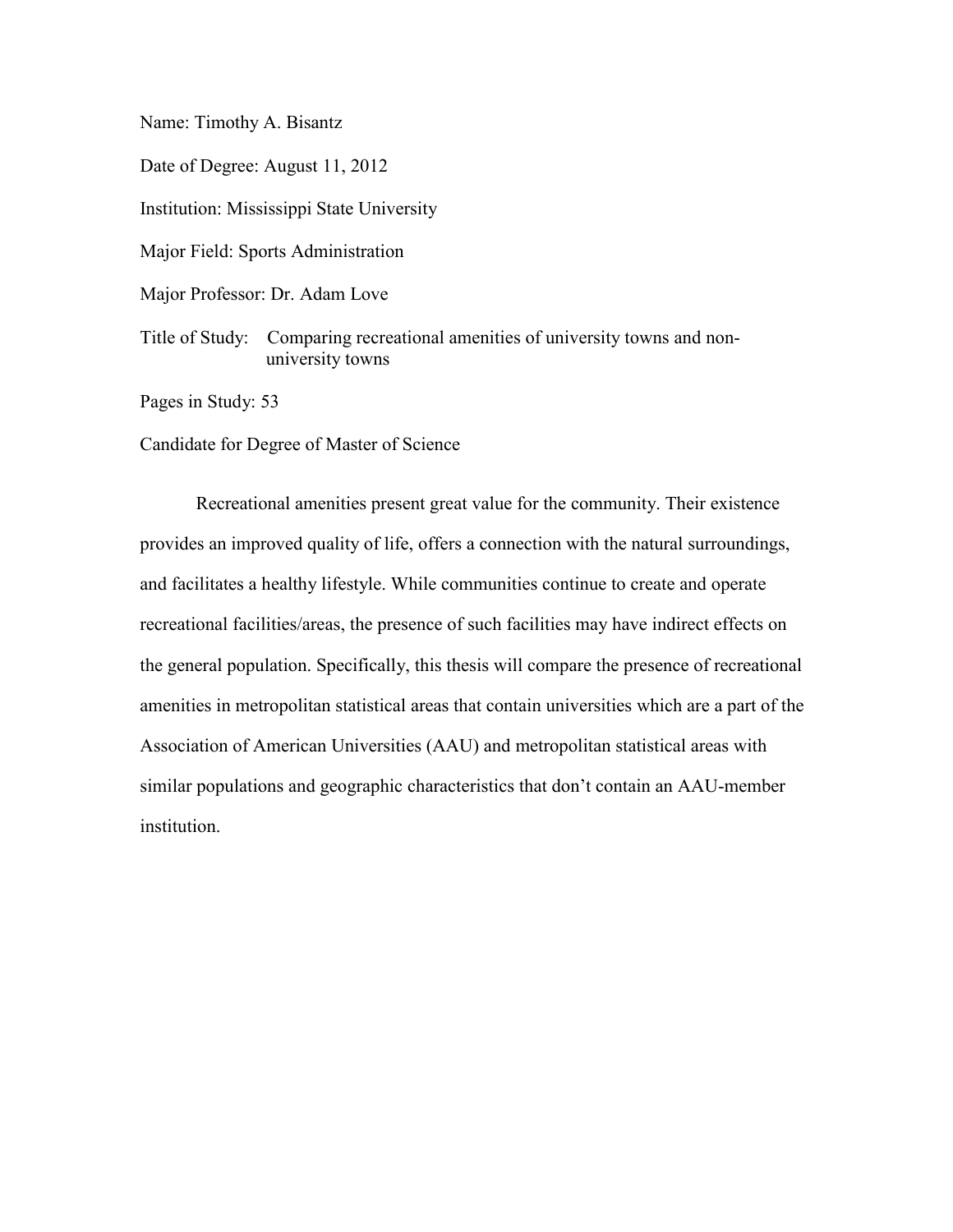### DEDICATION

<span id="page-5-0"></span>This thesis is dedicated to those who pursue knowledge. The pursuit of knowledge is never ending. Thus, humankind must strive to learn from the education and the environment we have come to love through our lifetime.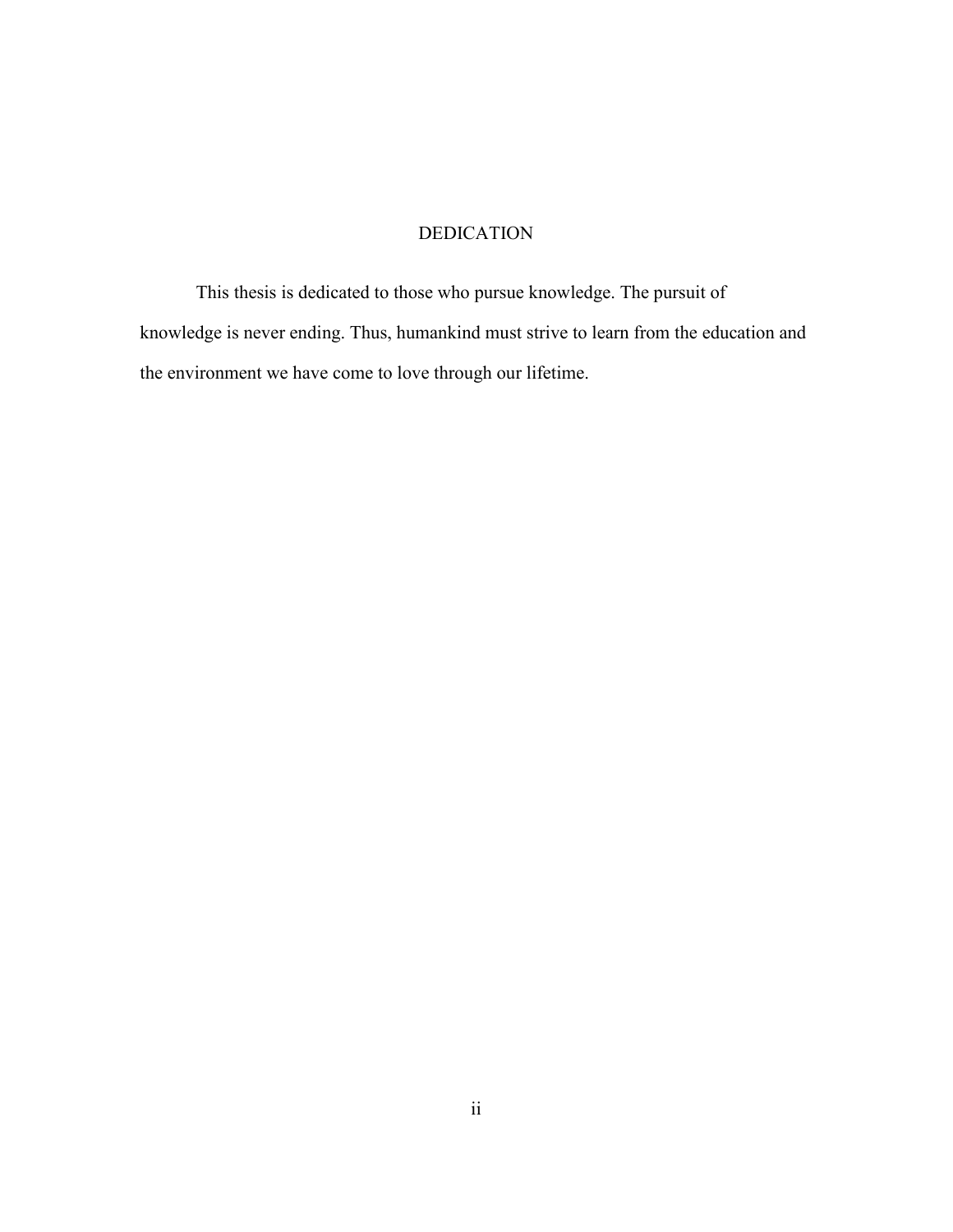# TABLE OF CONTENTS

|                | Page |
|----------------|------|
|                |      |
|                |      |
|                |      |
|                |      |
| <b>CHAPTER</b> |      |
| $\mathbf{I}$ . |      |
|                |      |
| $\Pi$ .        |      |
|                |      |
| III.           |      |
|                |      |
| IV.            |      |
|                |      |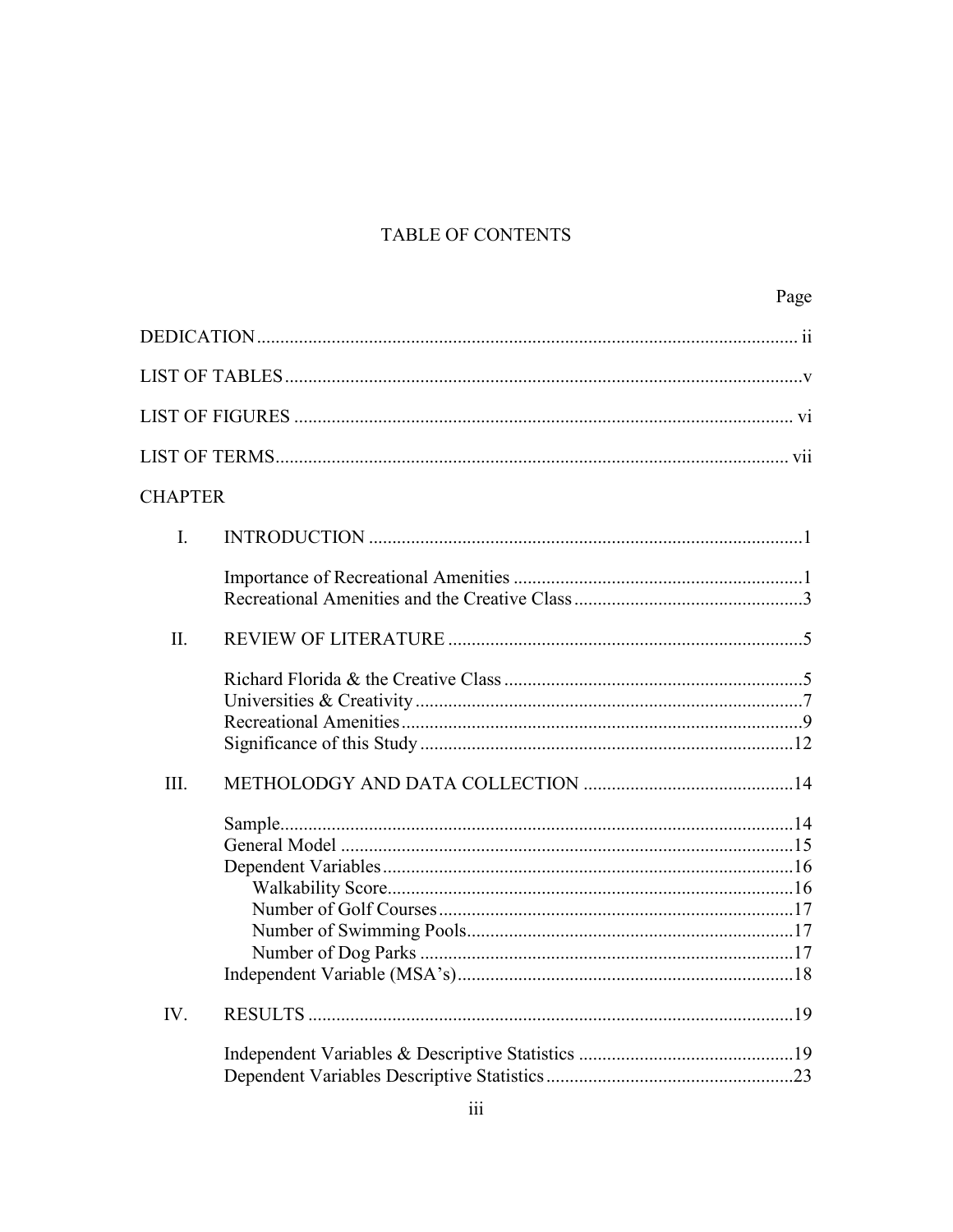|                 | T-Test results between MSA's with/without AAU member institutions25                    |  |
|-----------------|----------------------------------------------------------------------------------------|--|
| V.              |                                                                                        |  |
|                 | Limitations and Recommendations for Future Research30                                  |  |
|                 |                                                                                        |  |
| <b>APPENDIX</b> |                                                                                        |  |
| $\mathsf{A}$    | OVERALL RANKINGS OF REGIONS ON THE CREATIVITY                                          |  |
| B               | OVERALL RANKINGS OF REGIONS ON THE CREATIVITY<br>INDEX - NON AAU-MEMBER - GROUP TWO 36 |  |
| $\mathcal{C}$   | NUMBER OF GOLF COURSES CONTAINED WITHIN MSA -                                          |  |
| D               | NUMBER OF GOLF COURSES CONTAINED WITHIN MSA -                                          |  |
| E               | NUMBER OF POOLS & DOG PARKS CONTAINED WITHIN                                           |  |
| $\mathbf{F}$    | NUMBER OF POOLS & DOG PARKS CONTAINED WITHIN                                           |  |
| G               |                                                                                        |  |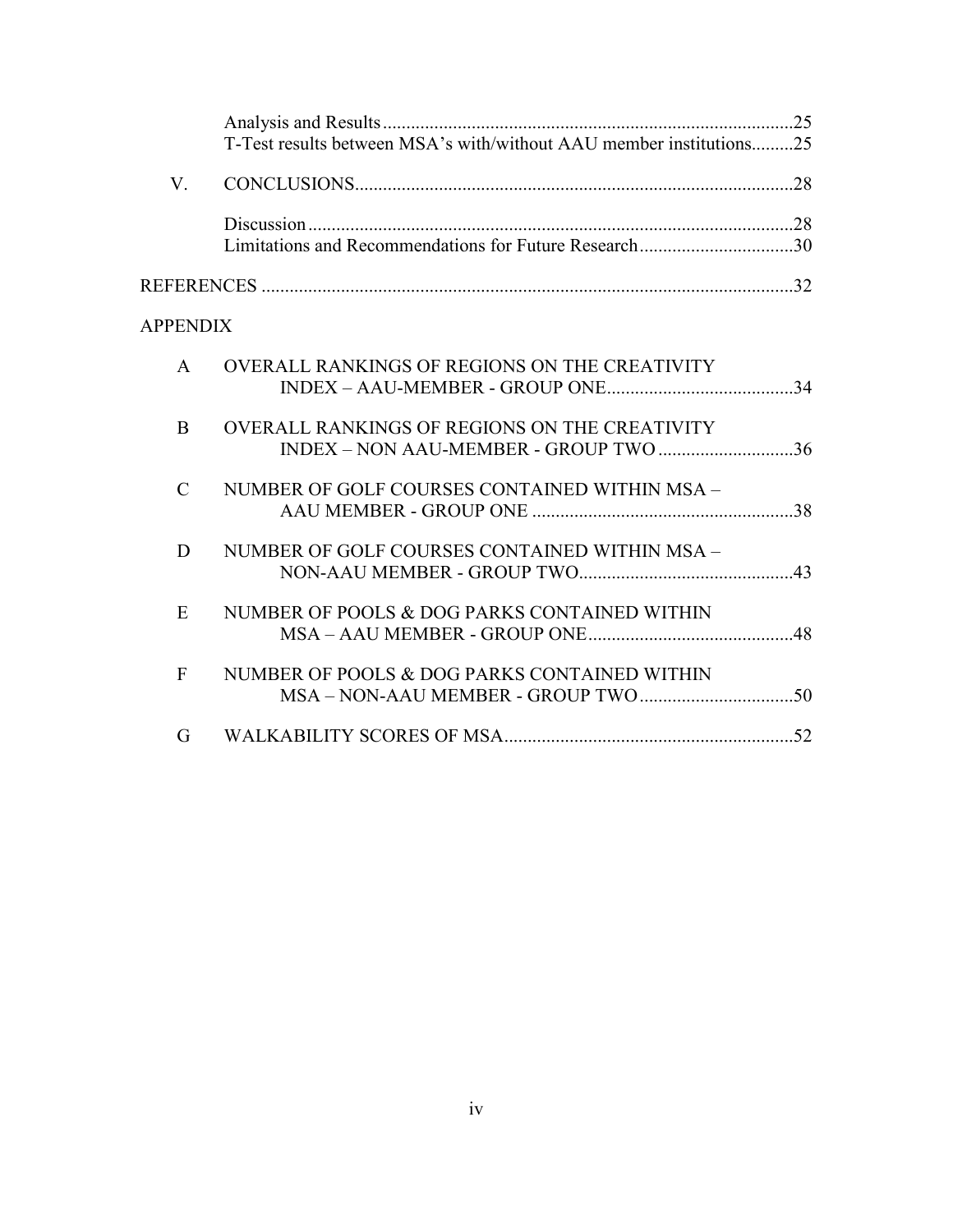# LIST OF TABLES

<span id="page-8-0"></span>

| <b>TABLE</b> | Page |
|--------------|------|
| 4.1          |      |
| 4.2          |      |
| 4.3          |      |
| 4.4          |      |
| 4.5          |      |
| 4.6          |      |
| 4.7          |      |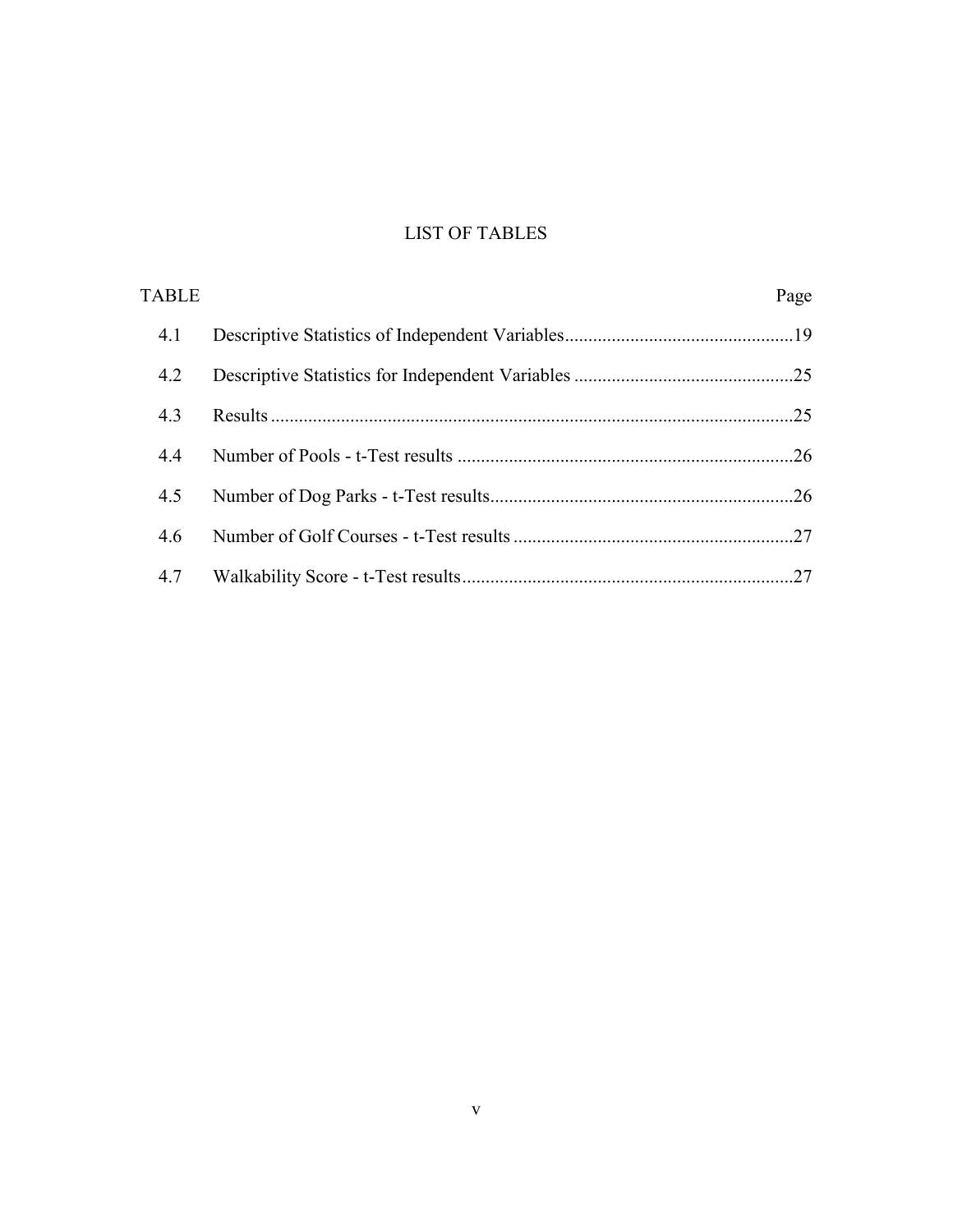# **LIST OF FIGURES**

<span id="page-9-0"></span>

| <b>FIGURE</b> | Page |
|---------------|------|
| 31            |      |
| 32            |      |
|               |      |
| 4.2           |      |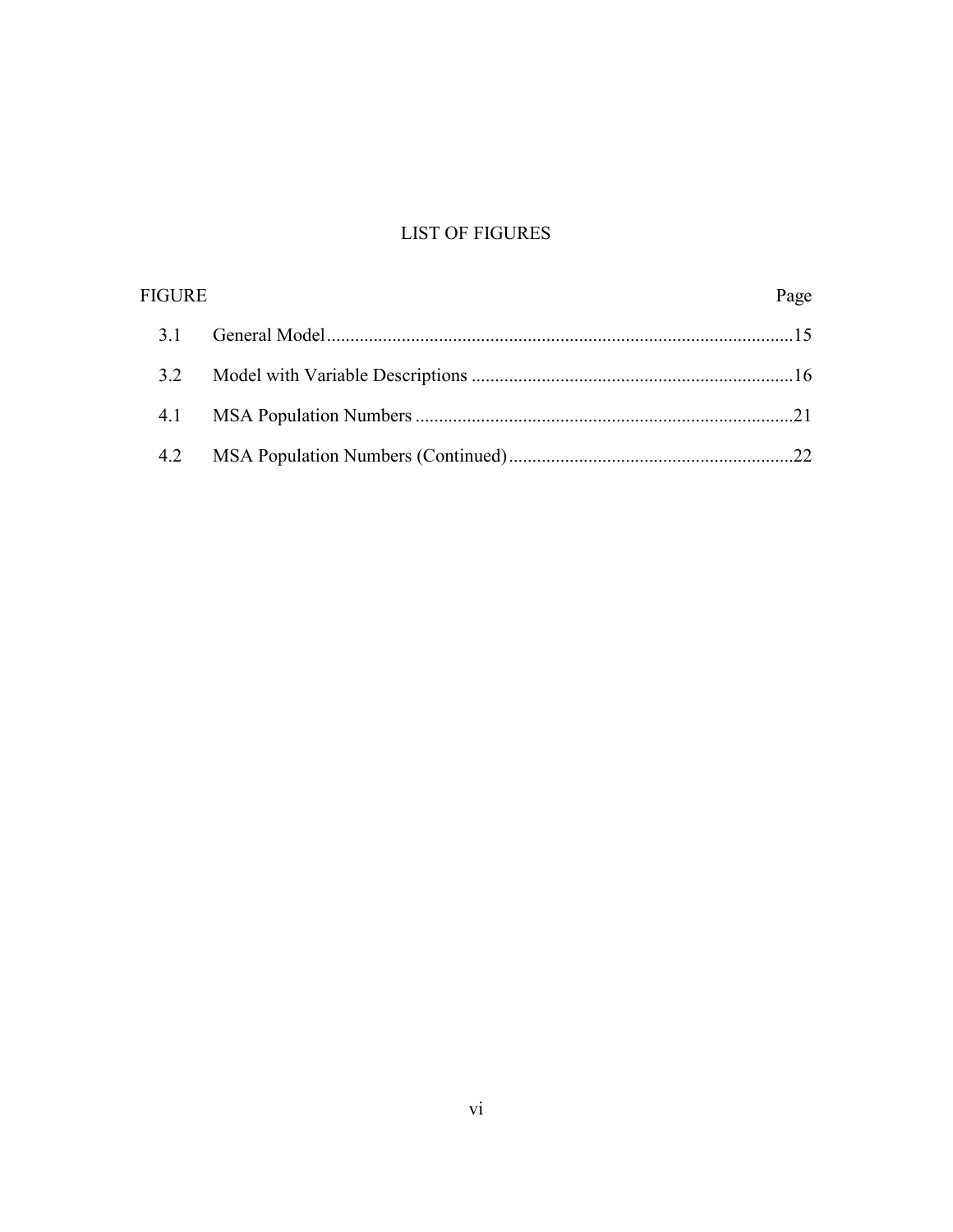### LIST OF TERMS

<span id="page-10-0"></span>AAU – American Association of Universities

MSA – Metropolitan Statistical Area

CAFR – Comprehensive Annual Financial Report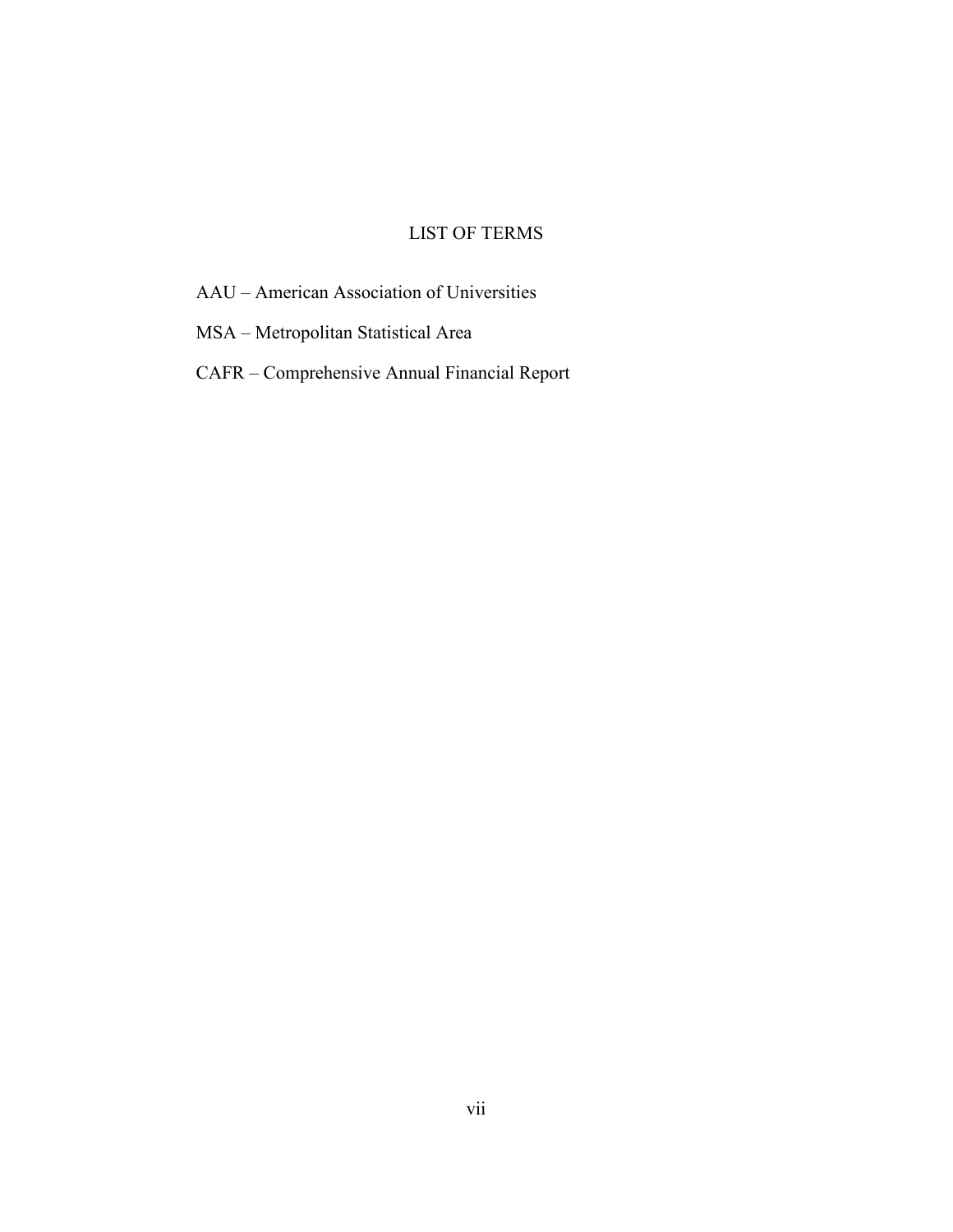### CHAPTER I

### **INTRODUCTION**

<span id="page-11-1"></span><span id="page-11-0"></span> Leisure is essential in the existence of human life. Veblen (1899) a pioneer on the class members of society would use leisure activities to demonstrate their cultural elitist *of the Leisure Class* has led to the development of further studies within the field of concept of leisure, highlighted the cultural nature of leisure. Throughout history, upperstatus. As the modern era evolved, Veblen described how all levels of society must act upon their desires as humans to participate in leisure activity. Veblen's book, *The Theory*  leisure studies and its value within society.

 Although there is some research within the field of leisure, there is little research of the effect leisure/recreational amenities have in correlation with economic development. Although these correlations have never been developed, it is known that leisure programs lead to a better quality of life, which plays an increasingly important role in the economic growth of communities (Deller, Tsung-Hsiu, Marcouiller, & English, 2001).

#### **Importance of Recreational Amenities**

<span id="page-11-2"></span> Recreational amenities are an important asset for a community. Specifically, amenities can increase levels of attachment to the community while increasing the aesthetic appeal of the community. Investment in amenities through various means could potentially be seen as a community development tool. It's stated that the value of influence education has within a community is tremendous (Galbraith, 1958). Galbraith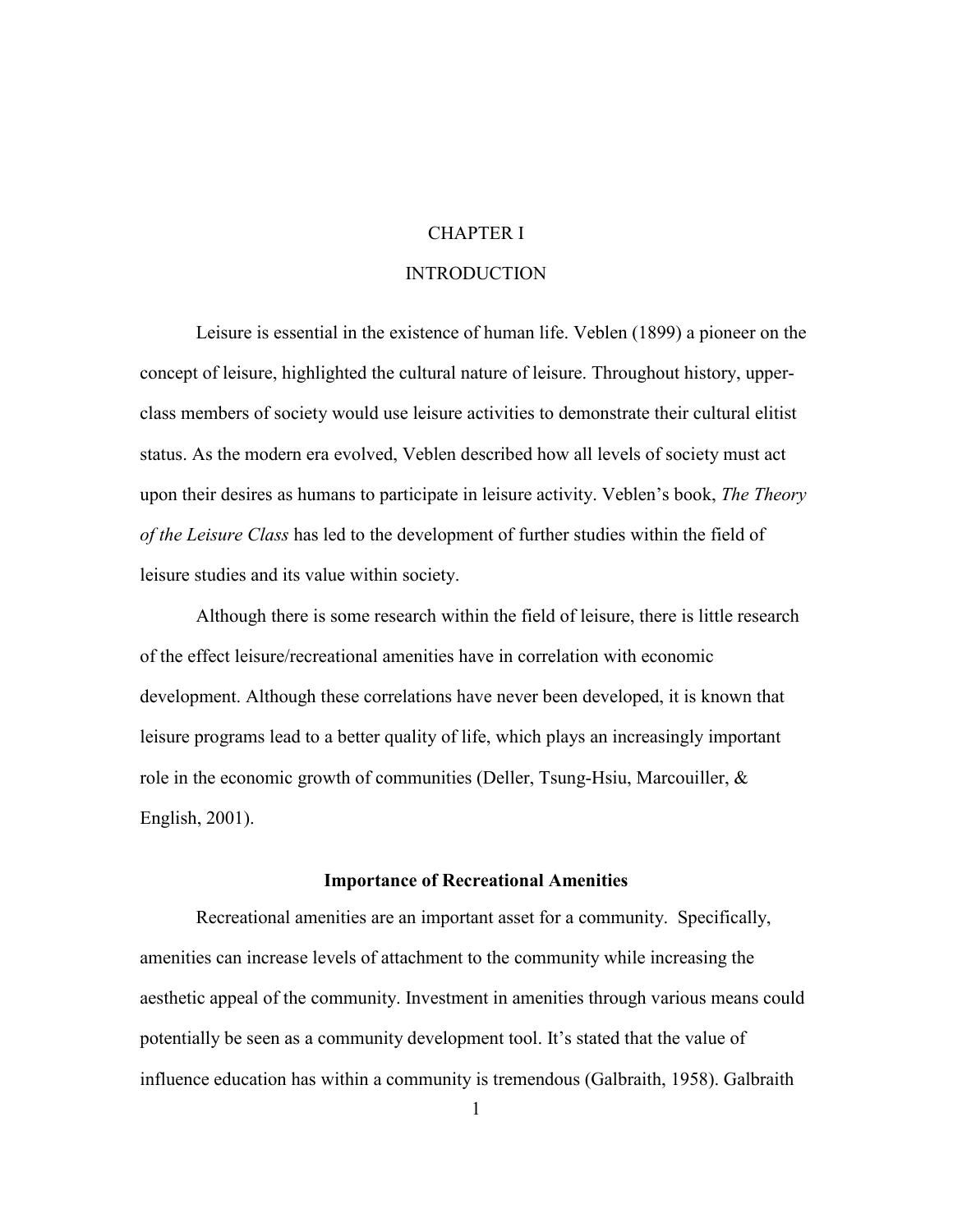believes that investment in public schools and education programs will allow society to thrive.

 recreation provides great benefit in a range of areas, such as improved self-efficacy, increased quality of life, increased motivation, decreased stress levels, and long term health benefits. Additionally, they stress the value recreational amenities in facilitation of Galbraith's research on educational programs was a stepping stone for investment in social programs more broadly. Recreation researchers have used his foundation to build further arguments into physical education and recreation. Research in the field has often used health as a proven measurement for communities to invest in recreation. Masuier and Corbin (2006), for example, state that investment in physical education and a healthy lifestyle (Masuier & Corbin, 2006). As MSA's look to invest in the future, this research can be used as a foundation for community leaders to demonstrate the value of recreation programs to the community.

 As social programs are seen as a valuable resource within the community, they are also seen as desirable by the citizens of the community. These programs are facilitated by the use of amenities. Given the demand for recreation, citizens will even migrate to amenities (Kruger, 2006). Haigood and Crompton (1998) also state that recreational amenities are capable of recruiting individuals to the community.

 While citizens within communities view amenities as quality, they do so with the amenities are seen as a stable commodity that can be utilized by all citizens while understanding that they provide both positive social and health implications. Additionally, their value is seen beyond these implications. Recreation is also viewed as a highly-valued function of government (Payne & Schaumleffel, 2008). Recreational promoting good within the community.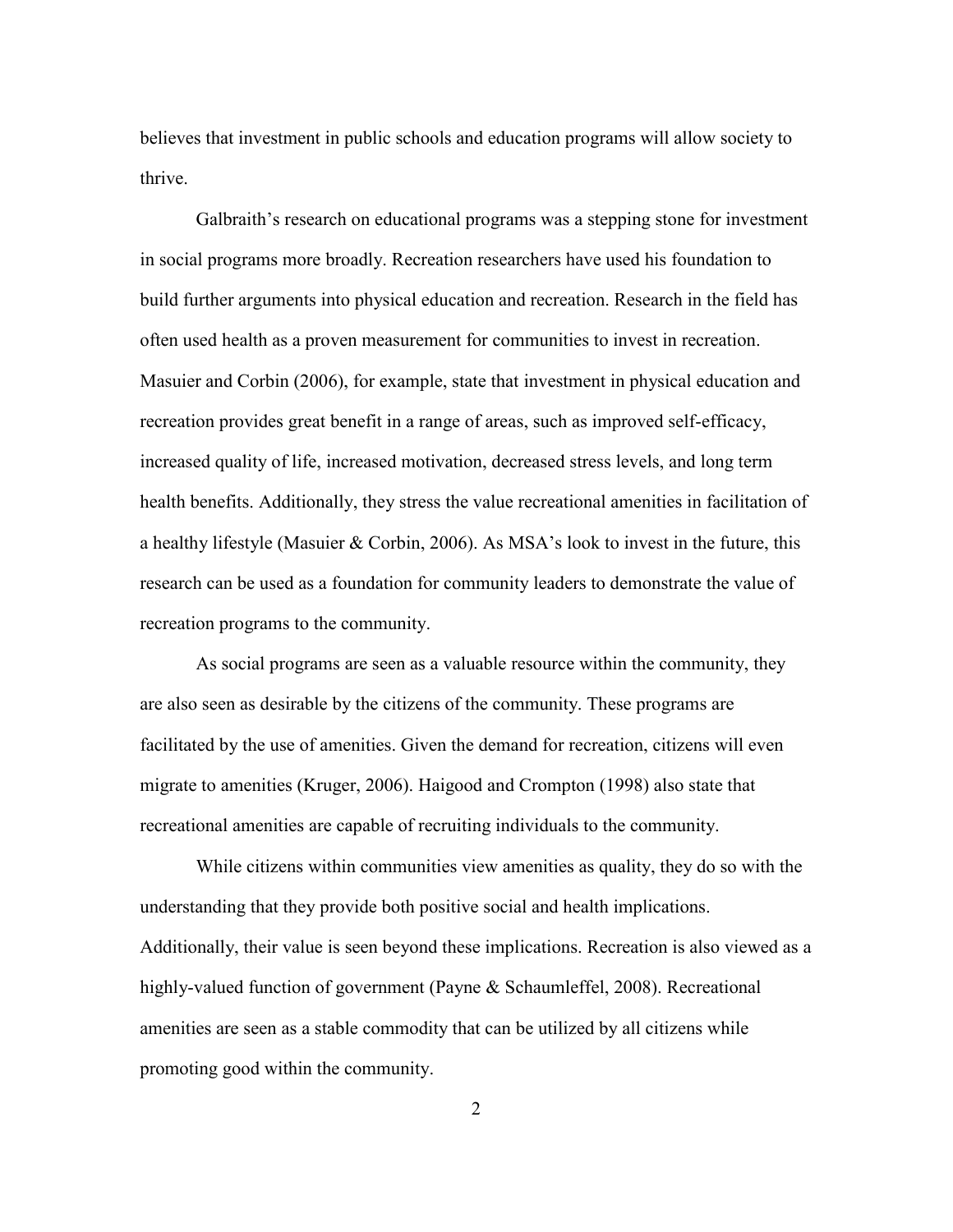#### **Recreational Amenities and the Creative Class**

<span id="page-13-0"></span>Richard Florida's work has focused on a socioeconomic subgroup of population known as the "Creative Class". This term includes individuals who utilize their creative potential in their professions to discover problems, create solutions, innovate and evolve their workplace (Florida, 2006).

 Three items that are seen as factors in the influence of creative individuals are universities, amenities, and tolerance (Melander & Florida, 2006). In Florida's work, he As members of the creative class look to build on their creativity, they require a community where they can grow, thrive, and sustain a lifestyle compatible to their needs. shows extensively the value of education and its connection to creative class principles.

 As Florida has stated the value of the creative class principles, he notes that areas rich in talent tend to be concentrated in settings with high-level research institutions. As standard for its members. Membership within this association is often correlated with research funding, and high level faculty ratings (Membership Information). Thus, AAU level institutions are located in communities that have large amounts of creative an organization, the Association of American Universities (AAU) has held a high high level research institutions. To obtain membership, the AAU has indicators that must be met. These include: doctoral education, a significant amount of resources dedicated to individuals.

 special. Florida (2006) states that a high percentage of individuals who are creative class Universities and the communities they reside in have always been connected. From sharing resources, the community pride on game day, and the people who work/live in the area, they're inseparable. With their relationship, the university community is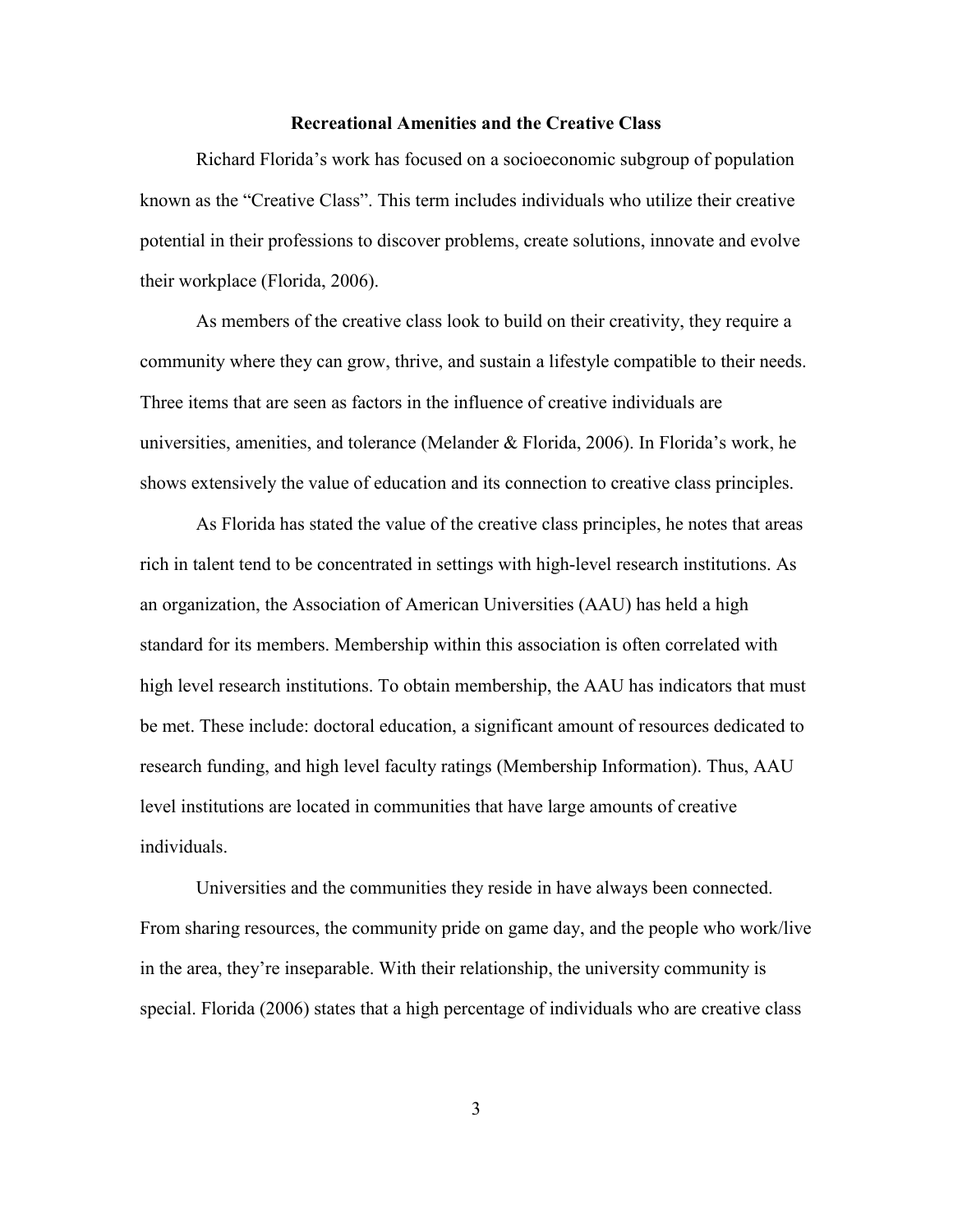members are seen in communities with universities when compared to areas with similar population and geographic characteristics without universities.

 needs of these individuals must be met. For the community to thrive, they must adapt to With a higher concentration of creative individuals in university communities, the the creative individual. Peck (2005) demonstrates that creative individuals require amenities. With this understanding, it's important to appreciate and study their desires.

 To understand recreation amenities of value and the amount of these amenities, this study will look at universal amenities that can be measured. The four amenities measured in the current study are number of dog parks, number of golf courses, number of pools, and the walkability. Additionally, the goal of this study is to add knowledge to the field of recreation.

 Given the benefits of recreational amenities and their important role in attracting members of the creative class, the purpose of this study is to compare the level of recreational amenities that exists in university towns and non-university towns. Their comparison will allow for an understanding of the amount of recreational amenities a community has, and if an area should invest in these to attract members of the creative class.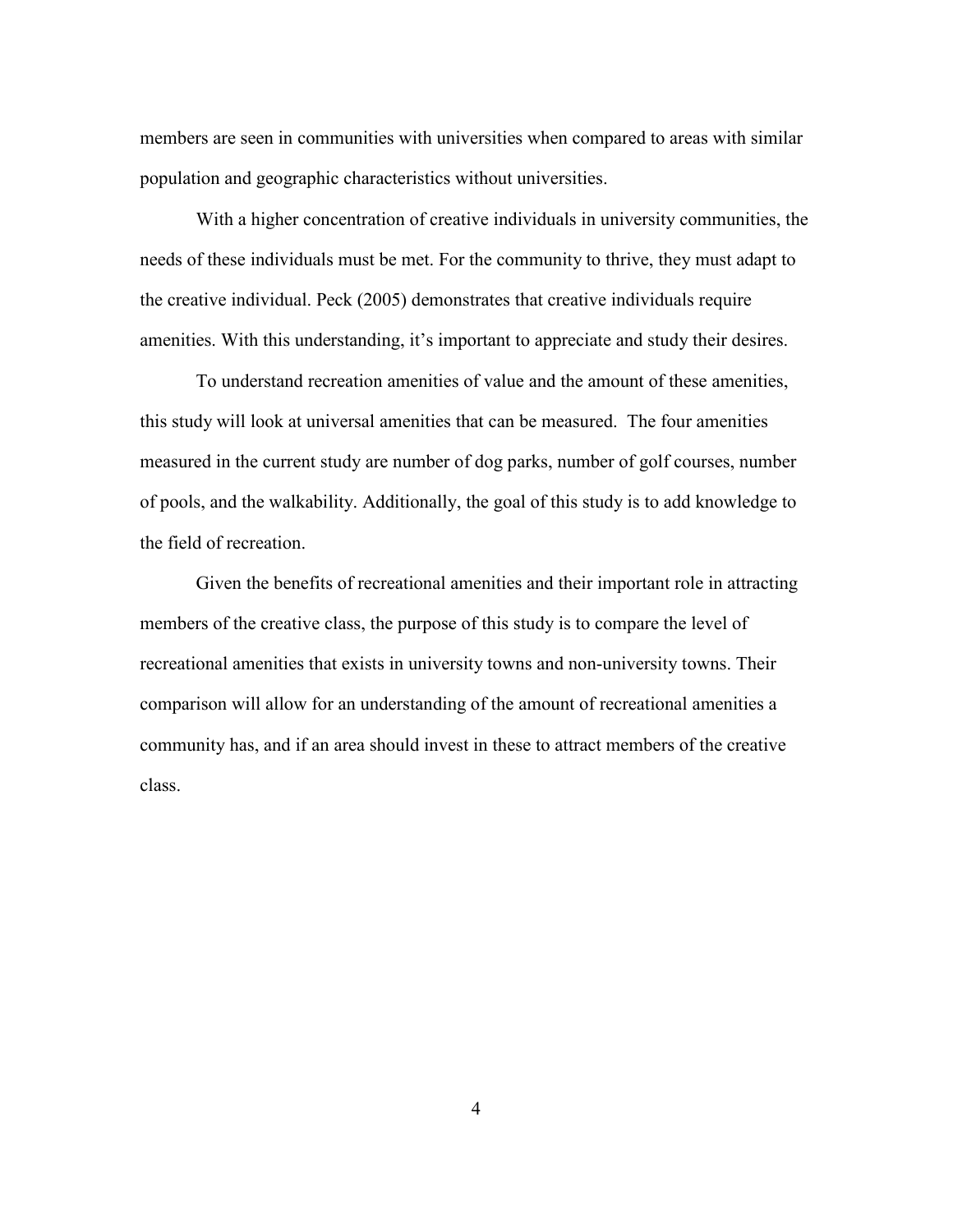### CHAPTER II

#### REVIEW OF LITERATURE

<span id="page-15-0"></span> In this review of literature, I begin by discussing Florida's work on the creative and the presence of members of the creative class within a community. Finally, I class in order to highlight the value creative individuals have and their influence on the communities in which they reside. Second, I discuss the connections between universities highlight the value of recreational amenities and the benefits they provide for a community.

#### **Richard Florida & the Creative Class**

<span id="page-15-1"></span>transitioning from its 19<sup>th</sup> century roots as an industrial, blue-collar economy toward one the population consists of individuals who use their creative potential as a defining part of in science and technology fields. Florida suggests that the United States is currently in flux. The nation is currently that is based on information and technology (Florida, 2006). Guiding this change is a successful socioeconomic group called the 'Creative Class'. This socioeconomic group of their profession. These creative individuals include lawyers, doctors, engineers, and those

 Community officials must understand what is necessary to facilitate an environment which promotes economic growth. Florida (2006) states that there are "three T's" that provide the necessary desires of individuals who are members of the creative class -- technology, talent, and tolerance. Technology is the communities' ability to function in the information age. Talent is the measured human capital of an area.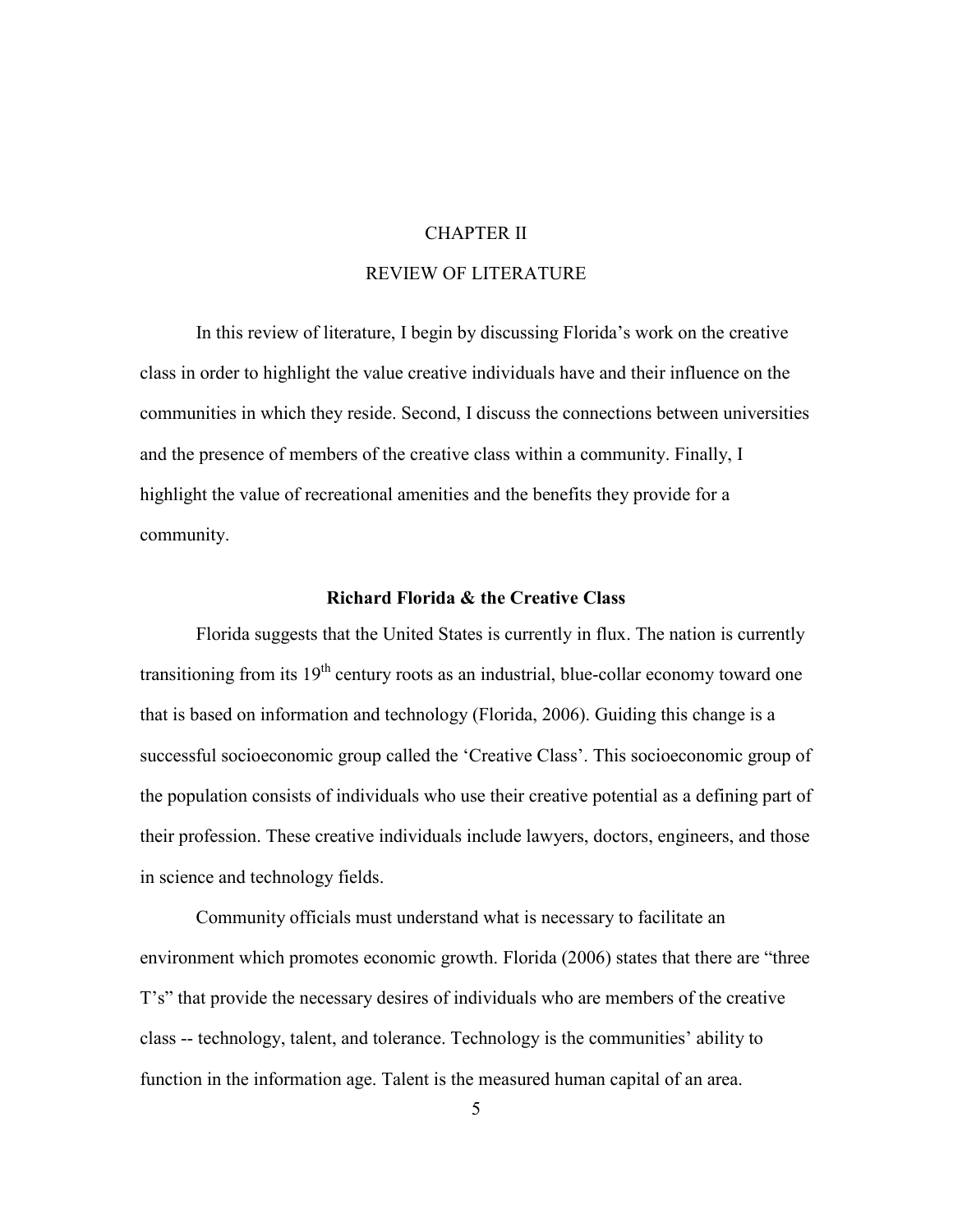Tolerance is the area's ability to provide a diverse environment. Florida suggests these three elements are the largest contributing factors that create an environment supporting the needs and desires of those who promote growth as members of the creative class.

 entrepreneurial activity (Lee et al., 2004)research and development (Florida, 1999), and acquiring resources for public use through various means (e.g., CAFR) for social programs (Kaczynski & Crompton, 2006). Additionally, communities thrive when catering to those in creative professions (e.g. high tech companies) (Florida, 1999). Lee, Florida, and Acs (2004) state that creativity is important for the economic success of a community. This economic success is driven by strong levels of Companies do this by backing the livelihood of professional positions that use knowledge to draw conclusions from problems. These knowledge demanding positions provide individuals with competitive wages and the ability to set their own work schedule. From this, individuals within the creative sector can use their professional positions to support their lifestyle choice. This leads companies to set loose standards in their work environment. It also imposes the idea of companies spending time and energy on recruiting the client that can promote their company through social and professional ways. From this, Lee et al. (2004) proves creative positions support growth within the community and demand work environments that have attributes compliant with the 3 T's.

 Research by Mellander and Florida (2006) indicates that creative class measures are able to provide measurements that can be used in a role to promote the distribution of the creative class show appreciation for each of these measurement characteristics. Therefore, attaining these measurement characteristics is important for both university and non-university communities to recruit members of the creative class into their area. human capital. These include: universities, amenities and tolerance. From this, those in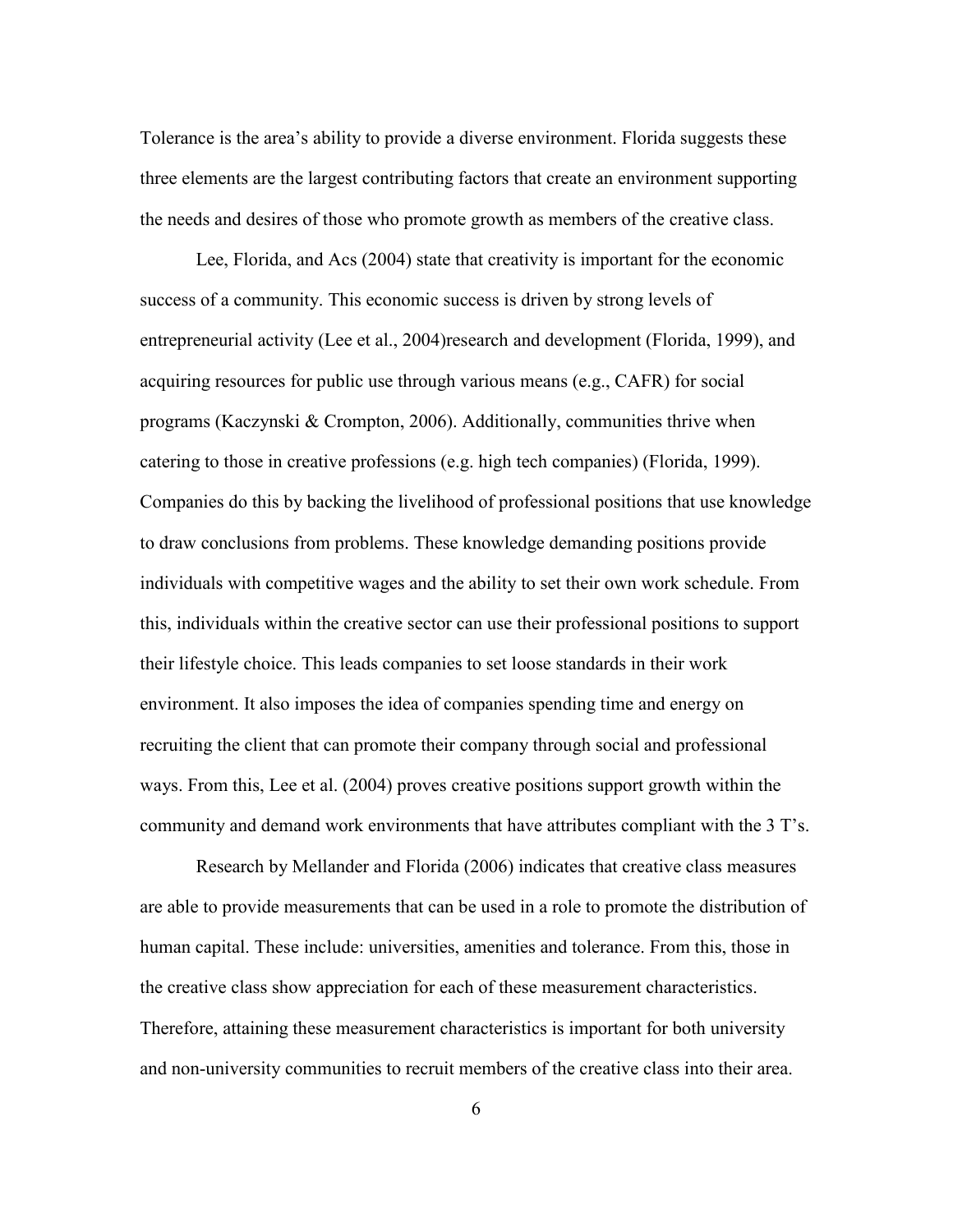seen that creative individuals in multiple countries need technology, talent and tolerance Florida, Mellander, and Stolarick (2010) show that within Canada, technology is significant to individuals who are represented within the creative class. In order to assess the level of technology present within a community, Florida et al. (2007) have developed a scale called the tech-pole index, which includes measurements of (1) high tech industrial output as a percentage of total US high tech industrial output; (2) the percentage of the region's total economic output from high tech industries in comparison of the national percentage; and (3) the percentage of skilled labor force. From this, it is to develop a community's economic endeavors.

#### **Universities & Creativity**

<span id="page-17-0"></span> Higher education plays a key role in training and attracting members of the creative class. Its unprecedented ability to develop individuals and train talent in an acquired field is paramount within society. In the  $21<sup>st</sup>$  century, universities have become an engine for innovation, learning and understanding. From this, universities desire to develop talent promotes both the public and private industry (Florida, Gates, Knudsen, & Stolarick, 2006).

 social impact of the communities they reside in. Pink (2011) states universities are major Because of this, many universities have transitioned from a traditional research and As universities push forward in research, their campus provides economic and providers of economic input into their MSA. Florida et al. (2006) have also shown that universities are key catalysts for driving economic development within a community. teaching model to revenue generating technology hubs. This switch has shown vast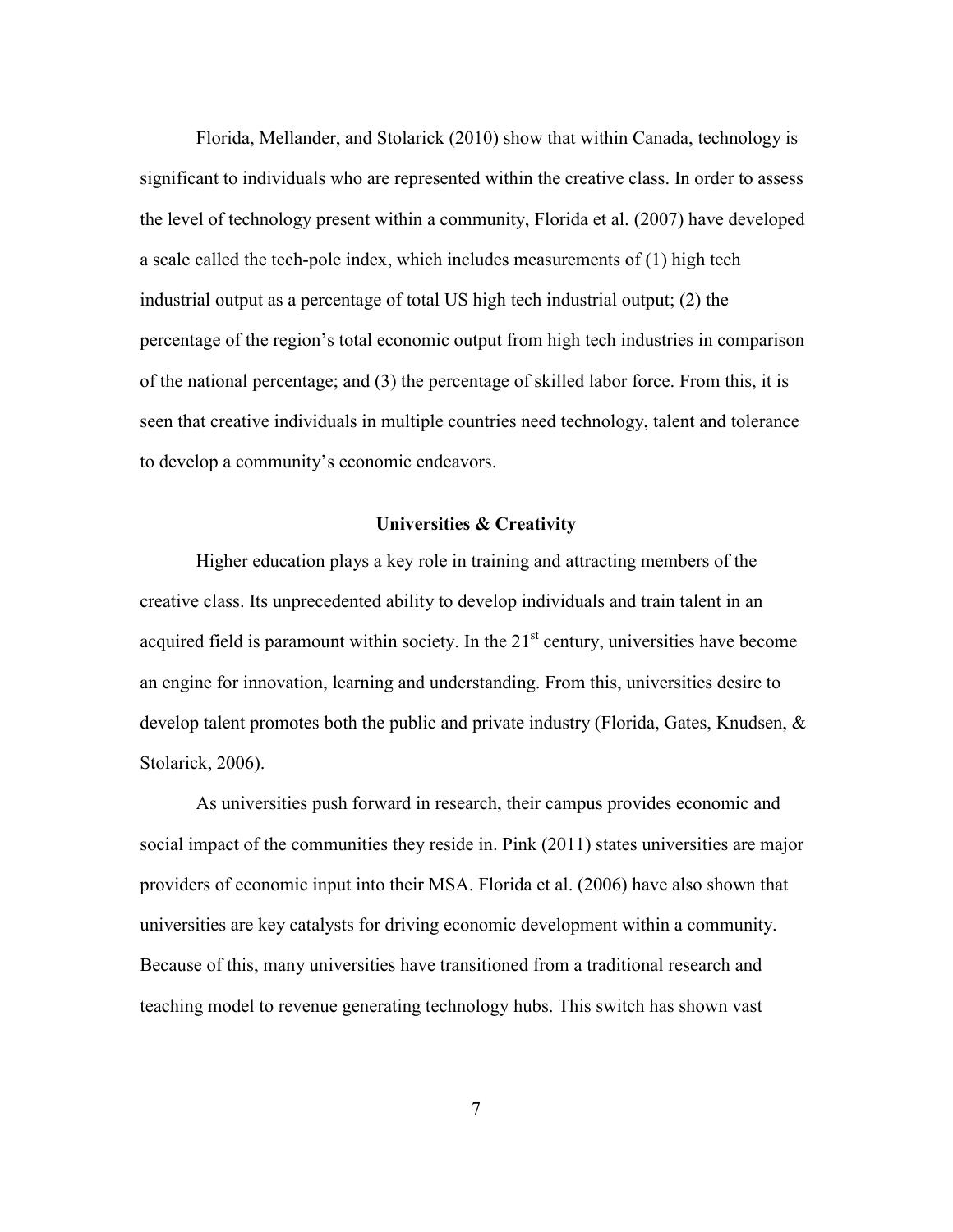growth in the value of educational institution, thus, proving educational institutions are a valuable economic commodity.

 Industries have taken more involvement in sponsoring research within university utilizes examples like the Silicon Valley and the North Carolina Research Triangle which are stable, economically-prosperous regions. From these examples, universities within these regions have attracted talent. With universities, they're able to attract to their region settings. This is done to support further research of institutions and to license technology (Florida, 1999). With increased involvement by industries in university research, it requires a focus of both monetary resources and talent to spur economic growth. Florida the mobile, high-talented individuals who bring economic growth into the community (Florida, 1999).

 Economic growth thrives in places where collections of talented people and places of high human capital are found. Through universities and their ability to produce human capital, they're able to generate and build upon this growth. Florida et al. (2006), states that talent is of the utmost importance in generating growth. Talent is the portion of the 3T's that is absorbed by the community which provides the prosperity for the region. Additionally, this talent is supported by the notion that the community itself supports a tolerant, open environment.

 talented individuals, it's important for the community to continue evolving utilizing the strengths of the communities themselves. In order to do this, a community should While individuals within university towns are often found with large amounts of compare itself with one of equal stature. Comparisons should be held with the same census characteristics for population and within the same geographic region. These comparisons are vital for an understanding of university towns and their ability to keep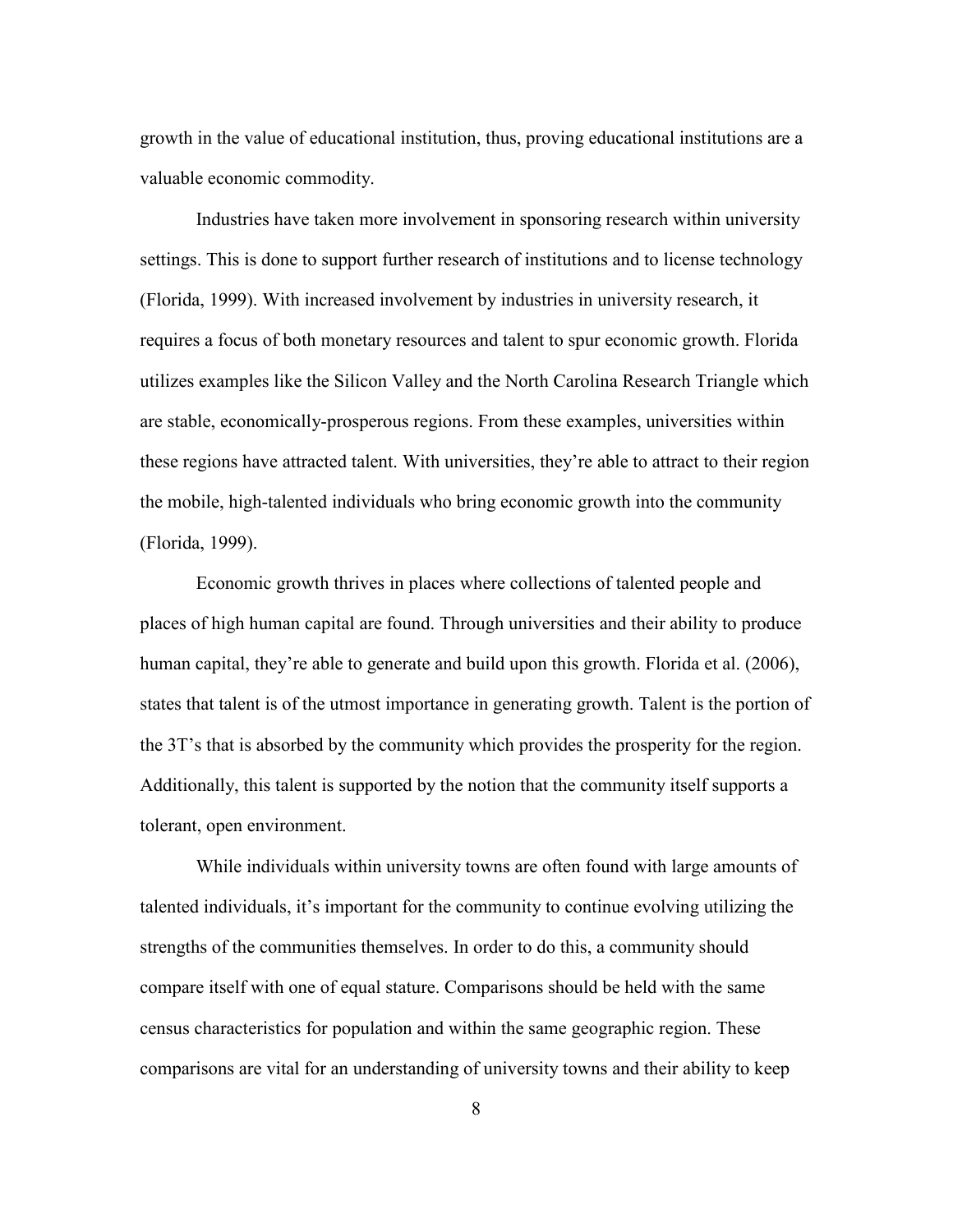up with other university towns and those within the same population and geographic characteristics. From these comparisons, relevant data will be able to support local government as they progress towards a better quality of life for their community.

#### **Recreational Amenities**

<span id="page-19-0"></span>Recreation serves an important role in communities. Those communities that have stressed the value of recreation have seen growth in various forms. This includes profitability and growth of local business, increased land values, and creation of jobs. Recreational opportunities can also diversify the economy (Reeder & Brown, 2005). This is done by adding businesses and creating jobs. Thus, recreational amenities can help provide a positive impact to a community.

 attachment values with amenities. She concluded that the sociocultural orientation of a community, along with its activities, supports the foundation of an attractive environment for citizens to live. Payne and Schaumleffel (2008), meanwhile, studied the relationship between satisfaction of those in rural communities and the attitudes of their citizens. Their findings led to the belief that those who have higher levels of recreational amenities are more likely to have happier citizens. Johnson and Backman (2010) repeat these findings in various sized communities in South Carolina. They support the belief that recreational amenities lead to a better quality of life. These studies specifically demonstrate that recreational amenities increase the quality of life in various ways. These Kruger (2006) studied the role of place and community to understand their include providing economic, health, and social benefits to the community.

 While those in the field look to prove the value of recreational amenities, many resist the creation of social programs. Kruger (2006) states that through place, geographic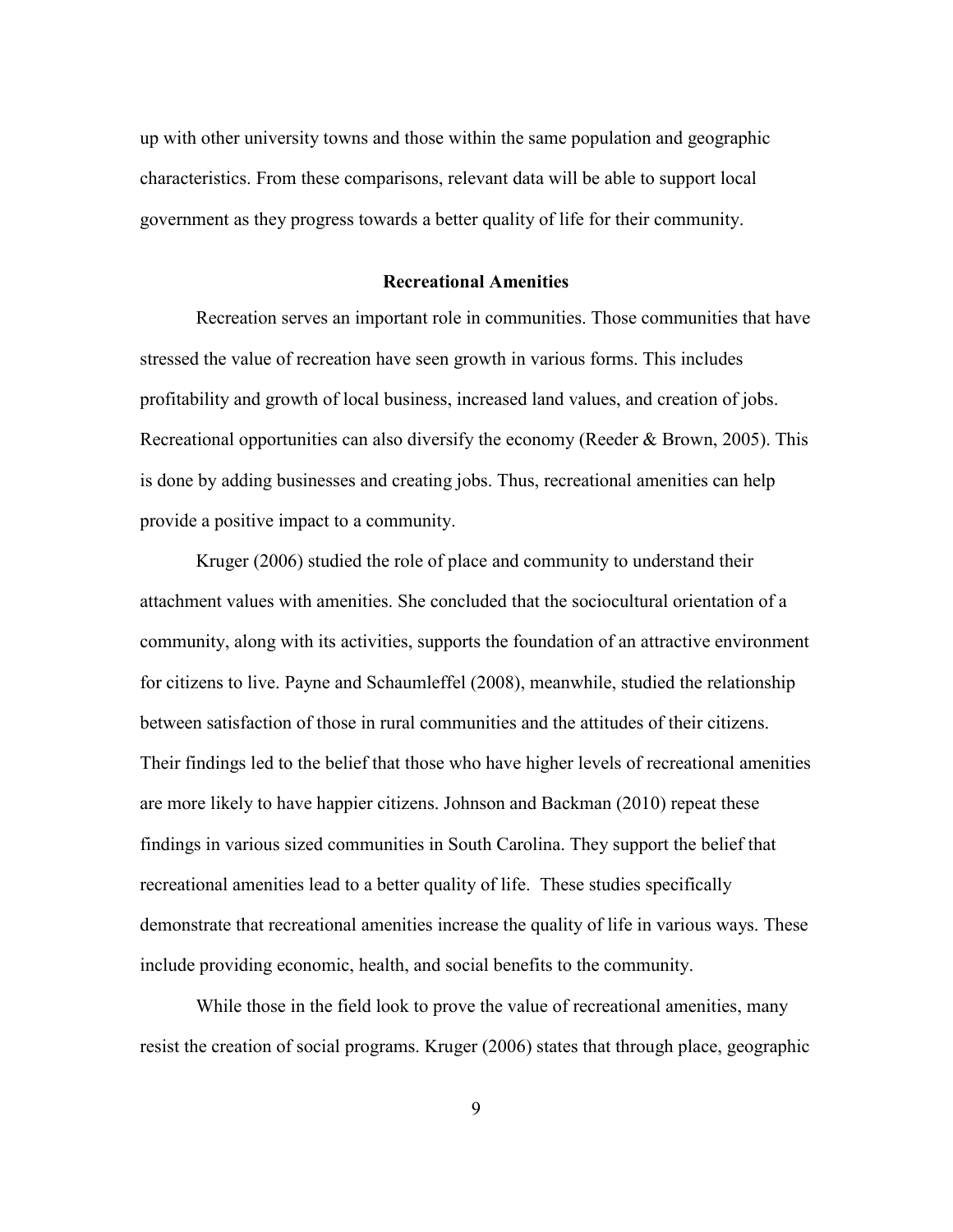community might resist change, especially in those communities with many in retiree relocation decisions among many variables impacting relocation. The author Haigood and Crompton (1998) concluded that recreational amenities act as a significant communities are developed. This leads to an increase in the desire to provide amenities within the location. To counter this claim, Haigood and Crompton (1998) state that a socioeconomic groups. During their work they viewed the role of recreational amenities measured this study sample and drew from individuals within counties of Texas that attracted large number of migrants over the age of 60 to the area. From this study, predictor of migration. Specifically, recreational amenities such as parks, concerts, festivals, and community led programs, were significantly related to retirees' relocation decisions.

 amenities. More people are migrating towards place where people are trying to live the state amenities are a factor in their migration. (Rudzitis, 1999). The regions have These migration factors are seen through physical and social environment 'good' life. Rudzitis's findings show that 81 percent of people who migrate to the west preserved, sustained and strengthened its role in managing amenities in its development strategies while the economic value of the area increases.

 primary reason to relocate to a community. From this, it's seen that open space, small migration, attachments to the area are made through increased participation within the community. From this, individuals are attracted to areas with high levels of recreational The value seen from amenities strengthens the economic growth of the community. As individuals migrate towards amenities, it's seen as an economic growth tool. Through Rutzitis's findings, 59 percent of individuals see outdoor recreation as a town values and natural amenities place greater value on the quality of life. Through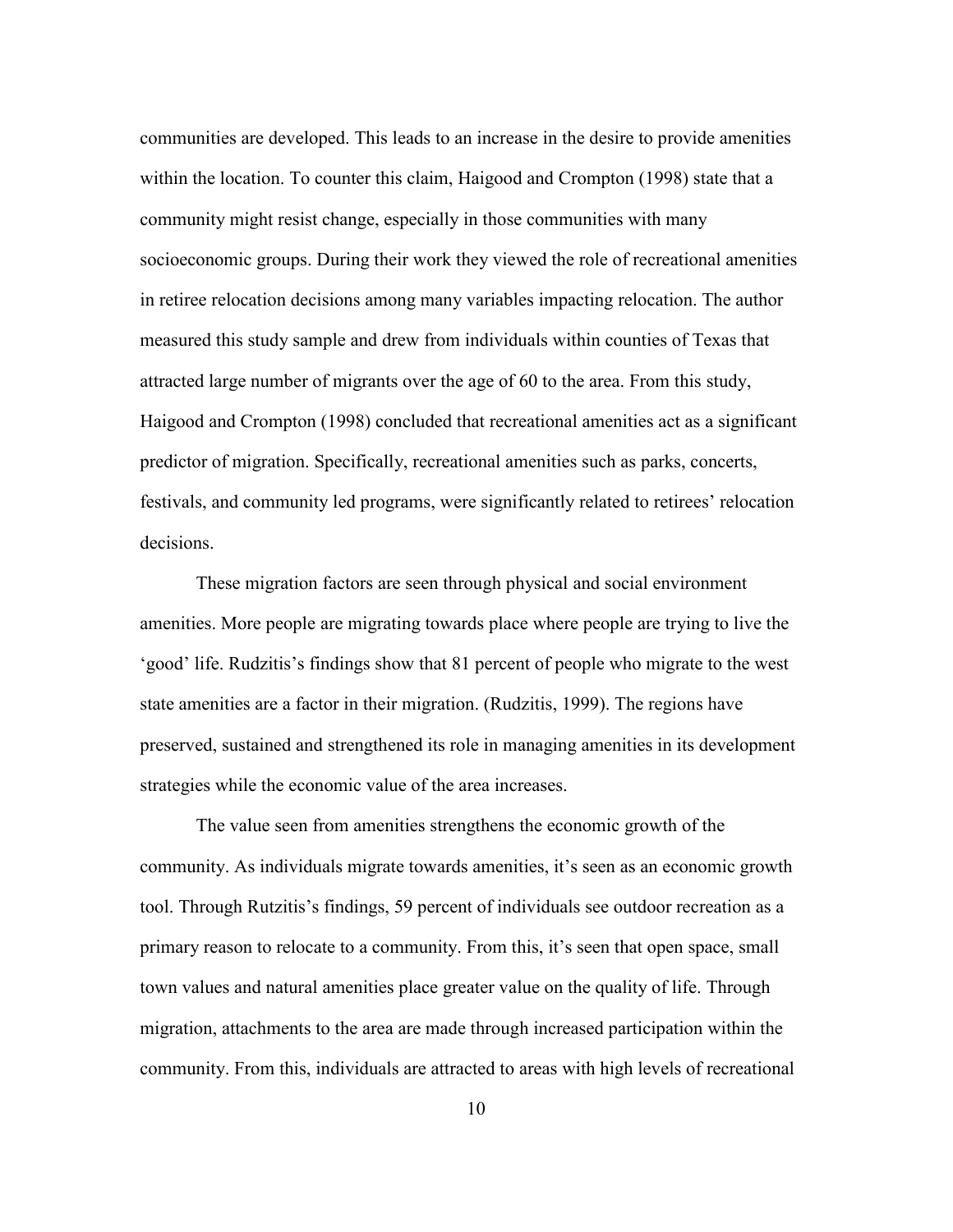amenities (Rudzitis, 1999). This leads to individuals migrating towards areas with higher these amenities increase their desire to stay within that location (Deller, Tsung-Hsiu, concentration of amenities. For those who are currently located within the community, Marcouiller, & English, 2001)

 As citizens reside within their community, they look for social interaction to topic promoting recreational amenities as an important factor in the quality of life of the community. Examples of these amenities are seen in a positive relationship between the community and the accessibility to walking trails and parks (Payne & Schaumleffel, in the accessibility to walking trails and parks. improve their quality of life. Previous studies in this literature review have engaged in the 2008). Samplings in this study showed a correlation between the amount of education an individual has, their satisfaction within the community and a value of importance valued

 Bicycle and walking trails are seen as a great way for individuals to recreate. development of biking trails, including an increase in mobility, healthier citizens, and less livability among the residents of communities which have bicycle lanes and facilities. Specifically, Krizec (2007) notes that numerous positive outcomes result from the congestion on major travel routes. All of these factors help develop and show better

 As Peck (2005) states, creative individuals must be nurtured with amenities that that support the creative ecosystem. By investing in walkability, this could potentially service the needs of the creative individual. While walkability could serve the needs of the community, other amenities should be explored.

Deller, Tsung-Hsiu, Marcouiller, & English, (2001) state that various amenites can factor into the quality of life of the community. Development of amenities such as golf courses, swimming pools, tennis courts, and park land could affect the well-being of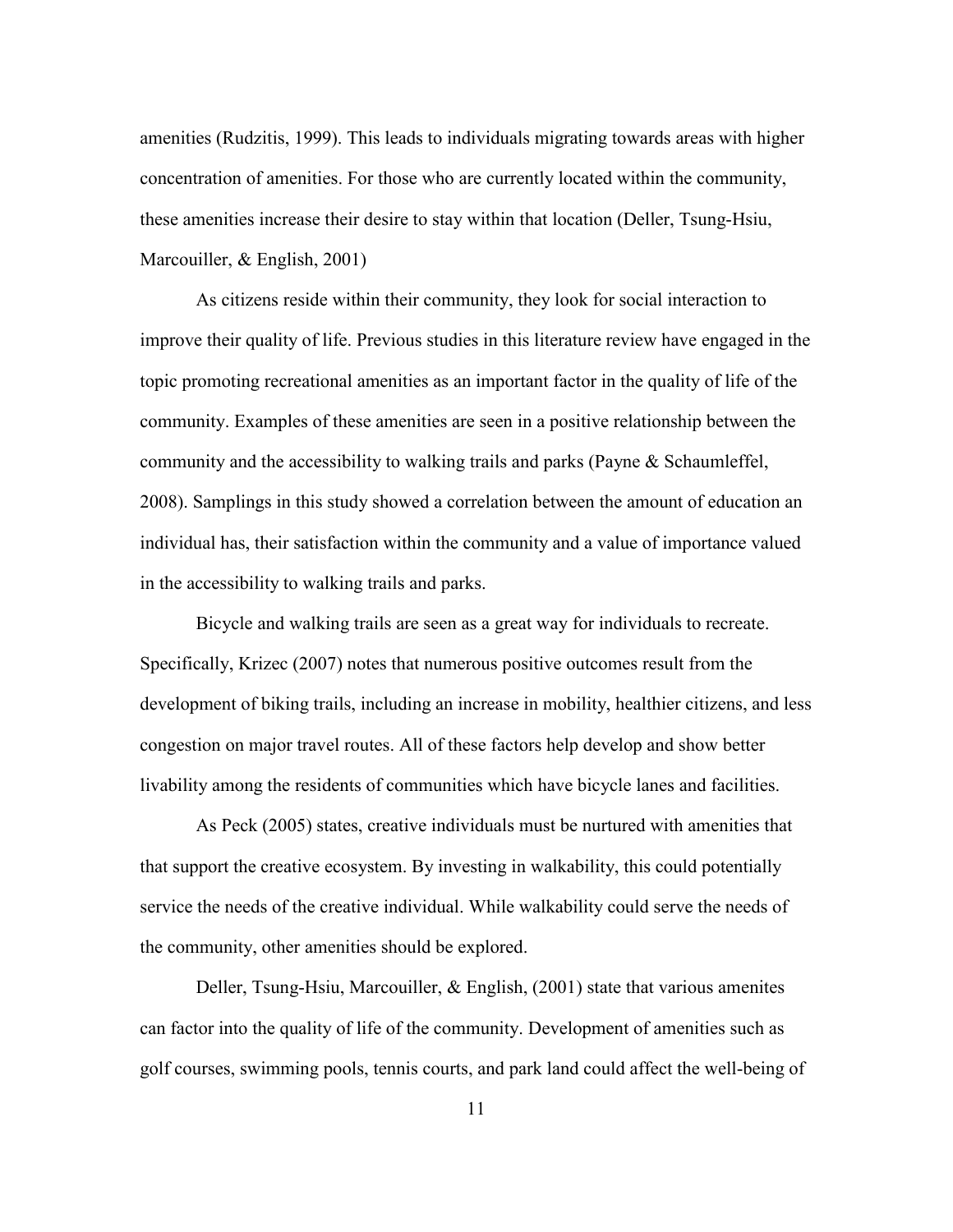could help among other issues, including desires to improve infrastructure in a individuals to the community; effectively cultivating and rewarding the creative the community and increase the value of the community. Additionally, these amenities community, the increased support of elected officials in local government, and continued economic growth in the community. Lastly, other recreation amenities should be measured along with their ability to provide an authentic feel. This may draw these individual.

 Based on the evidence about the ways in which recreational amenities can creative class in university communities, this research proceeds with the following improve citizens' quality of life, combined with the greater presence of members of the hypotheses:

- • Hypothesis 1: The walkability score within MSA's containing AAU member institutions will be higher than MSA's that do not contain an AAU institution.
- • Hypothesis 2: MSAs containing AAU member institutions will have a greater number of golf courses than MSAs without an AAU institution.
- • Hypothesis 3: MSAs containing AAU member institutions will have a greater number of swimming pools than MSAs without an AAU institution.
- <span id="page-22-0"></span> • Hypothesis 4: MSAs containing AAU member institutions will have a greater number of dog parks than MSAs without an AAU institution.

#### **Significance of this Study**

 With current economic conditions, local governments are looking to raise revenue in support of the needs of the public. From this, the need of research to study ways of promoting economic development in a community is important. Therefore, with the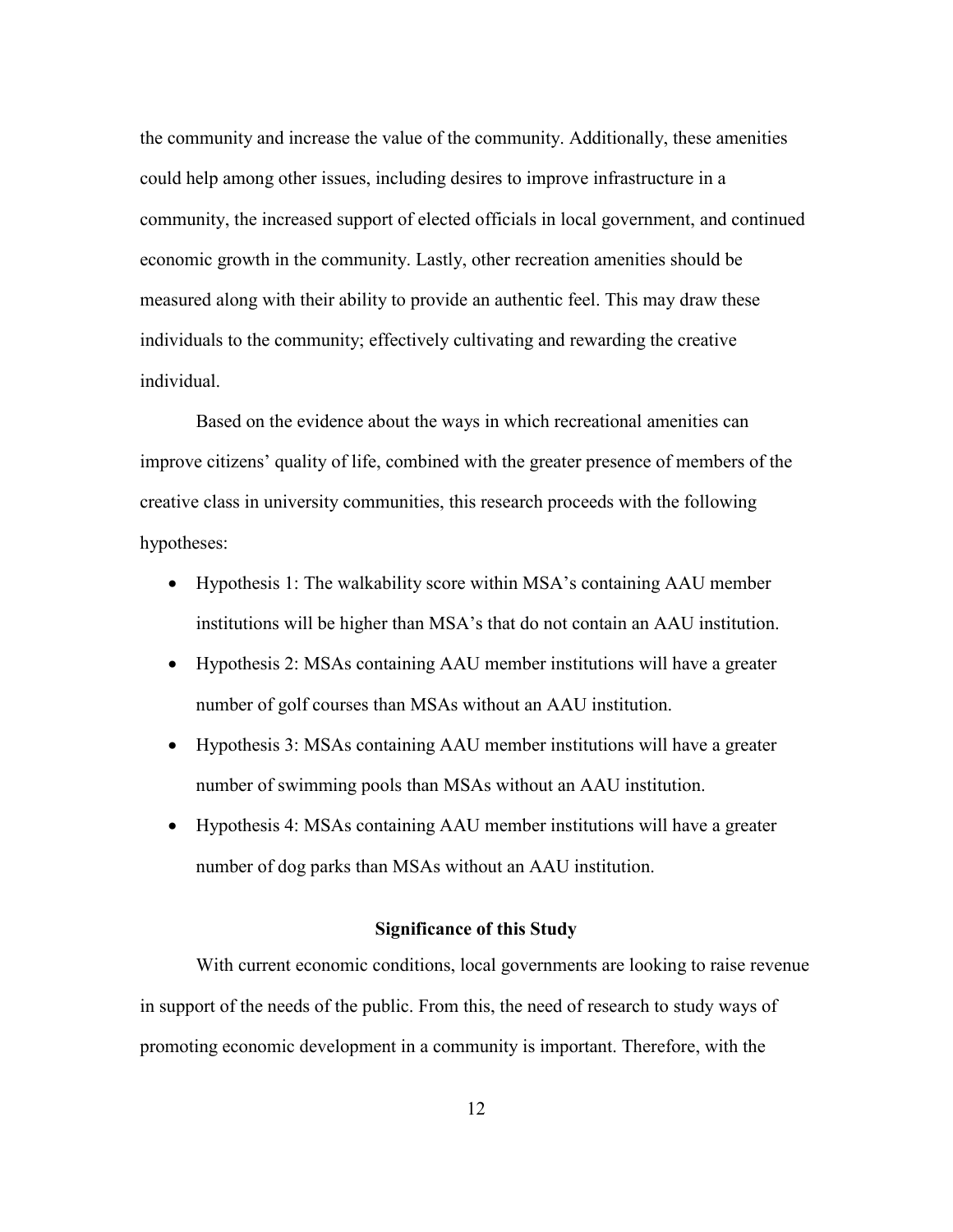government officials can initiate these tactics for their own community in recruitment of discovery of new ways to implement economic development opportunities, local creative individuals who value high levels of amenities. While various theorists have presented information on the factors that influence economic growth, this study looks to provide a value of amenities and their influence of economic development patterns. Each amenity may show a positive, negative or no influence with this measurement.

 constant, economic developers may see the correlation between the amount recreational of having an AAU-level institution to recruit individuals of the creative class by investing in these amenities with their limited resources. While supporting these endeavors; university communities have an inherent advantage to develop amenities. Their ability to promote an environment with technology, talent, and tolerance is widely seen in Florida's work. In testing, when comparing university and non-university towns while keeping the demographic data amenities in an MSA. This would effectively allow communities without the advantage

 levels of recreational amenities that are rarely measured. Secondly, this study contributes will contribute to further studies regarding analysis of recreational amenities and their This study also contributes to the field of recreational studies and economic development in numerous ways. First, this study adds knowledge in the field regarding to policy makers in charge of economic development for communities. Lastly, this study value within their community.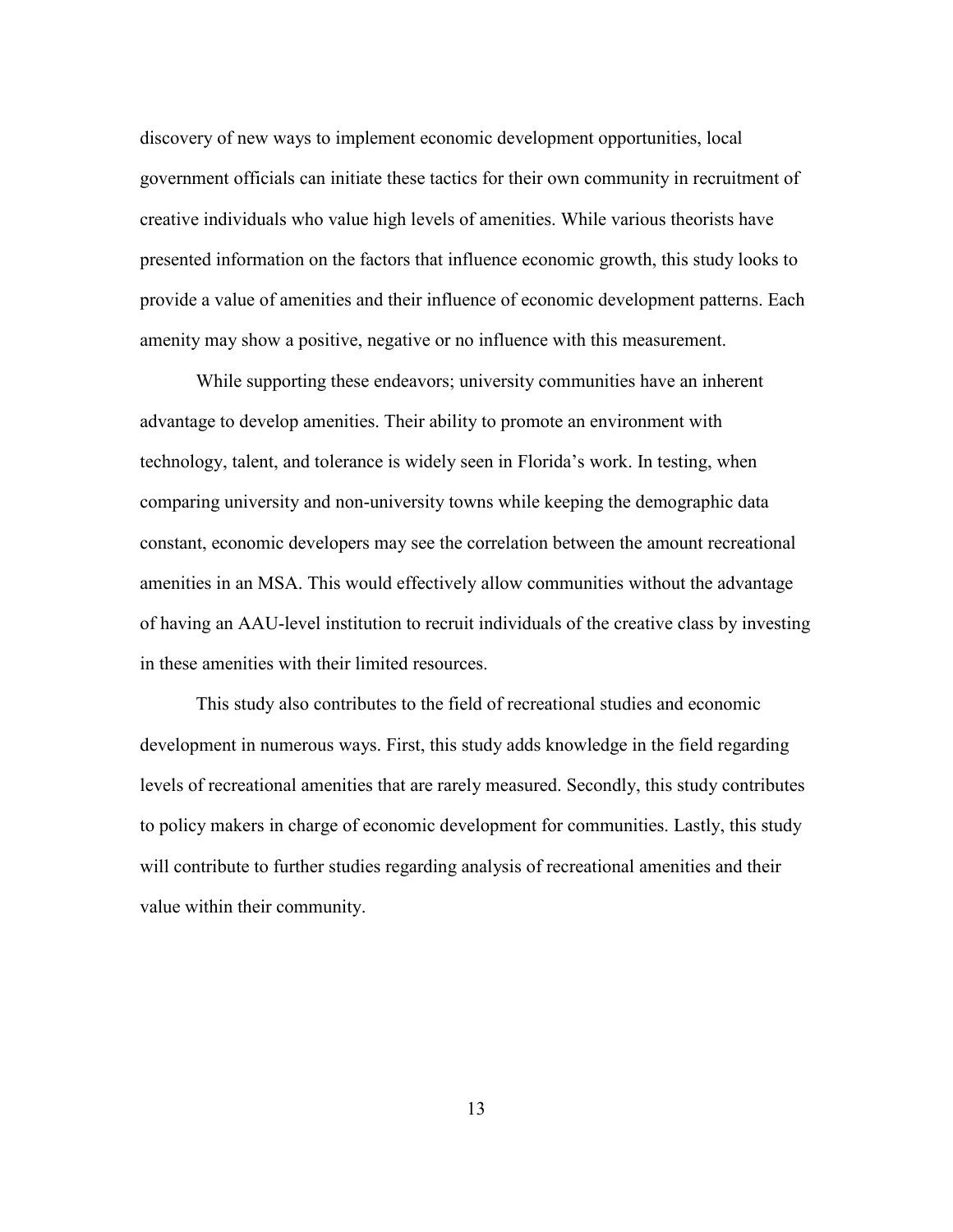### CHAPTER III

### METHOLODGY AND DATA COLLECTION

<span id="page-24-0"></span> This study compares the level of recreational amenities that exists in university and non-university towns by investigating four specific measures of recreational amenities: walkability scores, number of golf courses, number of swimming pools, and number of dog parks. I begin by discussing the sample of MSAs included in this study.

#### **Sample**

<span id="page-24-1"></span> High-level research universities possess the capability of providing large amounts research institutions, the Association of American Universities (AAU) is an organization represents many high-level PhD granting universities in the United States and Canada. categorize MSAs with and without a high-level university. of talent and monetary value to a community. Florida (1999), presents an argument that universities contain large amounts of creativity, thus, increasing the probability of these MSA's being higher on the creativity index. In accordance with reviewing high-level that facilitates the dedication of universities to research and education. This association Due to its standards of membership, the current study uses AAU membership to

 This study will present a sample of 20 AAU members representing MSA's representing an MSA with a similar regional geography. The second group members have the same regional and population characteristics and represent cities that are between 50,000 and 1,000,000 in population. A second group will be measured comparable to those included in the first group. No member in the second group is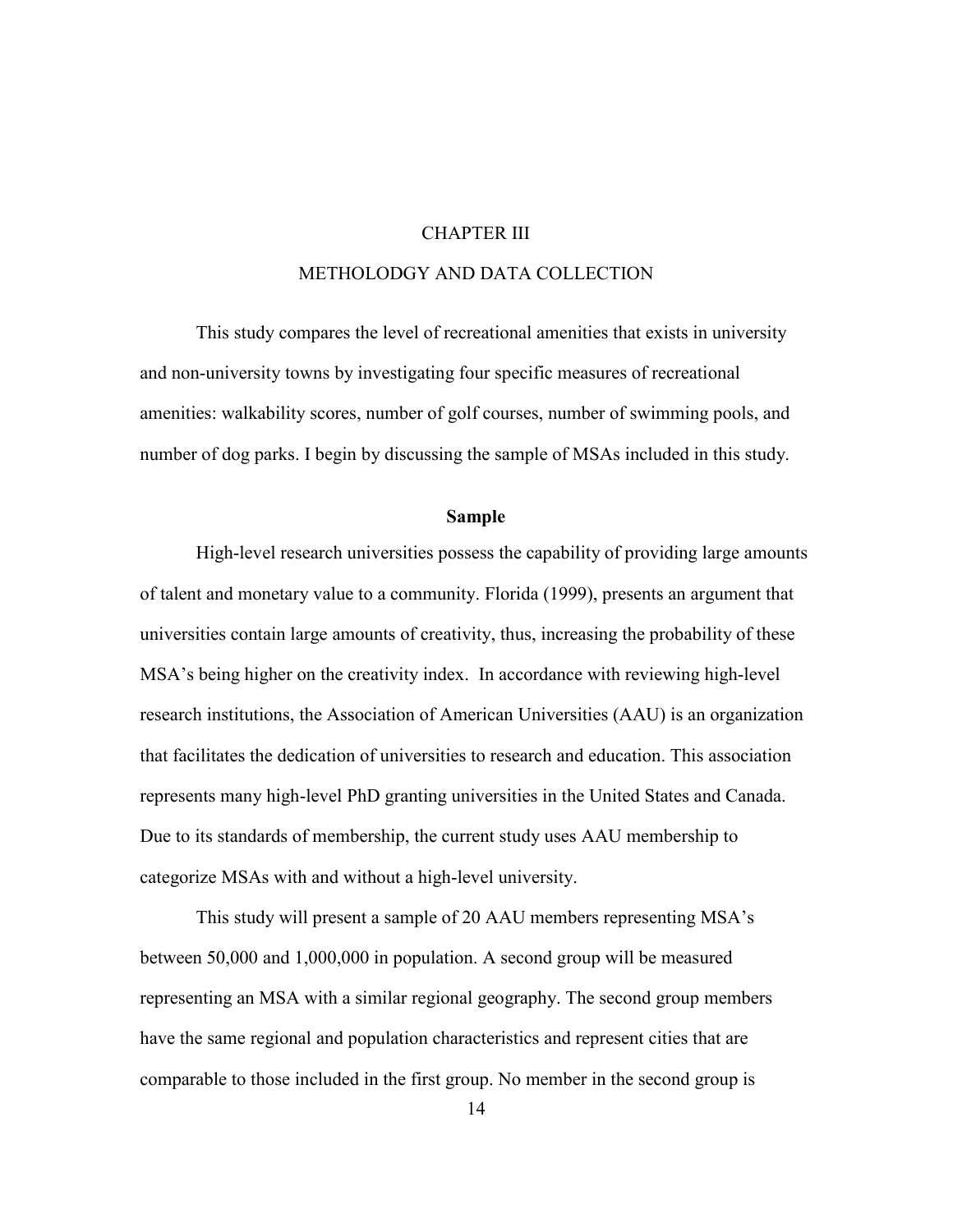<span id="page-25-0"></span>located more than 270 miles from their equivalent and all but two are located within 101 miles. See Appendix A for full information.





### <span id="page-25-1"></span>Figure 3.1 General Model

 variable is the collective group of 20 metropolitan statistical areas that have been been measured together nor has it been measured in assessment of work completed by The model in Figure 3.1 outlines two groups of independent variables. Each assigned based upon the criteria of population and geography. These variables have never Richard Florida. Figure 3.2 highlights a projected model and the expected relationships presented. All are reflected with  $a + sign$  denoting the positive relationship between each dependent and independent variable.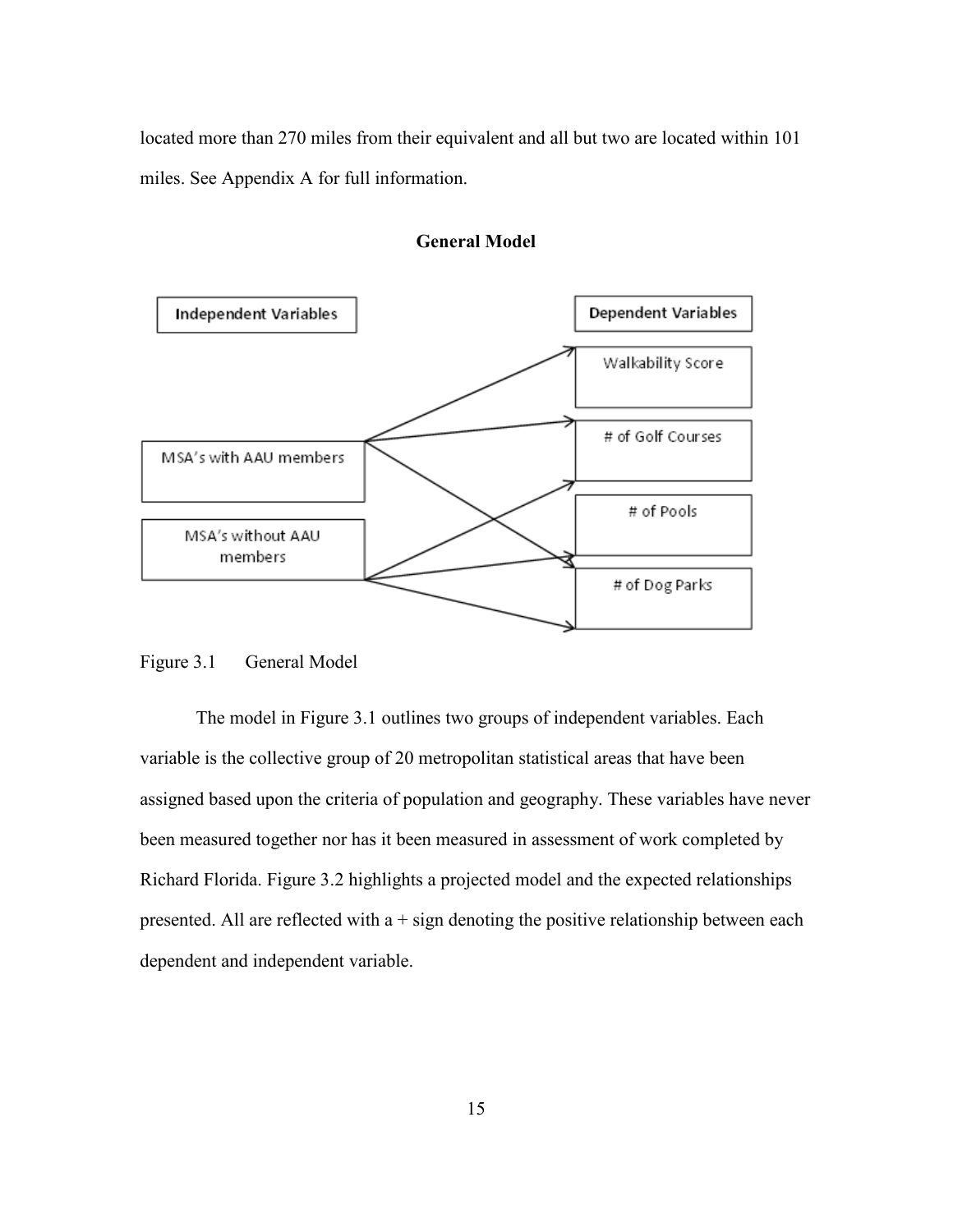

<span id="page-26-2"></span><span id="page-26-0"></span>Figure 3.2 Model with Variable Descriptions

#### **Dependent Variables**

 recreational amenities in university and non-university MSAs. These are: the walkability This study examines four dependent variables to compare the presence of score of the MSA, the number of golf courses located within the MSA, the number of pools located within the MSA, and the number of dog parks located within the MSA.

### <span id="page-26-1"></span>**Walkability Score**

calculated and scored on a 1-100 scale by WalkScore. The larger the walk score, the less The walkability score of an area is defined as the convenience of walking and how easily accessible and safe walking conditions are within the community. This data is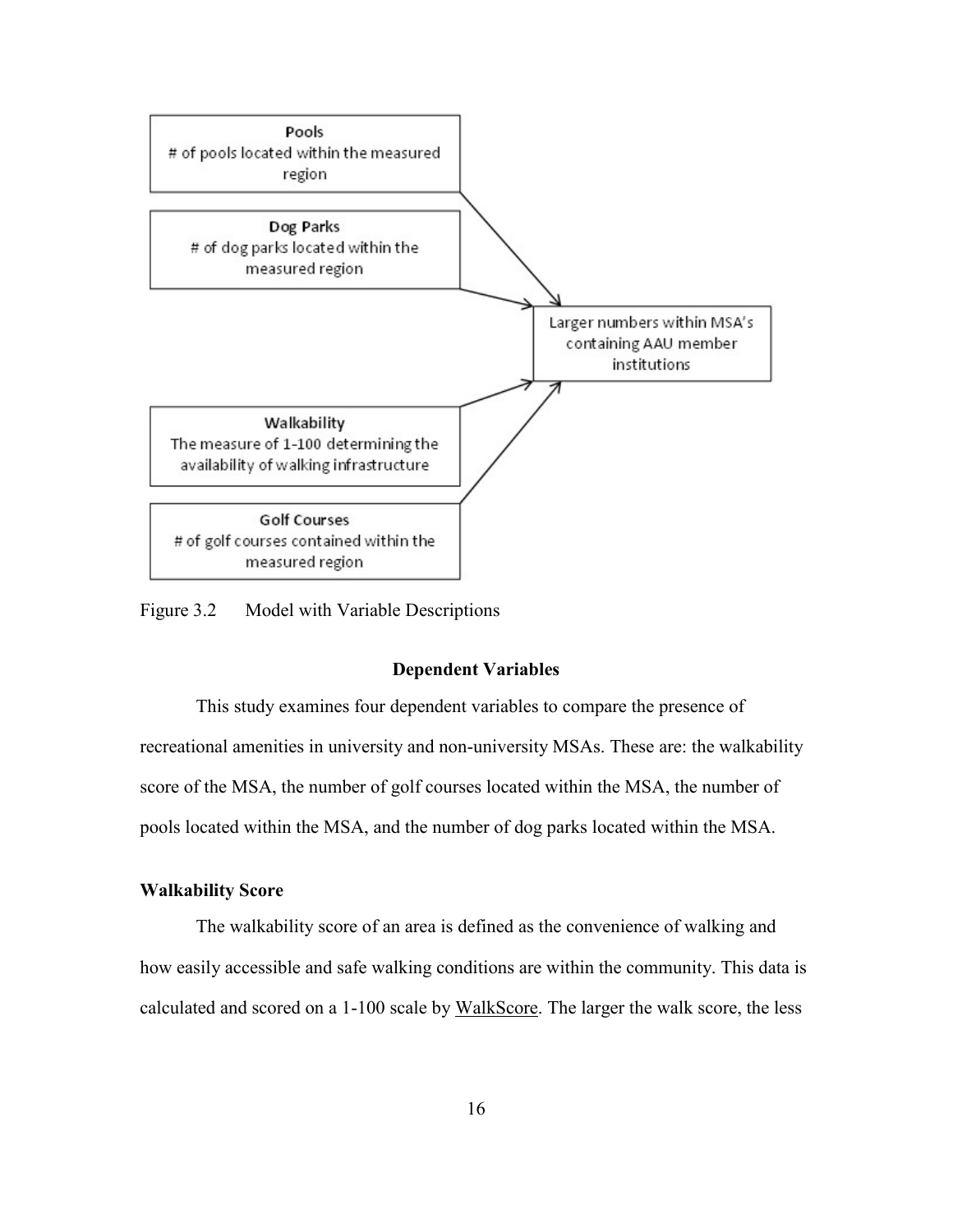dependent the community is on auto transportation. These score can be found through at the website<www.walkscore.com>.

#### <span id="page-27-0"></span> **Number of Golf Courses**

 The number of golf courses in an MSA was determined by a data gathering application (Hometown Locator) on the website [www.golflink.com.](www.golflink.com) This data contained course data was calculated. As completed, most private courses are accessible for general patron use on certain days, by sponsorship, or by paying an additional fee. An 18 hole golf course was given a value of one, while a nine hole course was given a value of 0.5. both public and private courses. Despite the private nature of some courses, all golf

#### <span id="page-27-1"></span> **Number of Swimming Pools**

 government organizations when necessary. This study included only public swimming large number of small, private facilities that are localized on the property of homeowners. Data regarding the number of swimming pools in an MSA was compiled by accessing information from local government websites and making phone calls to local pools managed by a municipal entity. Only public pools were calculated because of the

#### <span id="page-27-2"></span>**Number of Dog Parks**

 by a federal or state agency will be disqualified from measurement. These items were Dog parks are designated as specific outdoor facilities dedicated to the purpose of off-leash activity under the supervision of their owner. In this test, any dog park overseen removed to concentrate on local government controlled amenities. This data was obtained from local government websites.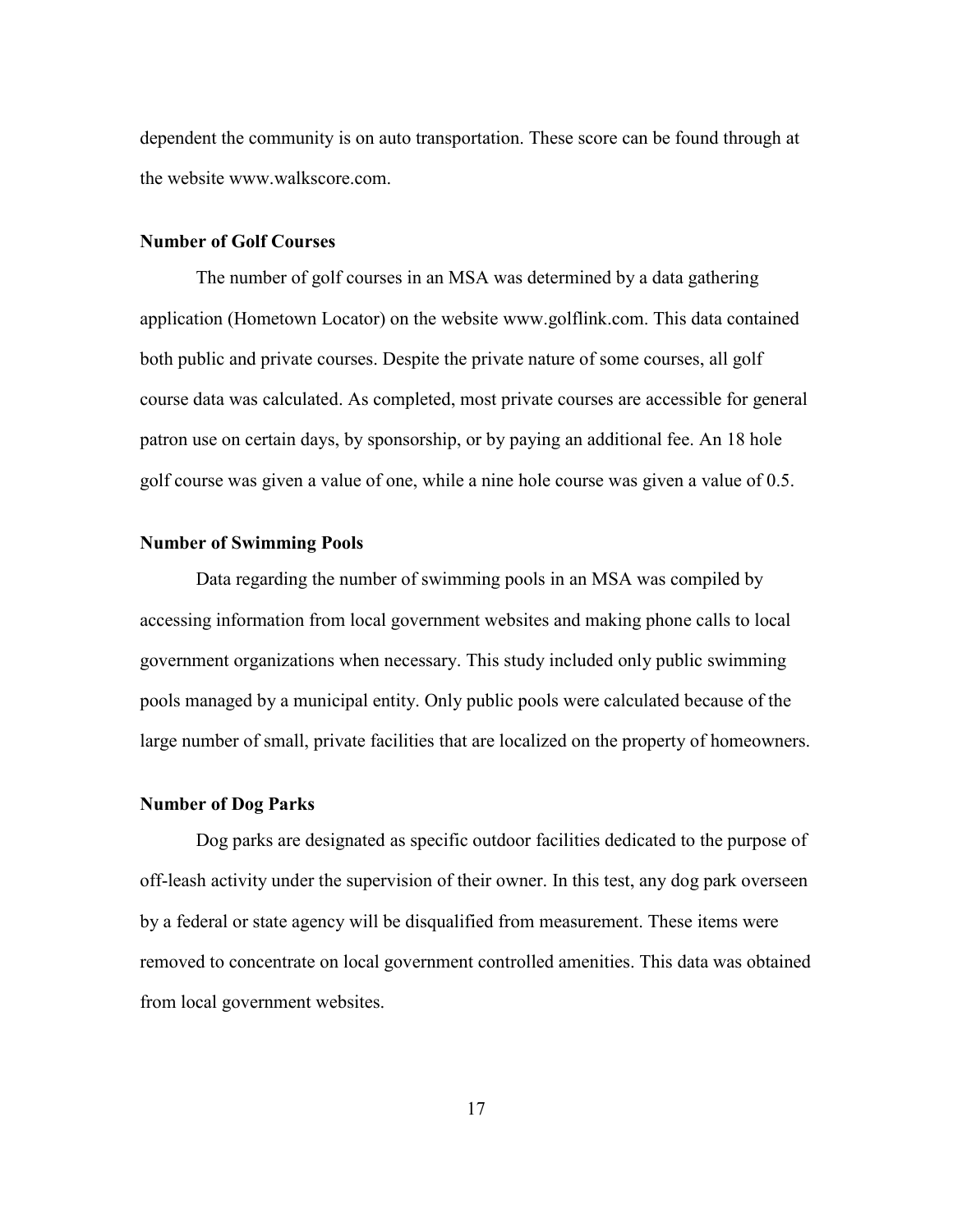## **Independent Variable (MSA's)**

<span id="page-28-0"></span>This study examines two independent variables. The first includes MSA's between 50,000 and 1,000,000 people that contain AAU member institutions. The second includes MSA's with similar population and geographic characteristics that don't contain an AAU member institution. A full listing of MSAs included in group one and group two can be found, respectively, in Appendix A and Appendix B.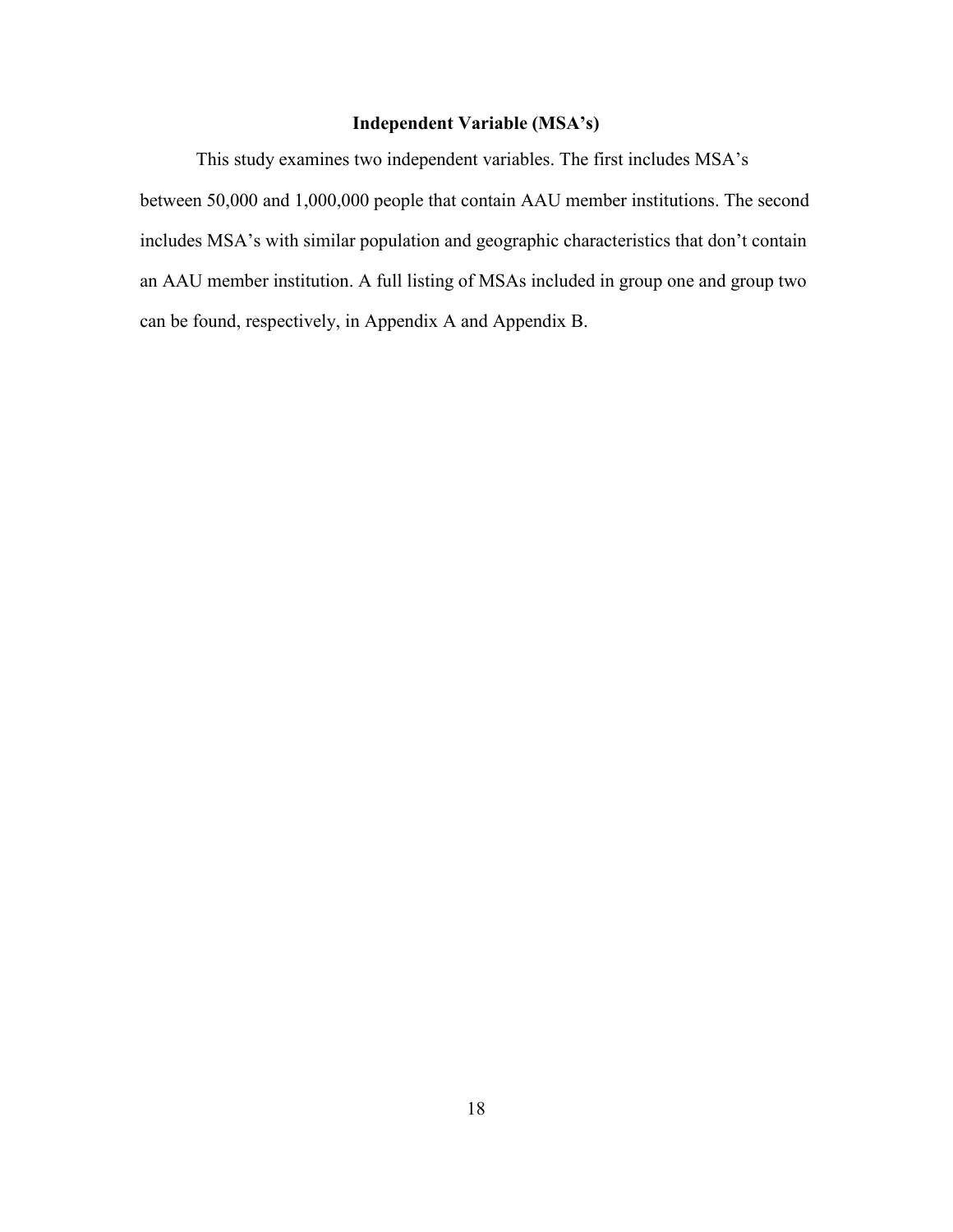#### CHAPTER IV

### RESULTS

<span id="page-29-0"></span> This chapter presents the findings of the analysis. A response to the primary research question is examined and given in this section.

 within a specified metropolitan region. The results will also provide information that will lead to an understanding of what recreation amenities are valued in areas with a higher The results will provide insight on the amount of recreation amenities contained concentration of creative individuals. This chapter begins with an assessment of statistics for each dependent and independent variable. Provided with each variable is a description and discussion of the findings (Pink, 2011).

### **Independent Variables & Descriptive Statistics**

<span id="page-29-1"></span> Table 4.1 provides a descriptive view of the study's two independent variables. A discussion of the statistics provides background and illustration between the two control groups. This section also provides a comparison of each measured MSA.

<span id="page-29-2"></span>Table 4.1 Descriptive Statistics of Independent Variables

|                                            | Minimum         | <b>Maximum Population</b> |   |             |
|--------------------------------------------|-----------------|---------------------------|---|-------------|
| Dependent Variable Groups Population (MSA) |                 | (MSA)                     | N | Data Source |
|                                            |                 | 862,477                   |   | Census      |
| MSA's with AAU institutions                | 89,524 (Ames)   | (New Haven-Milford)       |   | 20 Bureau   |
| <b>MSA's without AAU</b>                   |                 |                           |   | Census      |
| institutions                               | 88,830 (Elmira) | 692,942 (Springfield, MA) |   | 20Bureau    |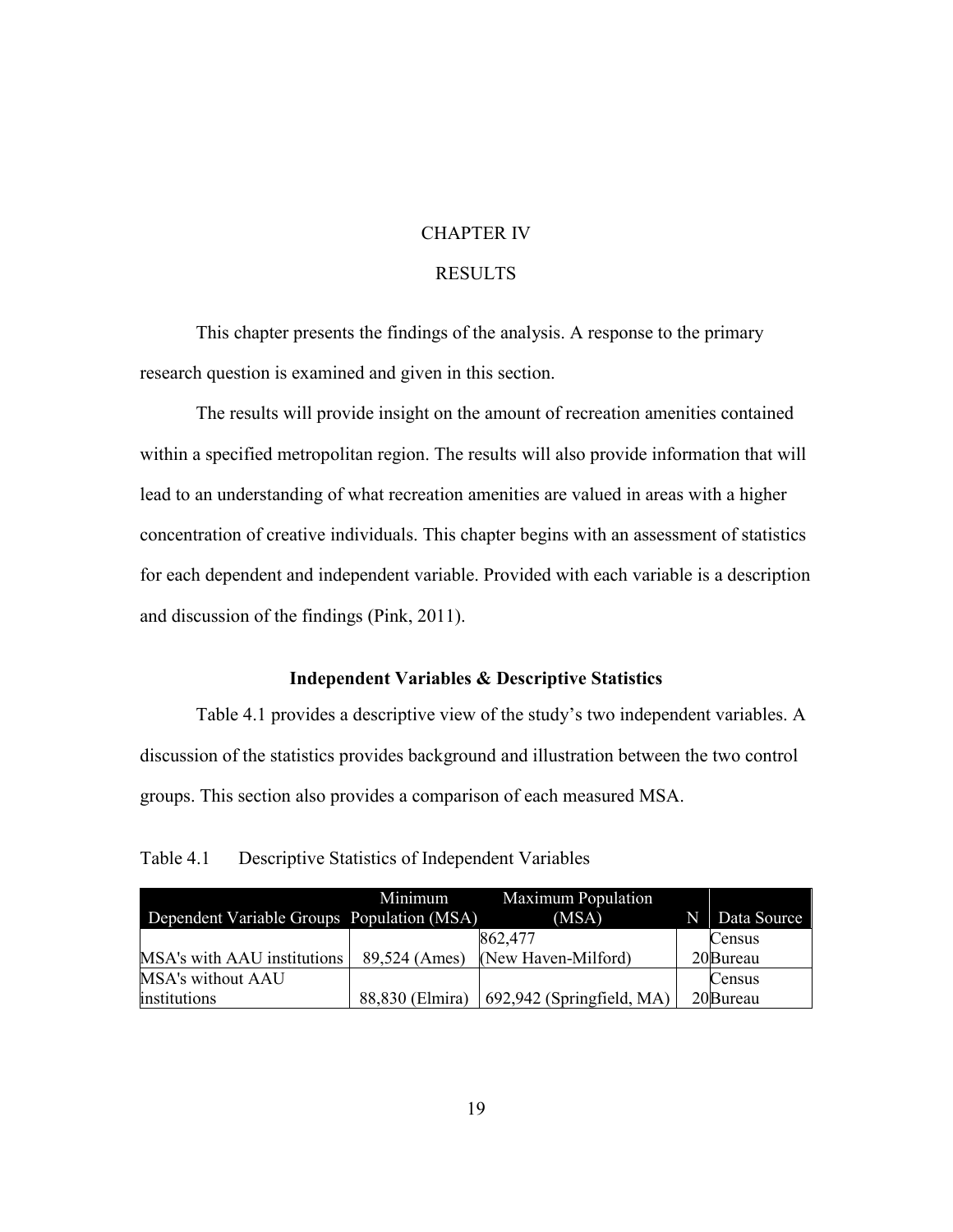AAU institutions are listed on the organizations governing website (<www.aau.edu>). Variations are found between the measured sample regions. MSA's containing Inherent membership within the organization is pre-determined by the governing body through various criteria and curriculum set forth in the organization's laws and bylaws.

 The descriptive statistics for MSA's with AAU institutions are shown in Table 4.1 threshold is New Haven-Milford containing 862,477 individuals. and state the smallest MSA containing an AAU member is Ames, Iowa at a population of 89,524. The largest measured MSA containing a population below the 1,000,000

 The descriptive statistics for MSA's without AAU institutions are shown in table 4.1 and state the smallest MSA measured without an AAU institution is Elmira, New York with a population of 88,830. The largest measured MSA without an AAU institution containing a population below the 1,000,000 threshold is Springfield, Massachusetts with a population of 692,942.

Figure 4.1 and 4.2 provides a visual overview of the measured MSA's. Each MSA in group one (labeled on the top of the pair) was paired with a MSA in group two of comparable geographic and population standards.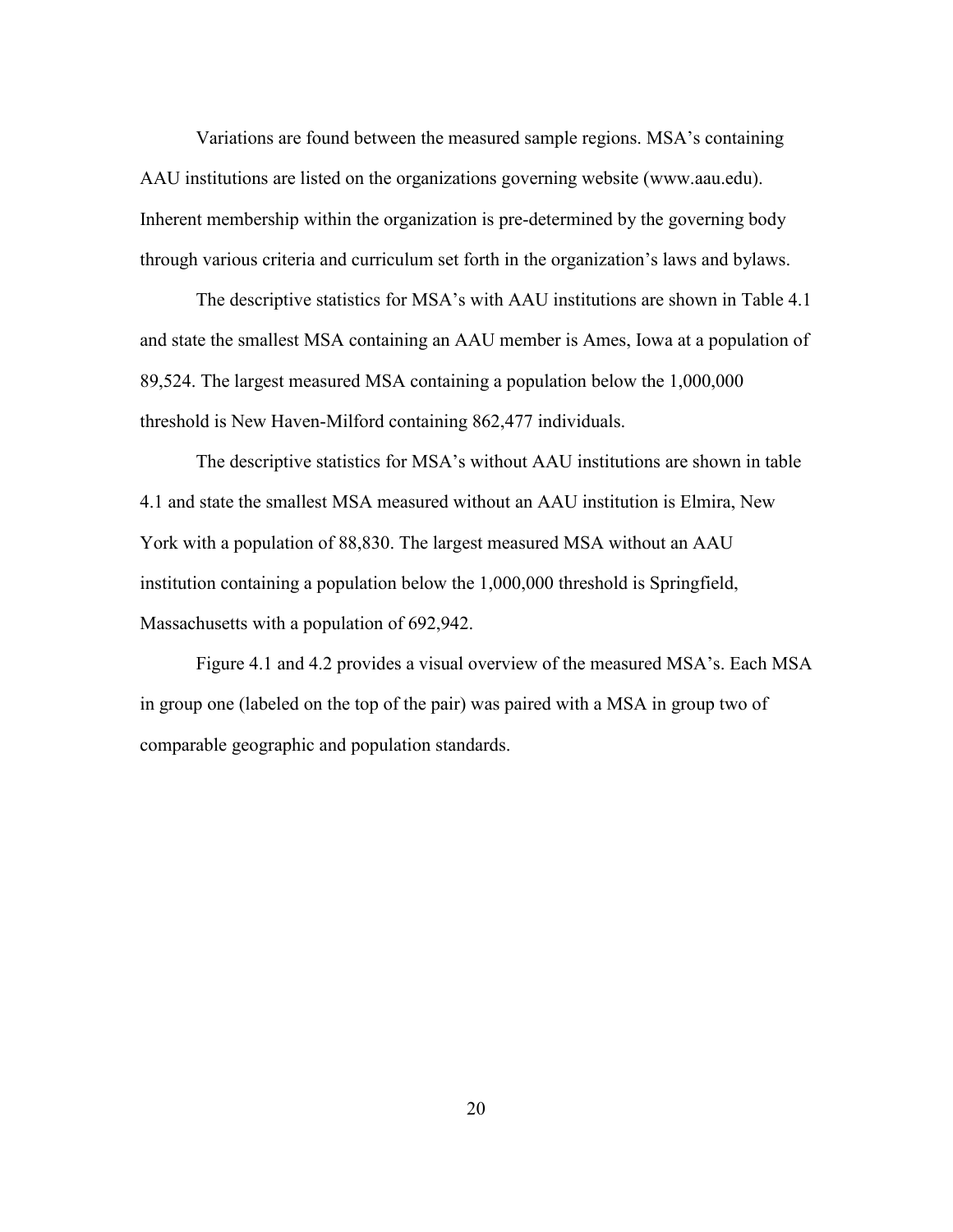

<span id="page-31-0"></span>Figure 4.1 MSA Population Numbers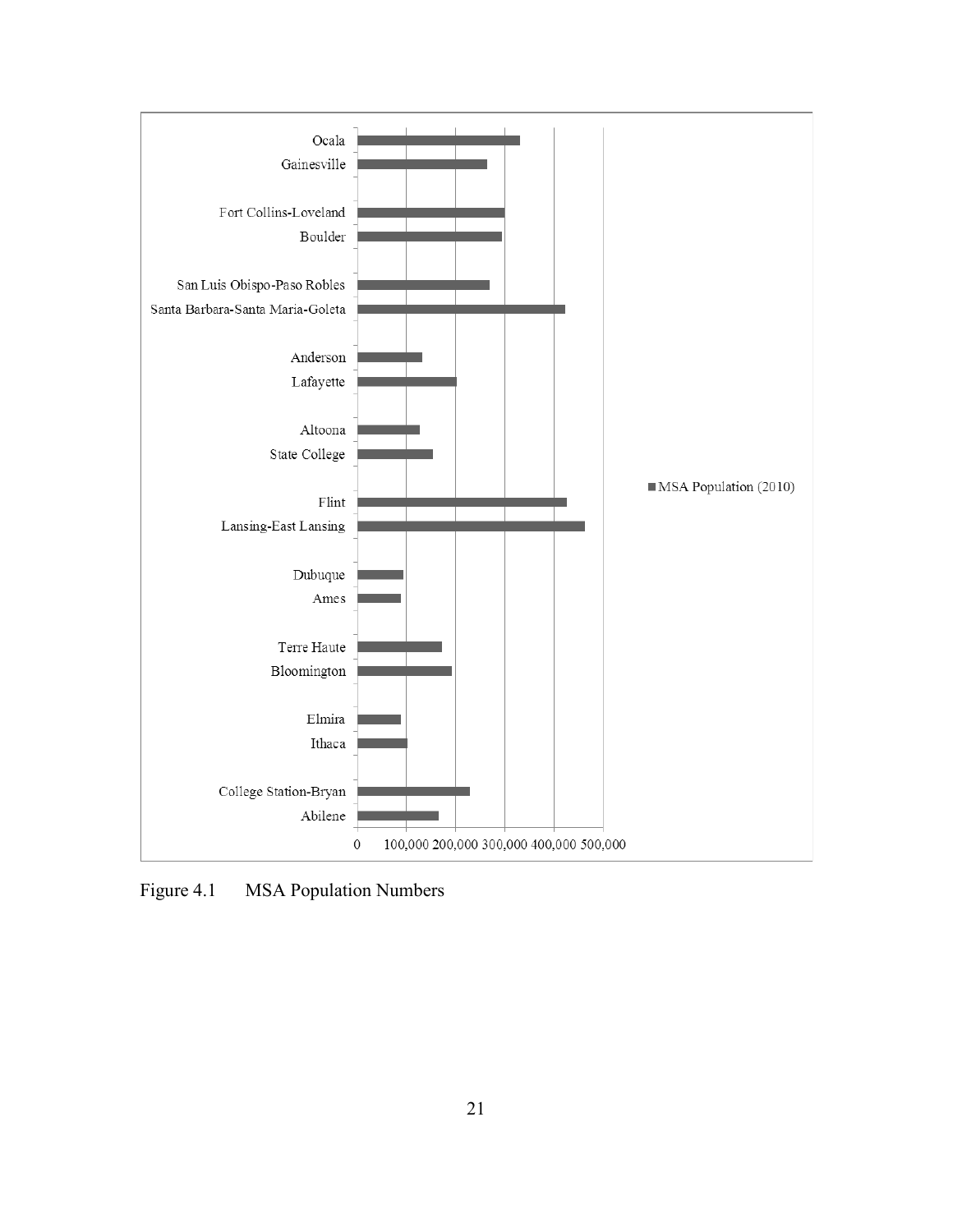

<span id="page-32-0"></span>Figure 4.2 MSA Population Numbers (Continued)

 each MSA. Figures 4.1 and 4.2 show Census Bureau statistics from 2010 of the population for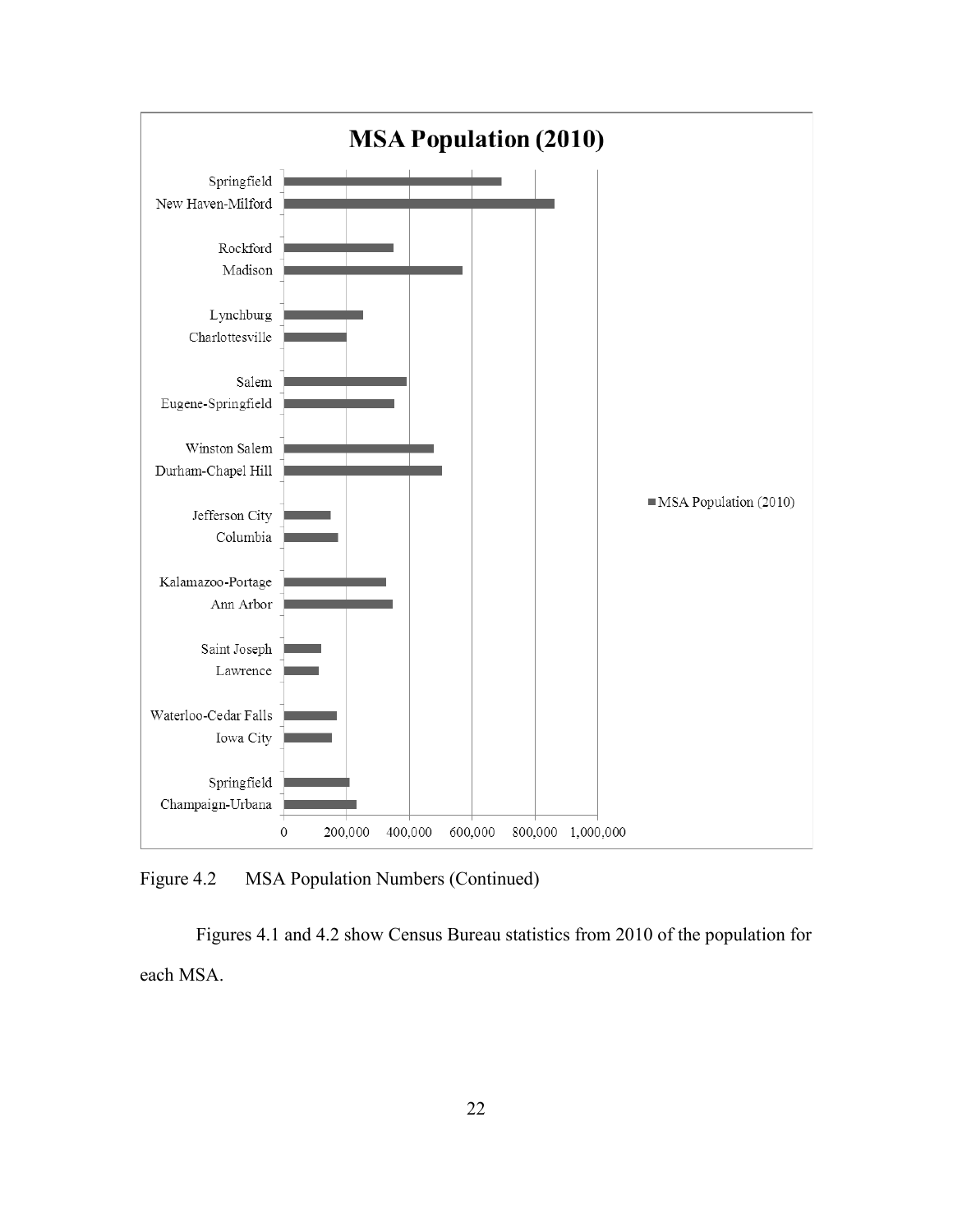#### **Dependent Variables Descriptive Statistics**

<span id="page-33-0"></span>Table 4.2 provides a descriptive view of the study's dependent variables. Additionally, the section provides information on how the independent variables of group one compare with those measured in group two (Pink, 2011).

 The walk score of the principal city/cities in the MSA defines the walkability variable. The descriptive statistics for the independent variable reveal that the lowest walk score for group one is 38 in Columbia, Missouri. The highest walk score for group one is 72 with Ithaca, New York. The lowest walk score for group two is 37 with Jefferson City, Missouri. The highest walk score for group two is 68. The mean walk score for group one is 55.53 and the mean walk score for group two is 46.7. The standard deviation from group one is 10.54 and the standard deviation from group two is 9.48.

 The golf courses variable is defined by the number of golf courses (public or private) within the measured MSA. The descriptive statistics for the independent variable reveal that the lowest number of golf courses from a MSA in group one is five with College Station-Bryan, Texas. The highest number measured within group one is 27 with East Lansing-Lansing, Michigan. The lowest number measured within group two is 4.5 with Elmira, New York. The highest number measured within group two is 25 in Springfield, Massachusetts. The mean number of golf courses from group one is 11.43 and the mean number of golf courses from group two is 11.28. The standard deviation from group one is 5.54 and the standard deviation from group two is 6.62.

 within the principal cities of the MSA. The descriptive statistics for the independent The pools variable is defined by the number of publically run pools measured variable reveal that the lowest number of pools from in group one is one with Madison, Wisconsin. The highest number measured within group one is seven with East Lansing-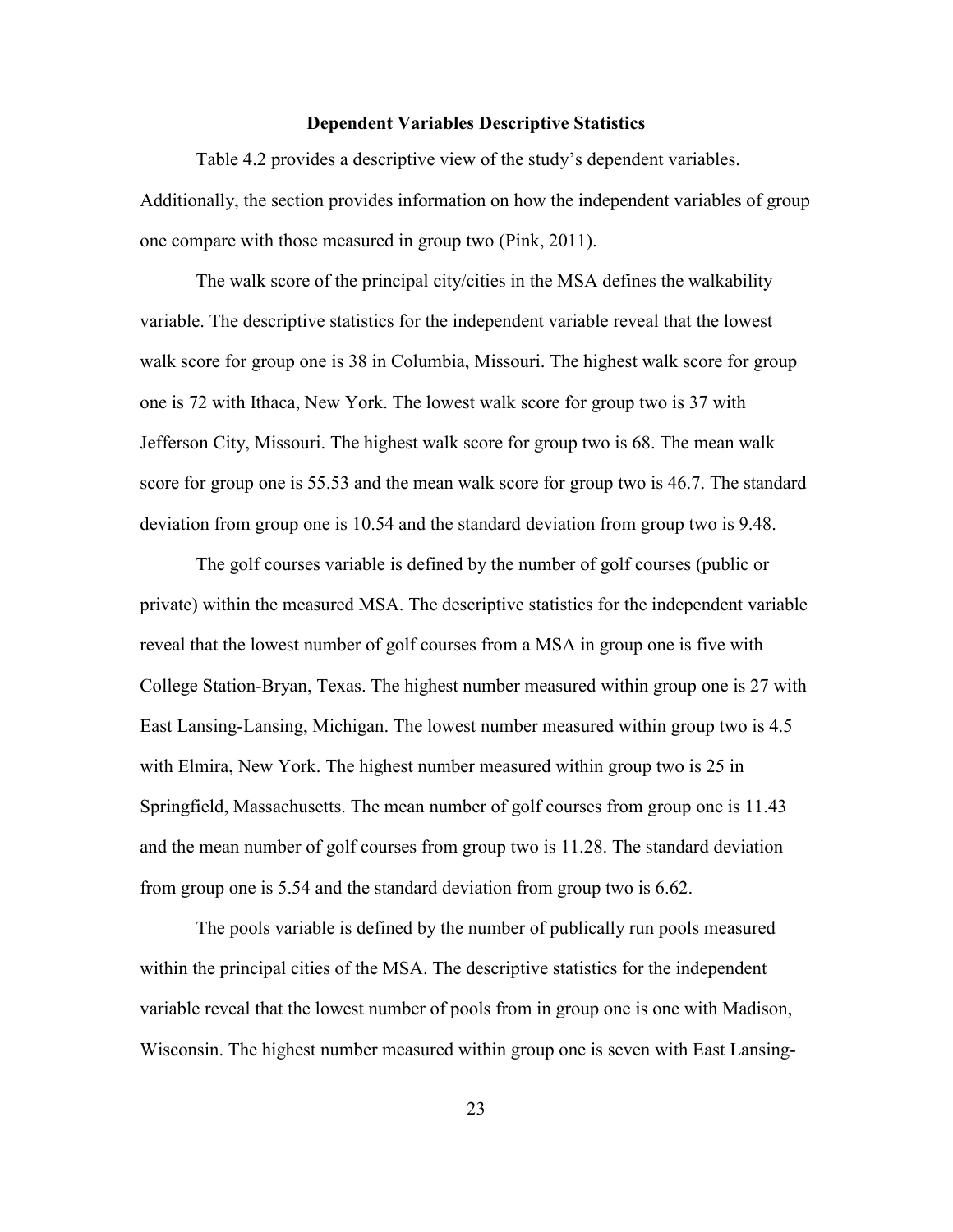of golf courses from group two is 2.2. The standard deviation from group one is 1.43 and Lansing, Michigan. The lowest number measured within group two is zero with Elmira, New York. The highest number measured within group two is eight in Winston-Salem, North Carolina. The mean number of pools from group one is 3.8 and the mean number the standard deviation from group two is 1.98.

 and Salem, Oregon. The mean number of dog parks from group one is 1.7 and the mean The number of parks contained within the principal cities that have off-leash policies defines the dog parks variable. The descriptive statistics for the independent variable reveal that the lowest number of dog parks in group one is zero with Gainesville, Florida and Ithaca, New York. The highest number measured within group one is six with Madison, Wisconsin and Columbia, Missouri. The lowest number measured within group two is zero with Altoona, Pennsylvania, Anderson, Indiana, Elmira, New York, and Flint, Michigan. The highest number measured within group two is two with Rockford, Illinois, number of dog parks from group two is 1.1. The standard deviation from group one is 1.75 and the standard deviation from group two is .78.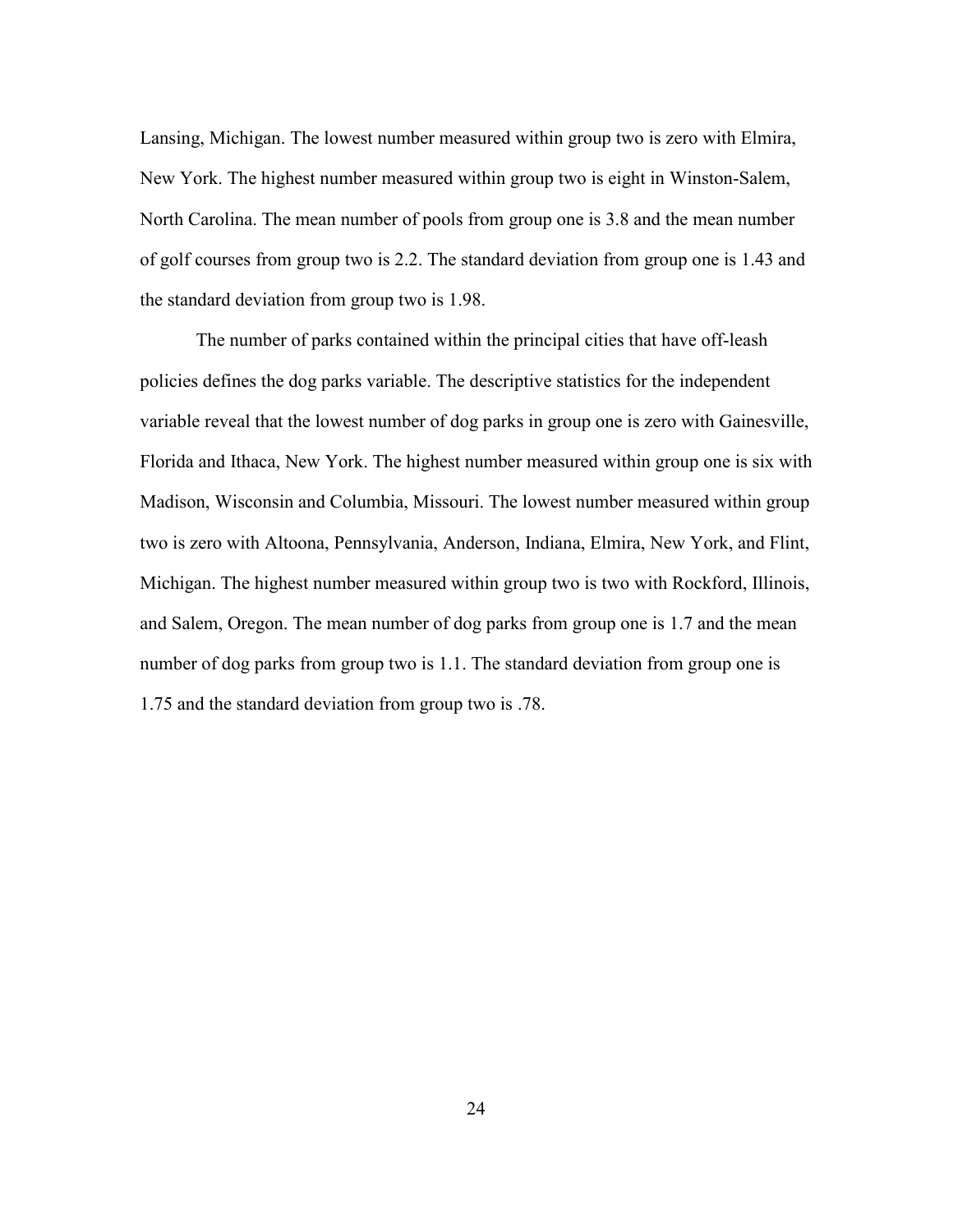| <b>Independent Variables</b>     |     | Minimum Maximum | Mean  | <b>Standard Deviation</b> | N  |
|----------------------------------|-----|-----------------|-------|---------------------------|----|
| Walkability (Group One)          | 38  | 72              | 55.53 | 10.54                     | 20 |
| Walkability (Group Two)          | 37  | 68              | 46.7  | 9.48                      | 20 |
| $\#$ of Golf Courses (Group One) |     | 27              | 11.43 | 5.54                      | 20 |
| # of Golf Courses                |     |                 |       |                           |    |
| (Group Two)                      | 4.5 | 25              | 11.28 | 6.62                      | 20 |
| $\#$ of Pools (Group One)        |     |                 | 3.8   | 1.43                      | 20 |
| $\#$ of Pools (Group Two)        |     |                 | 2.2   | 1.98                      | 20 |
| $\#$ of Dog Parks (Group One)    |     |                 |       | 1.75                      | 20 |
| $\#$ of Dog Parks (Group Two)    |     |                 |       | 0.78                      | 20 |

#### <span id="page-35-2"></span>Table 4.2 Descriptive Statistics for Independent Variables

#### **Analysis and Results**

<span id="page-35-0"></span>In this section, the results of the t-test analysis exhibit the findings of each recreational amenity and their significance. Table 4.3 provides an assessment of the variables and their impact on the established relationships between amenities in AAU MSA's and non-AAU MSA's.

#### <span id="page-35-3"></span>Table 4.3 Results

|                     | AAU MSA's |                           | Non AAU MSA's |                           |
|---------------------|-----------|---------------------------|---------------|---------------------------|
|                     | Mean      | <b>Standard Deviation</b> | Mean          | <b>Standard Deviation</b> |
| Walkability Score*  | 55.53     | 10.54                     | 46.7          | 9.48                      |
| <b>Golf Courses</b> | 11.43     | 5.54                      | 11.28         | 6.62                      |
| Pools*              | 3.8       | 1.64                      | 2.2           | 1.99                      |
| Dog Parks           | 7         | 175                       |               | 0.78                      |

<span id="page-35-1"></span>\*Significant at  $p < 01$ 

#### **T-Test results between MSA's with/without AAU member institutions**

 The results of a t-test revealed that MSAs with an AAU-member institution had significantly higher walkability scores and significantly more swimming pools than did MSAs without an AAU-member institution. Specifically, MSAs with an AAU-member institution had a mean walkability score of 55.53 and a mean of 3.8 swimming pools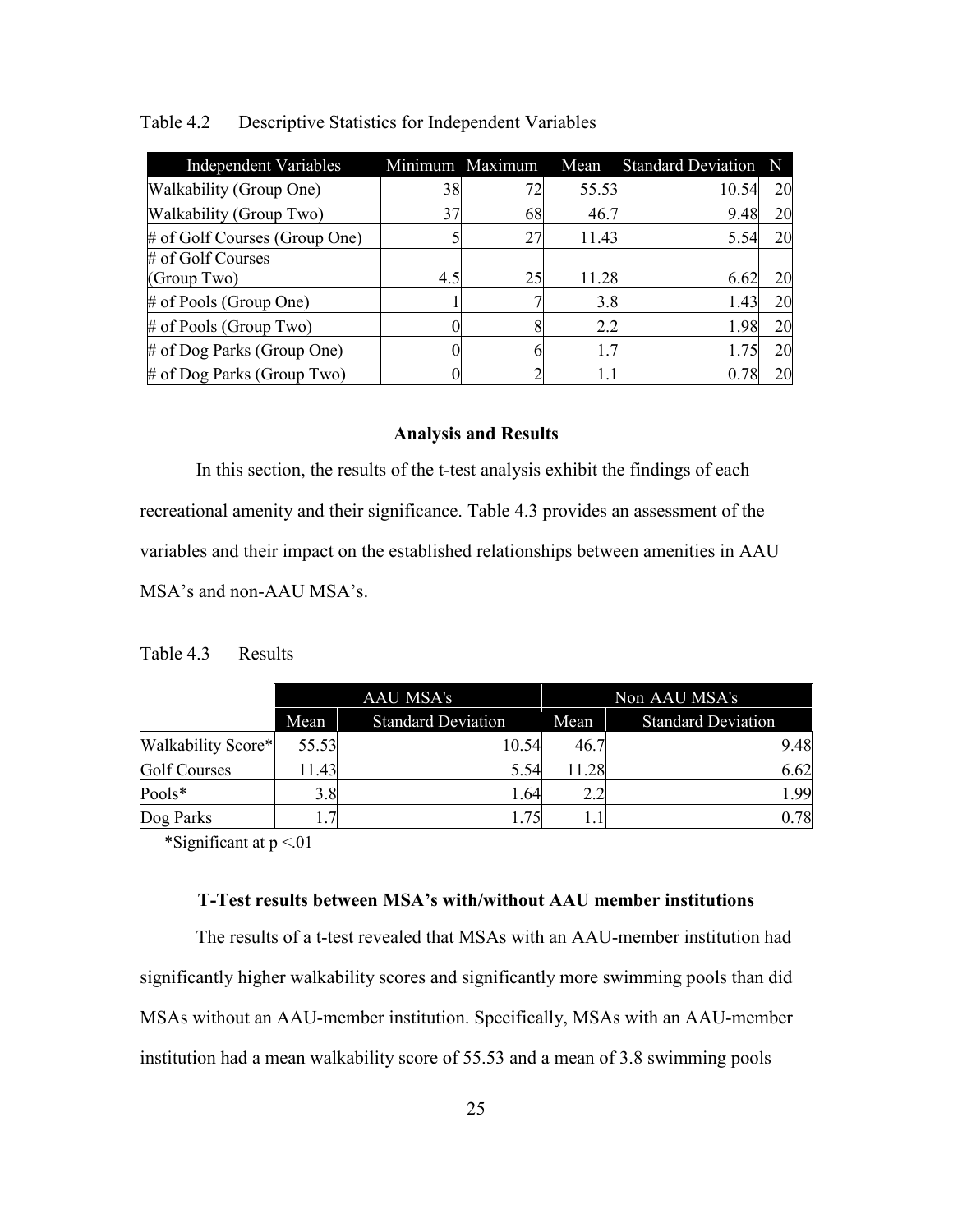compared to a walkability score of 46.7 and 2.2 swimming pools for MSAs without significant differences were not detected. However, raw data indicates that MSAs with AAU-member institutions had a mean of 11.43 golf courses and 1.7 dog parks compared to 11.28 golf courses and 1.1 dog parks in MSAs without AAU-member institutions. A summary of these results is found in Table 4.3, while complete t-test results for each comparison are found in Tables 4.4-4.7. Complete raw data, meanwhile, is available in AAU-member institutions. With respect to golf courses and dog parks, statistically-Appendix E and Appendix F.

<span id="page-36-0"></span>

| Table 4.4 | Number of Pools - t-Test results |  |
|-----------|----------------------------------|--|
|           |                                  |  |

|                       |           | Non-AAU |
|-----------------------|-----------|---------|
|                       | AAU MSA's | MSA's   |
| Mean                  | 3.8       | 2.2     |
| Variance              | 2.70      | 3.96    |
| t Stat                | 2.77      |         |
| $P(T \le t)$ two-tail | 0.009     |         |

t-Test: Two-Sample Assuming Equal Variances

### <span id="page-36-1"></span>Table 4.5 Number of Dog Parks - t-Test results

| t Test: Two Sample Assuming Equal Variances |           |         |  |
|---------------------------------------------|-----------|---------|--|
|                                             |           | Non-AAU |  |
|                                             | AAU MSA's | MSA's   |  |
| Mean                                        | 17        | 11      |  |
| Variance                                    | 3.06      | 0.62    |  |
| t Stat                                      | 1.40      |         |  |
| $P(T \le t)$ two-tail                       | 0.17      |         |  |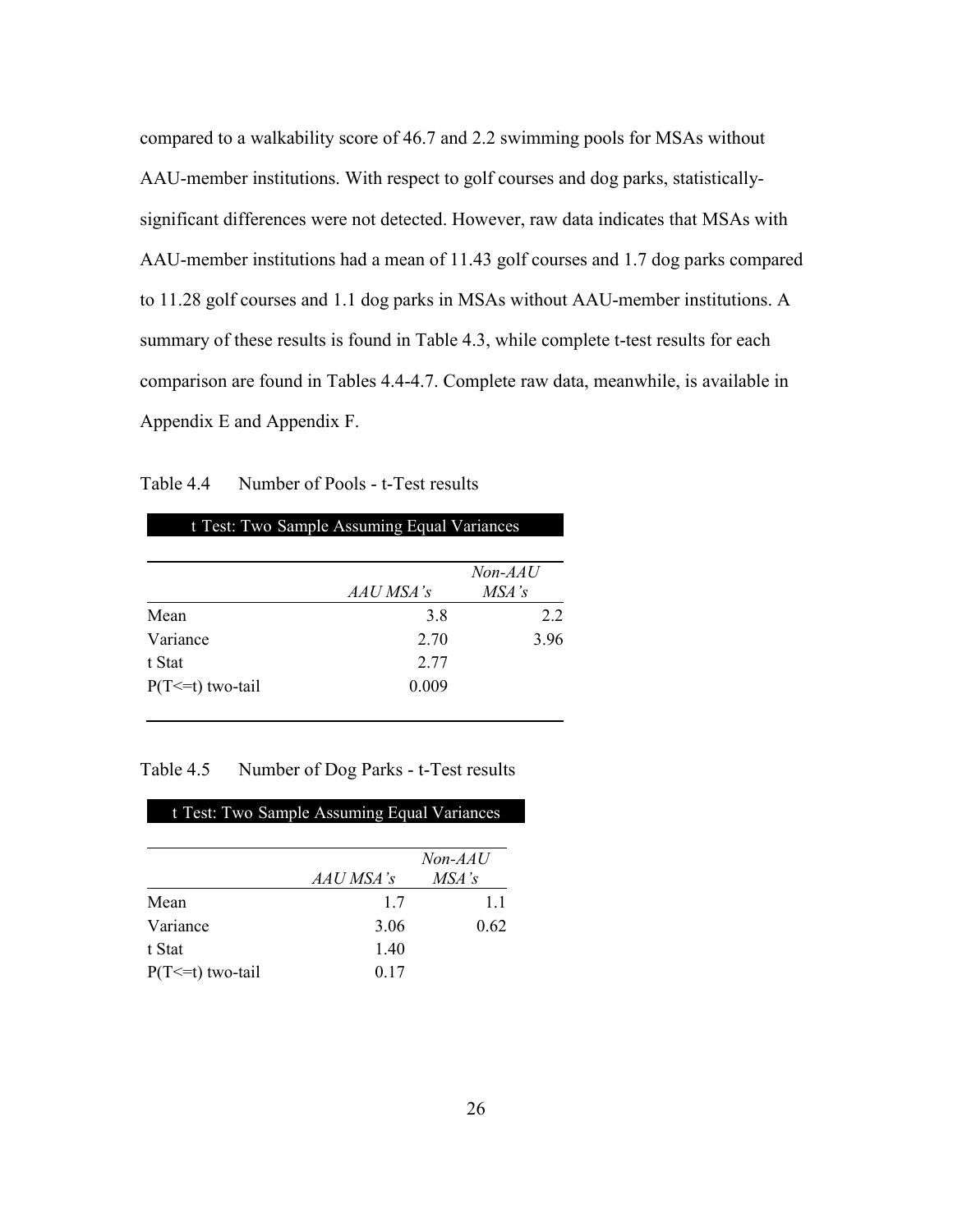# <span id="page-37-0"></span>Table 4.6 Number of Golf Courses - t-Test results

# t Test: Two-Sample Assuming Equal Variances *Non-AAU*  $A A U M S A's$

|                       | аас мэа э | тол э |
|-----------------------|-----------|-------|
| Mean                  | 1143      | 11.28 |
| Variance              | 30.72     | 38.72 |
| t Stat                | 0.08      |       |
| $P(T \le t)$ two-tail | 0.94      |       |

# <span id="page-37-1"></span>Table 4.7 Walkability Score - t-Test results

| t Test: Two Sample Assuming Equal Variances |           |           |  |
|---------------------------------------------|-----------|-----------|--|
|                                             |           |           |  |
|                                             |           | $Non-AAU$ |  |
|                                             | AAU MSA's | MSA's     |  |
| Mean                                        | 55.53     | 46.7      |  |
| Variance                                    | 111.01    |           |  |
| t Stat                                      | 2.79      |           |  |
| $P(T \le t)$ two-tail                       | 0.008     |           |  |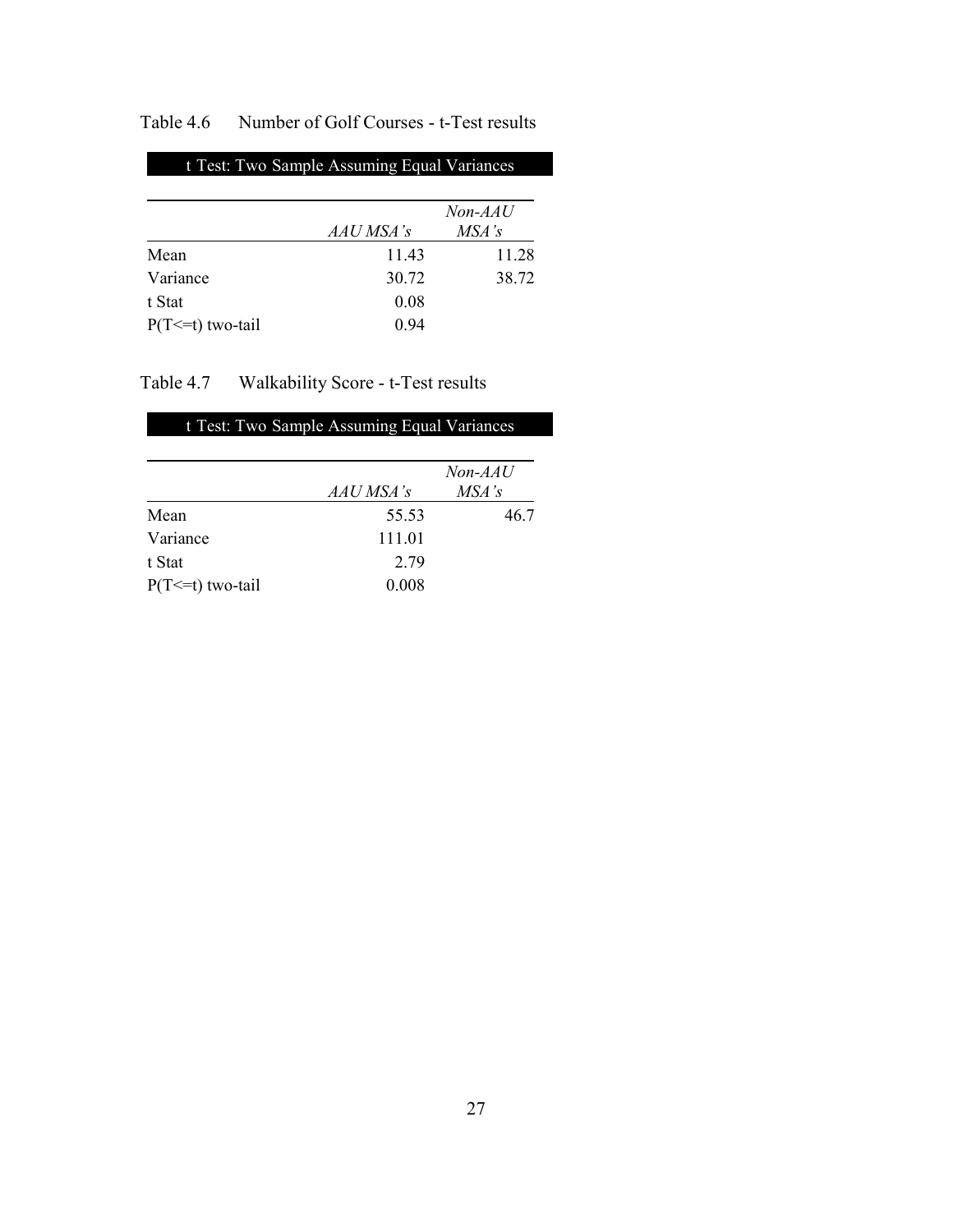#### CHAPTER V

### **CONCLUSIONS**

### **Discussion**

<span id="page-38-1"></span><span id="page-38-0"></span> present in municipalities with an AAU-level university and those without an AAU- member university. The results indicated that municipalities with AAU-member than did communities without an AAU-member institution. T The purpose of this study was to compare the level of recreational amenities institutions had higher walkability scores and a greater number of public swimming pools

 The findings concerning walkability are consistent with previous studies on useful to justify further claims in urban planning to build dense, walkable communities. factors affecting the number of creative individuals within a community (Florida, Gates, Knudsen, & Stolarick, 2006). As MSA's that contain universities are shown to have higher walkability scores than their counterparts, Florida's findings are confirmed. This is

 Individuals that represent the creative class seek amenities in areas which are easily accessible (Peck, 2005). The walk score of the central MSA community measures the ease in which areas are accessible. In the traditional community setting, the public scores associated with the pool settings. This data can be used to influence developments pool has been a located in a central location within the region. This would justify the of new projects within the community to further allocate resources toward this type of recreational amenity.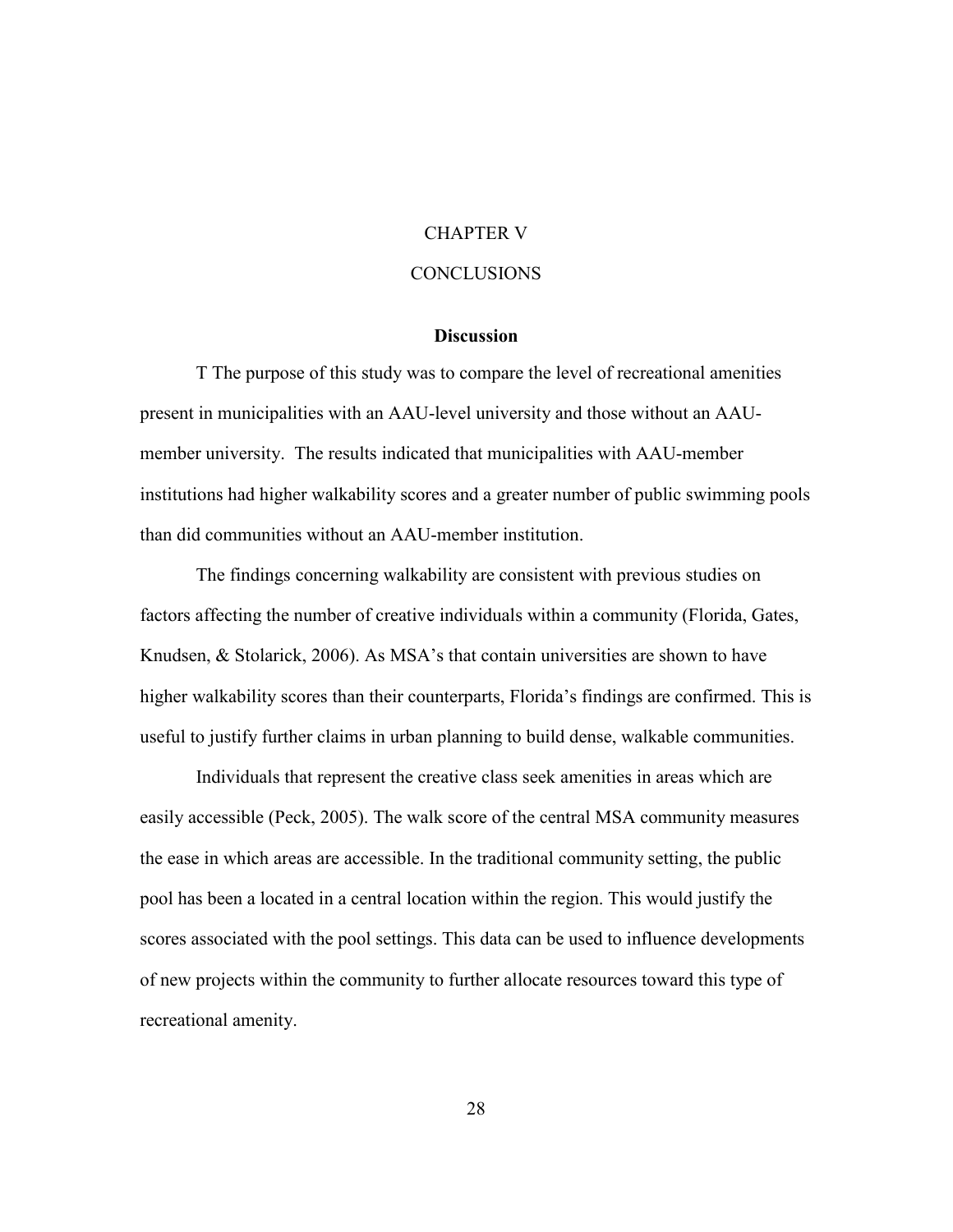The findings concerning pools have not been shown in previous studies. As there is little data in the field of measurements of recreational amenities and their economic value, this topic should be explored further to justify these claims. Additionally, there may be other recreational amenities that may have a connection between university and non-university towns.

 The findings concerning golf courses and dog parks have shown no statistically- which are accessible to walking, golf courses take up significant space and are often space has been created, it's been completed after the automobile has been the center of accessible primarily by personal transportation. significant differences between the two groups. As creative individuals look for places contained around the perimeter of a community. They are often accessible only by personal transportation. Additionally, dog parks are a new concept. Their initial popularity started in the 1970's and has increased drastically since. While this dedicated urban planning concepts. Thus, these parks are built in new spaces that are often

 As these findings have discovered potential relationships between creative may look to invest in recreational amenities to level the playing field. By spending their limited resources on amenities, they may be able to attract talented individuals who bring capabilities of increasing the availability of technological wealth along with promoting a individuals and recreational amenities, the usefulness of this study impacts university and non-university communities. While university communities have an inherent advantage with technology, talent, tolerance, and vast resources, communities without universities tolerant community.

 An increase in recreational amenities has great potential for positive economic impact in a community. As amenities are created, tourism within the area will increase.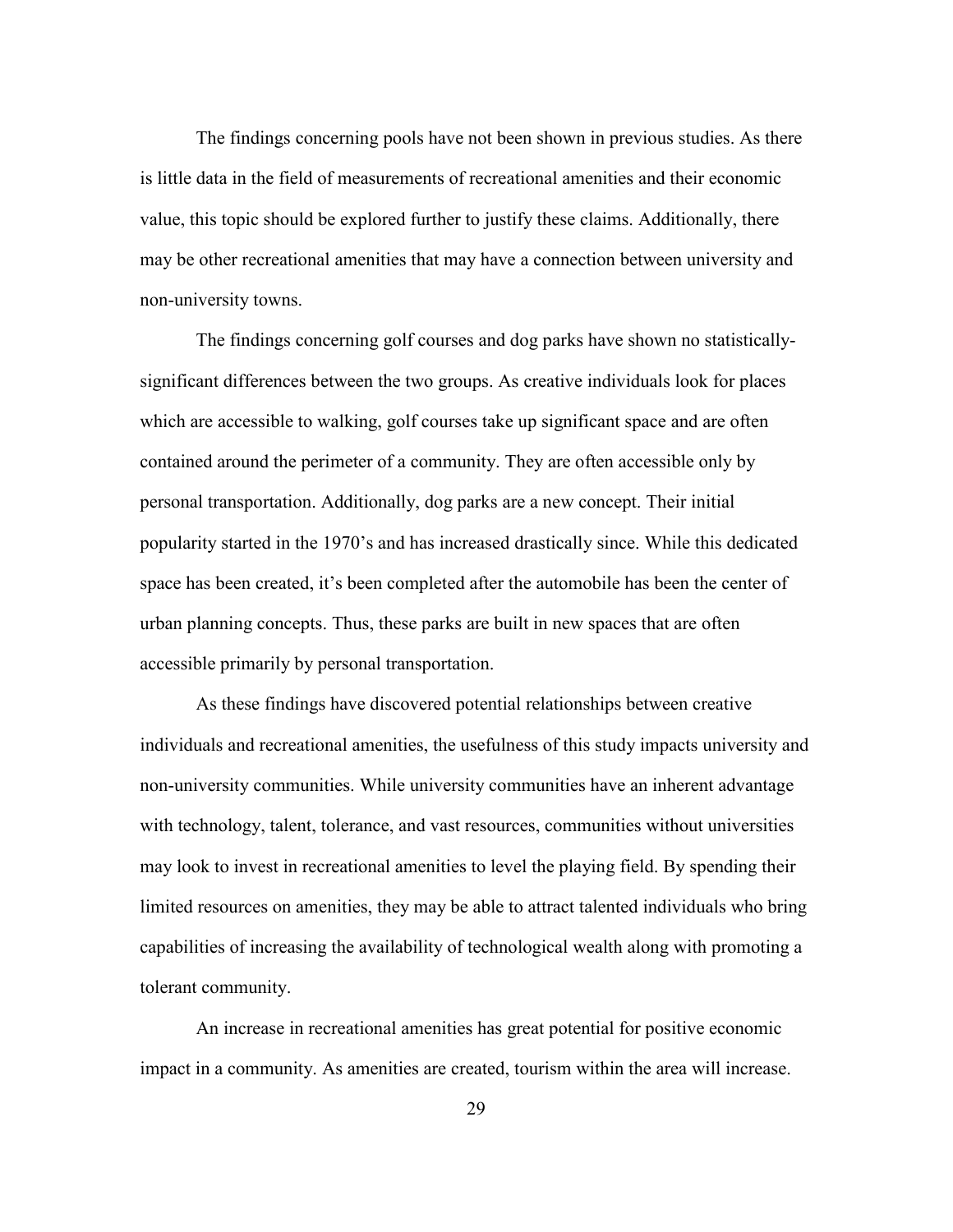Tourism dollars are seen as a valuable resource, pulling in wealth from other areas in and create jobs for the area. support of the community. With an increase in tourist activity, businesses will develop

 Recreational amenities also provide a great impact in the quality of life for an area. Various factors influence the quality of life and all of which can help better society. These amenities potentially influence life by increasing the health of residents in the area, increasing the support of local government, and offering families the ability to participate outside of the community take notice, potentially leading to migration. in programs, while providing economic stability. From this influence, individuals from

 Although not all amenities measured demonstrated statistically-significant differences, this study produces results concern the quantity of each amenity in a given communities of 100,000 to 1,000,000 in comparison of these amenities. This can help community. From this data, a standard of measurement can be used against all lead to future studies to help further research in this field.

#### **Limitations and Recommendations for Future Research**

<span id="page-40-0"></span> this research. The first limitation of this study was calculating data for the MSA. As were used as the primary measurement. For example, data collected from the number of town. Whereas, data collected from golf courses was calculated from the entire MSA. Certain limitations of this study exist and should be considered while reviewing many MSA's did not contain or did not have easily accessible data, the principle cities dog parks, walkability, and pools only used principle cities (over 50,000 people) in the

The second limitation of this study was the classification of data. For example, while measuring the number of pools within the community, some areas had large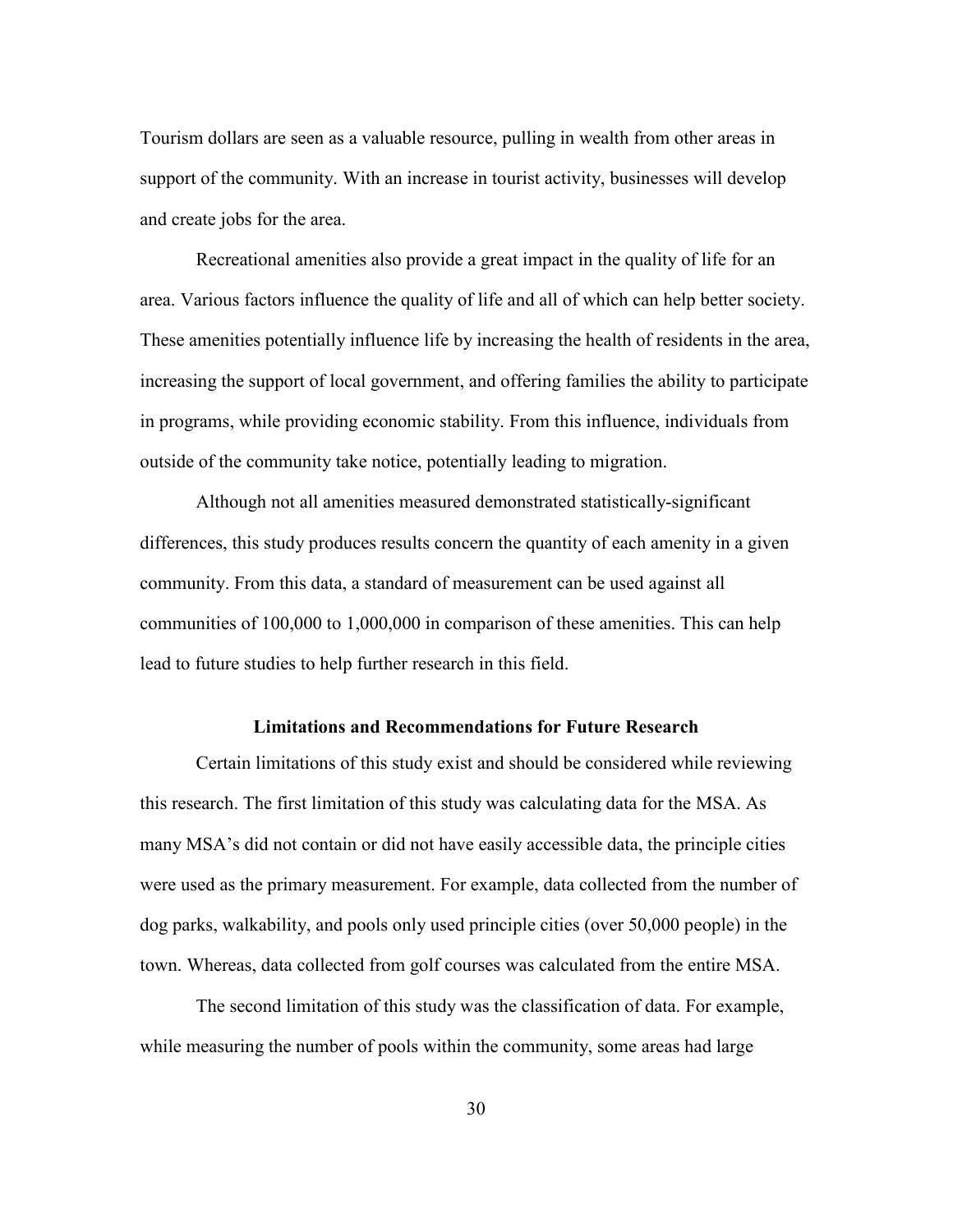As size of each facility wasn't measured, some communities may have utilized different size values to meet the needs of their community members. waterparks, while others had multiple small units distributed throughout the community.

 future about the potential of recreational amenities as an economic development tool of a have in translation towards a healthier economy. Despite this study's limitations, it produced research in a new area of the field. As connections have been made, this study can be used to further develop studies in the community. Further studies may also help understand the influence level of amenities

#### **Conclusion**

 recreational amenities. Communities can understand that there is a potential relationship of amenities with those of similar population characteristics to determine appropriate levels of investment. Lastly, this study may lead to future research building a greater Overall, this study can be seen a useful resource for those looking to invest in between amenities and creative individuals who bring wealth and culture into a community. Amenities can increase the quality of life of the community through economic, health, and social benefits. Additionally, communities can compare their level wealth of knowledge regarding the impact of recreation on the community.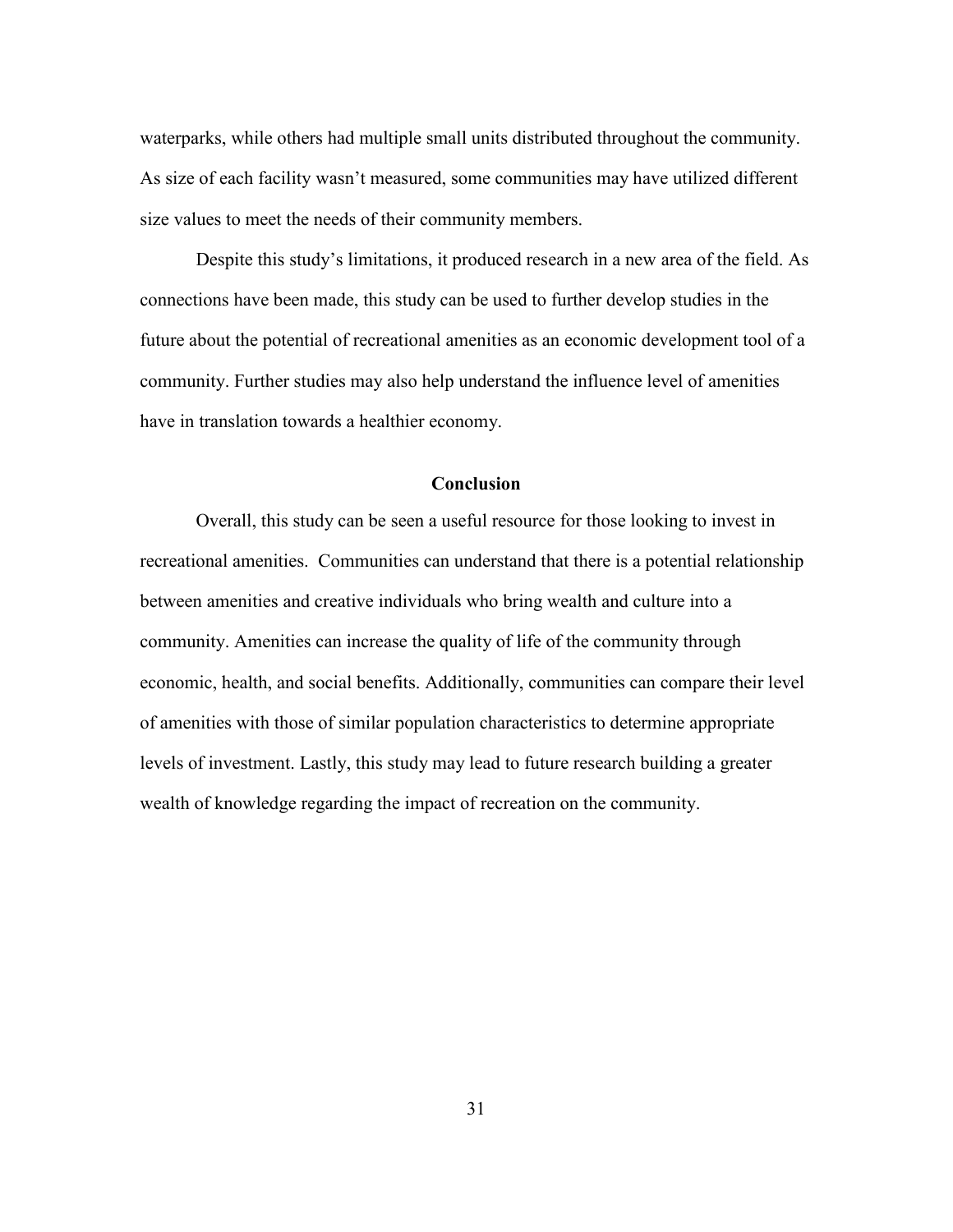#### REFERENCES

- <span id="page-42-0"></span>*Citizen Information Center*. (n.d.). Retrieved from City of Lincoln Nebraska: [http://www.lincoln.ne.gov/city/mayor/cic/14/parks\\_rec.htm](http://www.lincoln.ne.gov/city/mayor/cic/14/parks_rec.htm)
- Deller, S. C., Tsung-Hsiu, T. (., Marcouiller, D. W., & English, D. B. (2001). Role of Amenities and Quality of Life in Rural Economic Growth. *American Journal of Agricultural Economics*, 352-365.
- Florida, R. (1999). The Role of University: Leveraging Talent, Not Technology. *Issues in Science and Technology*, 67-73.
- Florida, R. (2006). The Flight of the Creative Class. *Liberal Education*, 22-29.
- Florida, R., Gates, G., Knudsen, B., & Stolarick, K. (2006). The Unviersity and the Creative Economy. *Martin Prosperity Institute*.
- Development: Human Capital, the Creative Class and Tolerance. *Martin*  Florida, R., Melander, C., & Stolarick, K. (2007). Inside the Black Box of Regional *Prosperity Institute*.
- Florida, R., Mellander, C., & Stolarick, K. M. (2010). Talent, technology, tolerance in Canadian regional development. *The Canadian Geographer*, 277-304.
- Galbraith, J. K. (1958). *The Affluent Society.*
- Haigood, T., & Crompton, J. L. (1998). The Role of Recreation Amenities in Retiree Relocation Decisions. *Journal of Park and Recreation Administration*, 25-45.
- Johnson, A., & Backman, K. F. (2010). Leisure and community type as indicators for quality of life. *World Leisure Journal*, 104-115.
- Kaczynski, A., & Crompton, J. (2006). Financing Priorities in Local Governments. *Journal of Park and Recreation Administration*, 84-103.
- Knudsen, B., Florida, R., Stolarick, K., & Gates, G. (2008). Density and Creativity in U.S. Regions. *Annals of the Association of American Geographers*, 461-478.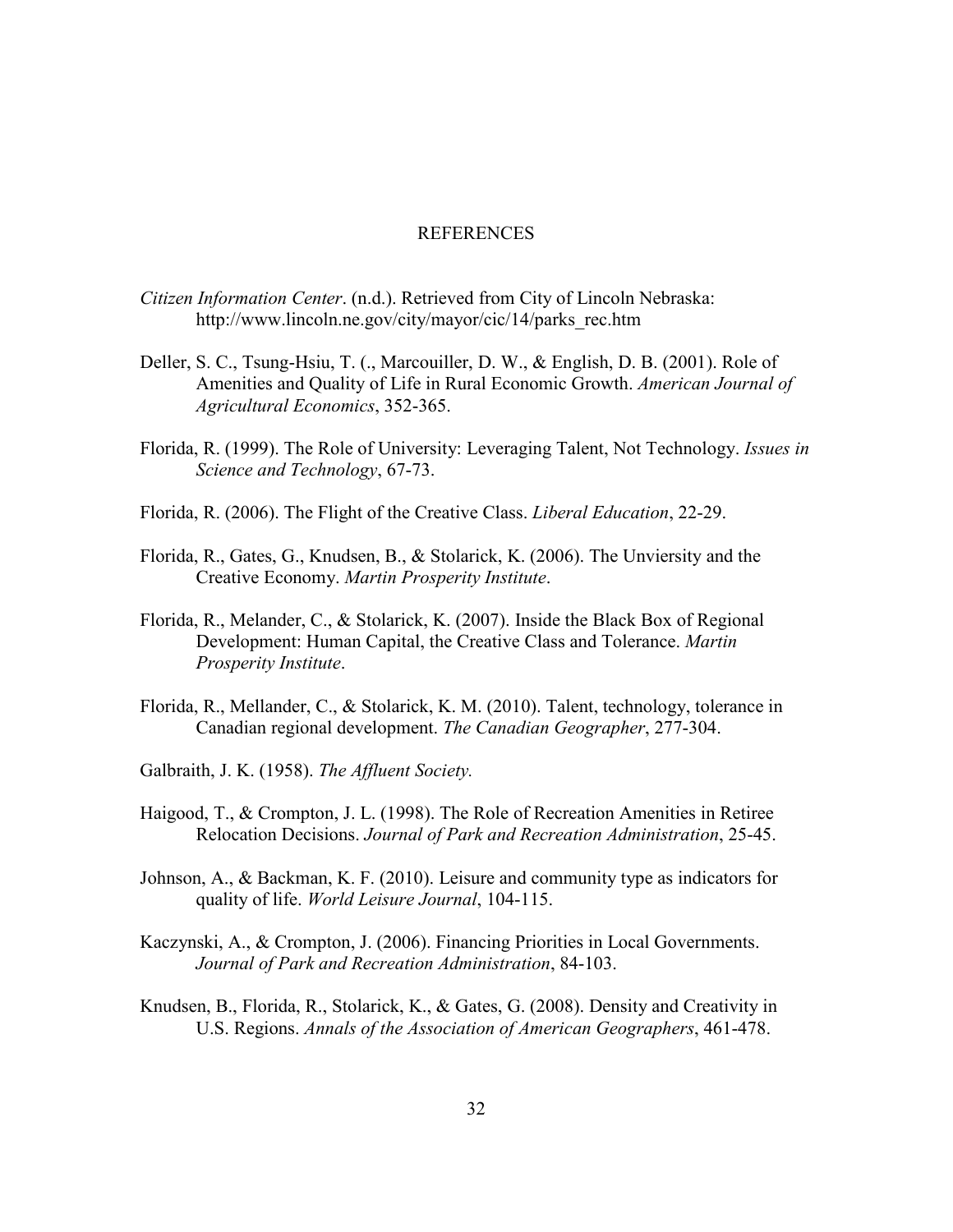- Krizec, K. (2007). Estimating the Economic Benefits of Bicycling and Bicycle Facilities: an Interpretive Review and Proposed Methods. *Essays on Transport Economics*, 219-248.
- Kruger, L. (2006). Recreation as a Path for Place Making and Community Building. *Ontario Research Council on Leisure*, 383-390.
- Analysis of New Firm Formation. *Regional Studies*, 879-891. Lee, S. Y., Florida, R., & Acs, Z. J. (2004). Creativity and Entreprenuership: A Regional
- Litman, T. A. (2009). Economic Value of Walkability. *Victoria Transport Policy Institute*
- Masuier, G. L., & Corbin, C. B. (2006). Top 10 Reasons for Quality Physical Education. *Journal of Physical Education, Recreation, and Dance*, 44-54.
- Melander, C., & Florida, R. (2006, December). *The Creative Class or Human Capital?* Retrieved from <www.creativeclass.org>: [http://www.creativeclass.com/rfcgdb/articles/The\\_Creative\\_Class\\_or\\_Human\\_Ca](http://www.creativeclass.com/rfcgdb/articles/The_Creative_Class_or_Human_Ca) pital.pdf
- *Membership Information*. (n.d.). Retrieved from Association of American Universities: [http://www.aau.edu/about/membership\\_information.aspx?id=1110](http://www.aau.edu/about/membership_information.aspx?id=1110)
- Payne, L. L., & Schaumleffel, N. A. (2008). Relationship Between Attitudes Toward Rural Community Parks and Recreation and Rural Community Satisfaction. *Journal of Park and Recreation Administration*, 116-135.
- Peck, J. (2005). Struggling with the Creative Class. *International Journal of Urban and Regional Research*, 740-770.
- Peck, J. (2005). Struggling with the Creative Class. *International Journal of Urban and Regional Research*.
- How Do Research Universities Impact Regional Economic Growth? Mississippi State, Mississippi, USA. Pink, S. A. (2011, December). Research Universities as Engines of Economic Growth:
- Reeder, R. J., & Brown, D. M. (2005). Recreation, Tourism, & Well-Being. *Economic Research Service/USDA*.
- Rudzitis, G. (1999). Amenities Increasingly Draw People to the Rural West. *Rural Development Perspectives*.
- Veblen, T. (1899). *The Theory of the leisure Class.*

.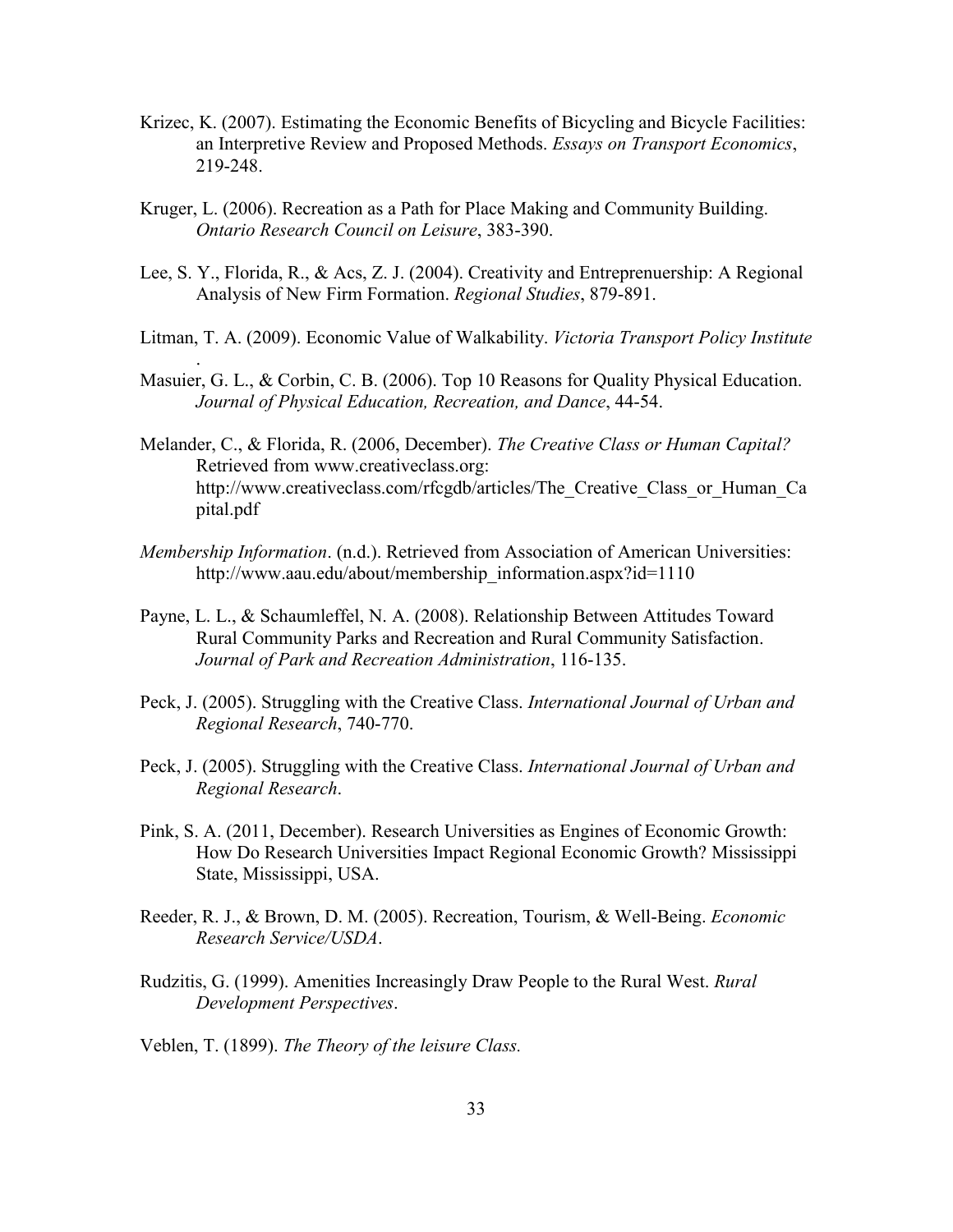# APPENDIX A

### <span id="page-44-1"></span><span id="page-44-0"></span>OVERALL RANKINGS OF REGIONS ON THE CREATIVITY INDEX – AAU-

# MEMBER - GROUP ONE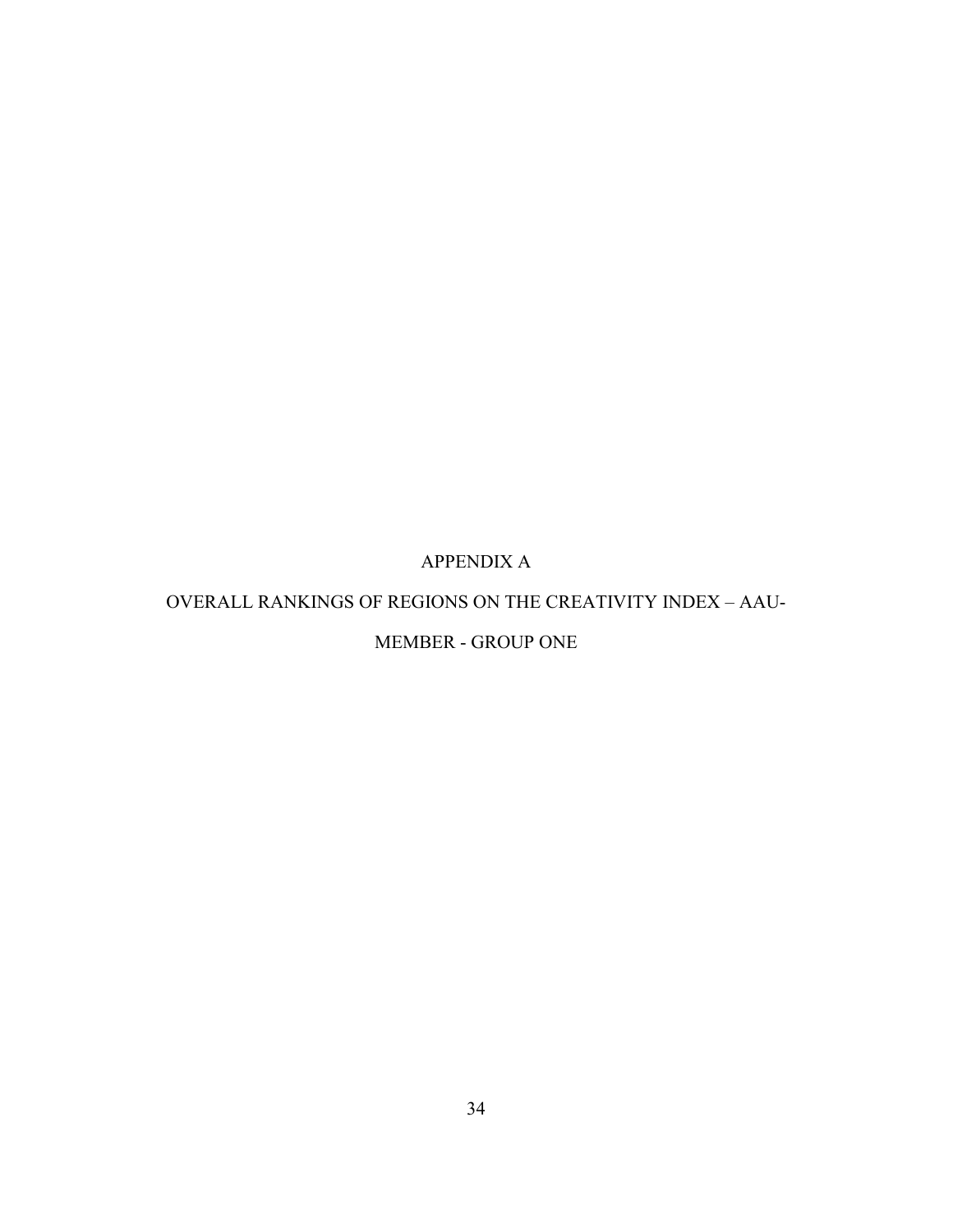|                                      |                                      | <b>MSA Population</b> |                             |
|--------------------------------------|--------------------------------------|-----------------------|-----------------------------|
| <b>AAU-Member</b>                    | Metropolitian Statistical Area (MSA) | (2010)                | <b>MSA Principle Cities</b> |
| Cornell University                   | Ithaca                               | 101,564               | Ithaca                      |
| Indiana University                   | Bloomington                          | 192,714               | Bloomington                 |
| Iowa State University                | Ames                                 | 89.524                | Ames                        |
| Michigan State University            | Lansing-East Lansing                 | 464,036               | Lansing, East Lansing       |
| Pennsylvania State University        | State College                        | 153,990               | State College               |
| Purdue University                    | Lafayette                            | 201.789               | Lafayette                   |
| Texas A&M University                 | College Station-Bryan                | 228,680               | College Station, Bryan      |
| Santa<br>University of California at |                                      |                       | Santa Barbara, Santa Maria, |
| Barbara                              | Santa Barbara-Santa Maria-Goleta     | 423.895               | Goleta                      |
| University of Colorado               | Boulder                              | 294,567               | Boulder                     |
| University of Florida                | Gainesville                          | 264,275               | Gainesville                 |
| University of Illinois               | Champaign-Urbana                     | 231,891               | Champaign, Urbana           |
| University of Iowa                   | Iowa City                            | 152,586               | Iowa City                   |
| University of Kansas                 | Lawrence                             | 110,826               | Lawrence                    |
| University of Michigan               | Ann Arbor                            | 344,791               | Ann Arbor                   |
| University of Missouri               | Columbia                             | 172,786               | Columbia                    |
| University of North Carolina         | Durham-Chapel Hill                   | 504.357               | Durham Chapel Hill          |
| University of Oregon                 | Eugene-Springfield                   | 351.715               | Eugene, Springfield         |
| University of Virginia               | Charlottesville                      | 201.559               | Charlottesville             |
| University of Wisconsin              | Madison                              | 568,593               | Madison                     |
| Yale University                      | New Haven-Milford                    | 862,477               | New Haven, Milford          |
|                                      |                                      |                       |                             |
|                                      | Total Population:                    | 5.916.615             |                             |
|                                      |                                      |                       |                             |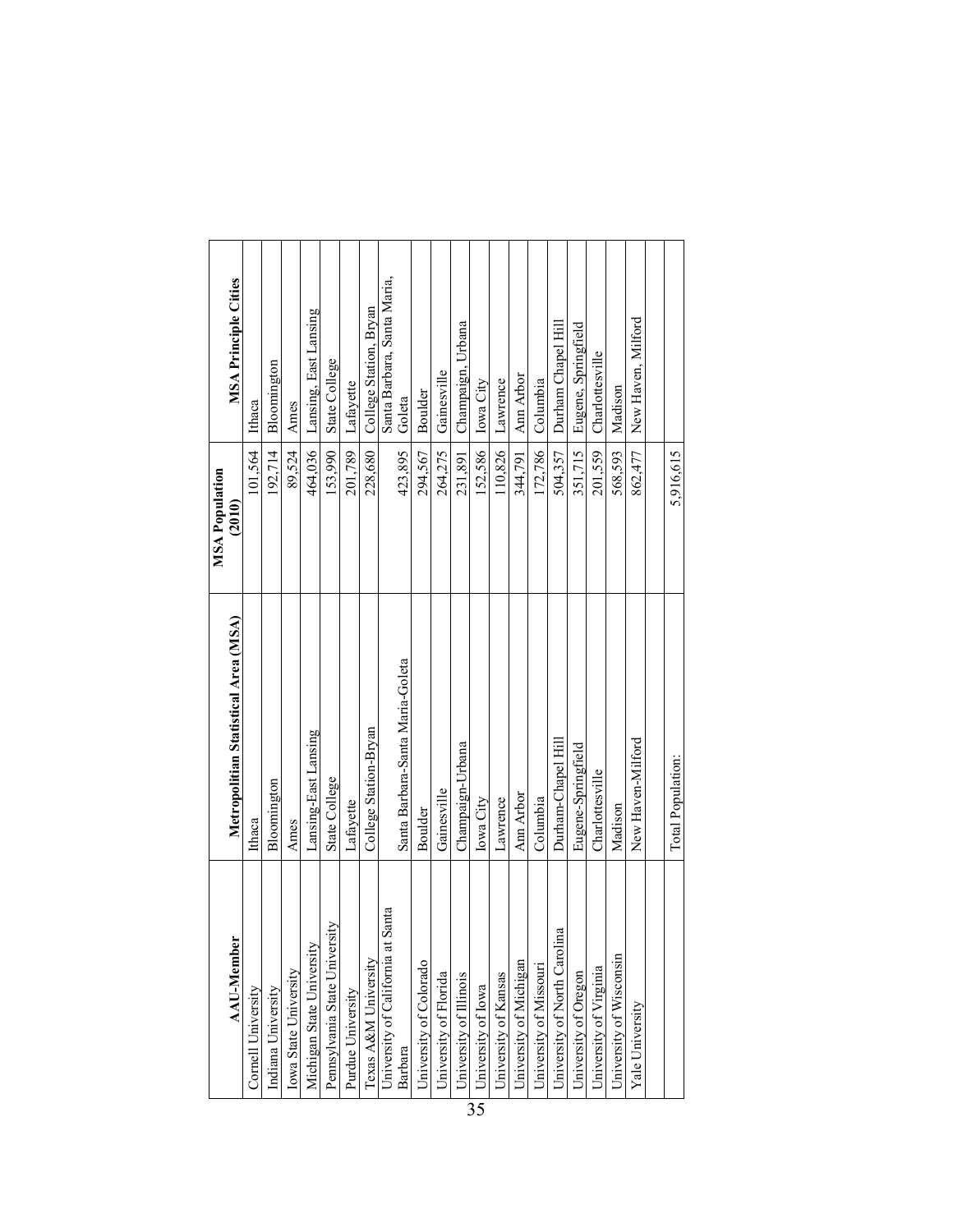# APPENDIX B

### <span id="page-46-0"></span>OVERALL RANKINGS OF REGIONS ON THE CREATIVITY INDEX – NON AAU-

# MEMBER - GROUP TWO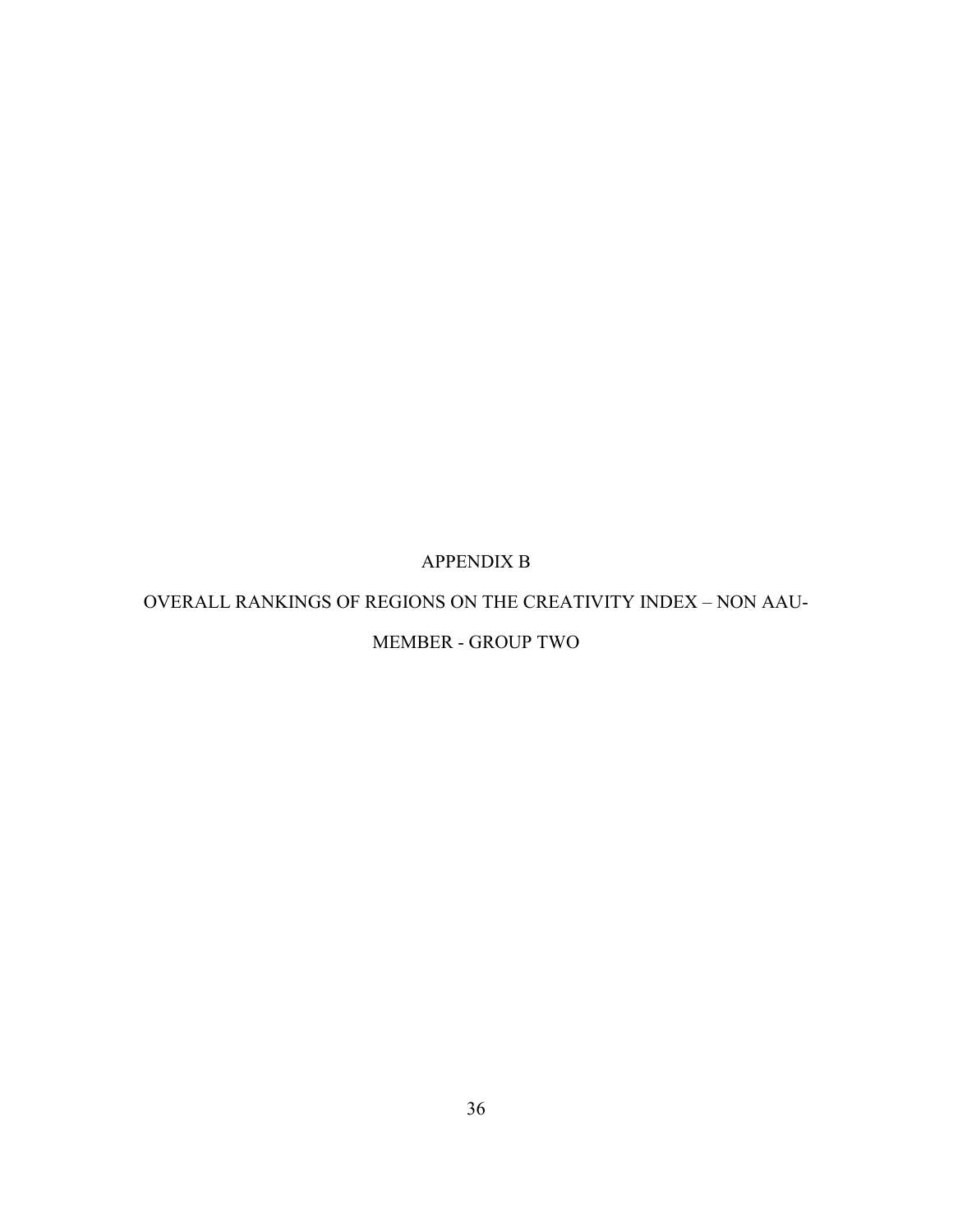|                                 | <b>Metropolitian Statistical Area</b> | <b>MSA</b><br>Population |                                     |
|---------------------------------|---------------------------------------|--------------------------|-------------------------------------|
| <b>Non AAU-Member Community</b> | (MSA)                                 | (2010)                   | <b>MSA Principle Cities</b>         |
| Abilene, Texas                  | Abilene                               |                          | 165,252Abilene                      |
| Altoona, Pennsylvania           | Altoona                               |                          | 127,089 Altoona                     |
| Anderson, Indiana               | Anderson                              |                          | 131,636Anderson                     |
| Dubuque, Iowa                   | Dubuque                               |                          | 93,653 Dubuque                      |
| Elmira, New York                | Elmira                                |                          | 88,830Elmira                        |
| Flint, Michigan                 | Flint                                 | 425,790 Flint            |                                     |
| Fort Collins, Colorado          | Fort Collins-Loveland                 |                          | 299,630 Fort Collins, Loveland      |
| Jefferson City, Missouri        | Jefferson City                        |                          | 149,807Jefferson City               |
| Kalamazoo, Michigan             | Kalamazoo-Portage                     |                          | 326,589 Kalamazoo, Portage          |
| Lynchburg, Virginia             | Lynchburg                             |                          | 252,634Lynchburg                    |
| Ocala, Florida                  | Ocala                                 | 331,298Ocala             |                                     |
| Rockford, Illinois              | Rockford                              |                          | 349,431 Rockford                    |
| Saint Joseph, Missouri          | Saint Joseph                          |                          | 119.384Saint Joseph                 |
| Salem, Oregon                   | Salem                                 | 390,738Salem             |                                     |
| San Luis Obispo, California     | San Luis Obispo-Paso Robles           |                          | 269,237San Luis Obispo, Paso Robles |
| Springfield, Illinois           | Springfield                           |                          | 210,170Springfield                  |
| Springfield, Massachusetts      | Springfield                           |                          | 692,942Springfield                  |
| Terre Haute, Indiana            | Terre Haute                           |                          | 172,425 Terre Haute                 |
| Waterloo, Iowa                  | Waterloo-Cedar Falls                  |                          | 167,189 Waterloo, Cedar Falls       |
| Winston Salem, North Carolina   | <b>Winston Salem</b>                  |                          | 477,717 Winston Salem               |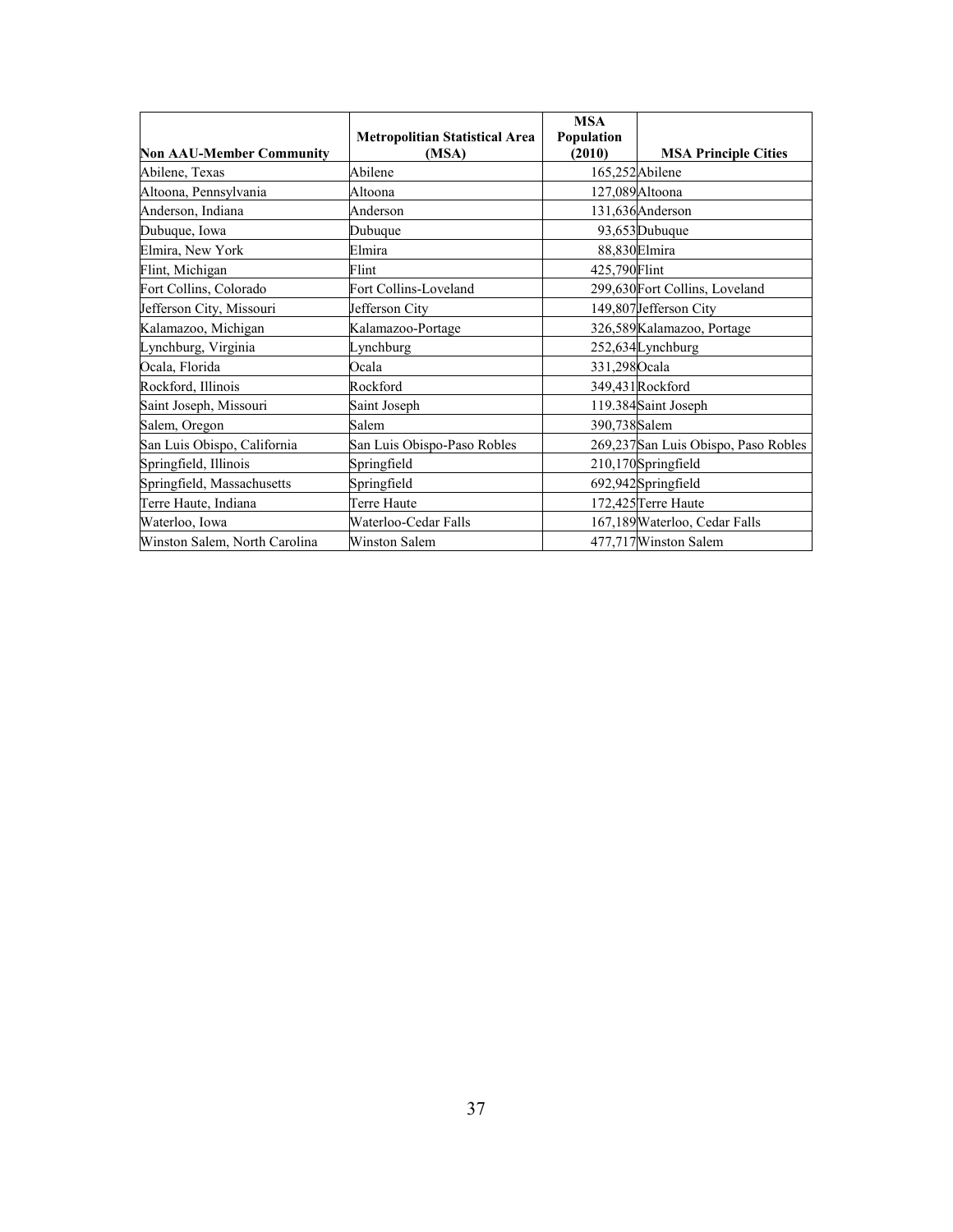# APPENDIX C

### <span id="page-48-0"></span>NUMBER OF GOLF COURSES CONTAINED WITHIN MSA – AAU MEMBER -

# GROUP ONE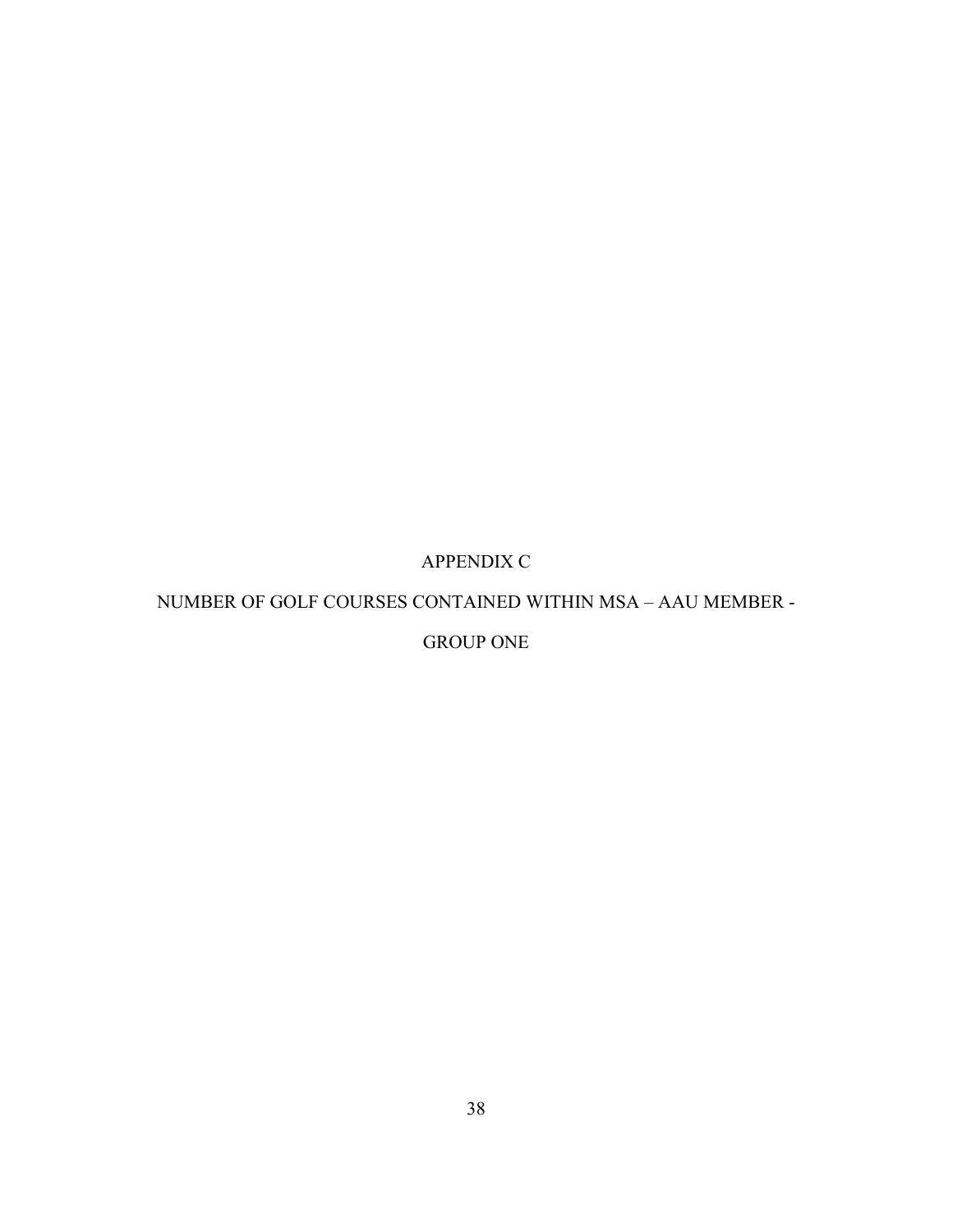|                                     | # of Golf                                                                                       |
|-------------------------------------|-------------------------------------------------------------------------------------------------|
| MSA/Region (AAU University) Courses | List of Golf Courses (Town located in MSA)                                                      |
|                                     | Birnam Wood (Santa Barbara), Montecito County                                                   |
|                                     | Club (Santa Barbara), Santa Barbara Municipal                                                   |
|                                     | (Santa Barbara), La Cumbre (Santa Barbara),                                                     |
|                                     | Hidden Oaks (Santa Barbara), Twin Lakes - Nine                                                  |
|                                     | Hole (Santa Barbara), Ocean Meadows - Nine                                                      |
|                                     | Hold (Santa Barbara), Sand Piper (Santa Barbara),                                               |
|                                     | Rancho San Marcos (Santa Barbara), River Course                                                 |
|                                     | (Solvang), Alisal (Solvang), Zaca Creek                                                         |
| Santa Barbara-Santa Maria-          | (Buellton), La Purisima (Lompoc), Village                                                       |
| Goleta (University of California    | Country Club (Lompoc), Marshilia Ranch                                                          |
| at Santa Barbara)                   | $14$ (Lompoc),                                                                                  |
|                                     | Coldwater Golf Links (Ames), Veenker Memorial                                                   |
|                                     | (Ames), Homewood - Nine Hole(Ames), Ames                                                        |
|                                     | Country Club (Ames), Oaks - Nine Hole (Ames),                                                   |
|                                     | Ballard Golf & Country Club - Nine Hole                                                         |
|                                     | (Huxley), Indian Creek Country Club (Nevada),                                                   |
| Ames (Iowa State Univeristy         | 6.5 Bend River (Story City),                                                                    |
|                                     | Georgetown Country Club - Nine Hole (Ann                                                        |
|                                     | Arbor), Stonebridge Golf Club (Ann Arbor),<br>University of Michigan (Ann Arbor), Travis Pointe |
|                                     | (Ann Arbor), Ann Arbor Golf Club - Nine Hole                                                    |
|                                     | (Ann Arbor), Lake Forest Golf Club (Ann Arbor),                                                 |
|                                     | Huron Hills (Ann Arbor), Radrick Farms (Ann                                                     |
|                                     | Arbor), Leslie Park (Ann Arbor), Polo Field Golf                                                |
|                                     | & Country Club (Ann Arbor), Barton Hill Country                                                 |
|                                     | Club (Ann Arbor), Hickory Sticks (Ann Arbor),                                                   |
|                                     | Ann Arbor Country Club (Ann Arbor), Brookside                                                   |
|                                     | (Saline), Washtenaw Country Club (Ypsilanti),                                                   |
|                                     | Eagle Crest Golf Club (Ypsilanti), Pine View - 36                                               |
|                                     | Hole (Ypsilanti), Green Oaks (Ypsilanti), Hickory                                               |
| Ann Arbor (University of            | Creek (Ypsilanti), Hudson Mills Metropark                                                       |
| Michigan)                           | $19$ (Dexter).                                                                                  |
|                                     | Indiana University - 27 Hole (Bloomington), The                                                 |
|                                     | Eagle Point Golf Resort (Bloomington),                                                          |
|                                     | Bloomington Country Club (Bloomington),                                                         |
|                                     | Cascades - 36 Hole (Bloomington), Taylor's - Nine                                               |
|                                     | Hole (Bloomington), Hidden Hills (Springville),                                                 |
| Bloomington (University of          | Stone Crest - 54 Hole (Bedford), Otis Park Golf                                                 |
| Indiana)                            | 11.5 Club - 27 Hole (Bedford)                                                                   |
|                                     | Flatirons (Boulder), Boulder Country Club - 27                                                  |
|                                     | Hole (Boulder), Lake Valley Golf Club                                                           |
|                                     | (Longmont), Colorado National Golf Course                                                       |
|                                     | (Erie), Indian Peaks (Lafayette), Fox Hill Country                                              |
|                                     | Club (Longmont), Saddleback Golf Club                                                           |
|                                     | (Longmont), Coal Creek Golf Club (Louisville),                                                  |
| Boulder (University of              | Sunset - Nine Hole (Longmont), Ute Cree                                                         |
| Colorado)                           | 12(Longmont), Haystack Mountain - Nine Hole                                                     |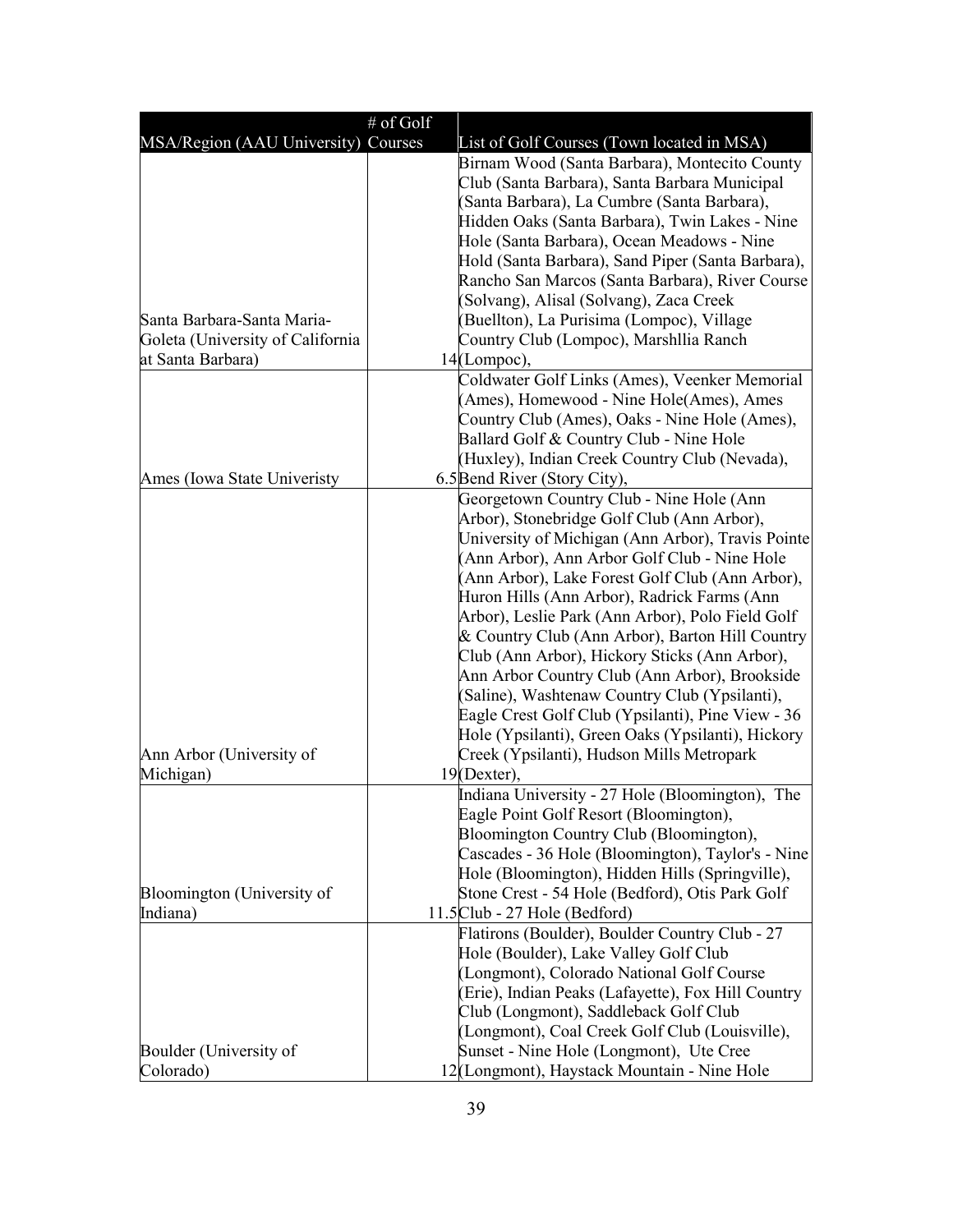|                                                      | (Longmont), Twin Peaks (Longmont),                                                                                                                                                                                                                                                                                                                                                                                                                                                                                            |
|------------------------------------------------------|-------------------------------------------------------------------------------------------------------------------------------------------------------------------------------------------------------------------------------------------------------------------------------------------------------------------------------------------------------------------------------------------------------------------------------------------------------------------------------------------------------------------------------|
| Champaign-Urbana<br>(University of Illinois)         | Legends of Champaign (Champaign), Champaign<br>Country Club (Champaign), Lincolnshire Field<br>Country Club (Champaign), Urbana Country Club<br>(Urbana), University of Illinois Golf Club - 36<br>Hole (Savoy), Stone Creek (Urbana), Lake of the<br>Woods - 27 Hole (Mahomet), Willow Pond<br>10.5 (Rantoul), Brookhill (Rantoul),                                                                                                                                                                                          |
|                                                      | Birdwood (Charlottesville), Meadowcreek                                                                                                                                                                                                                                                                                                                                                                                                                                                                                       |
| Charlottesville (Unviersity of<br>Virginia)          | (Charlottesville), McIntryre (Charlottesville),<br><b>Farmington Country Club -36 Hole</b><br>(Charlottesville), Glenmore Country Club<br>(Keswick), Keswick Club (Keswick), Lake<br>9 Monticello (Palymra), Rivanna Resort (Palymra),                                                                                                                                                                                                                                                                                        |
|                                                      | Texas A&M University (College Station), Pebble                                                                                                                                                                                                                                                                                                                                                                                                                                                                                |
| College Station-Bryan<br>(Texas A&M University)      | Creek (College Station), Bryan Municipal (Bryan),<br>Miramont Country Club (Bryan), Pecan Lakes<br>5(Navasota)                                                                                                                                                                                                                                                                                                                                                                                                                |
| Columbia (University of<br>Missouri)                 | The Club at Old Hawthorne (Columbia), Country<br>Club of Missouri (Columbia), Gustin (Columbia),<br>Columbia Country Club (Columbia), L.A. Nickell<br>Municipal (Columbia), The Links at Columbia -<br>Nine Hole (Columbia), Perche Creek (Columbia),<br>Lake of the Woods (Columbia), Eagle Knoll<br>(Hartsburg), Meadow Lake Acres (New<br>9.5 Bloomfield)                                                                                                                                                                  |
| Durham-Chapel Hill<br>(University of North Carolina) | Lakeshore (Durham), The Crossings at Grove Park<br>(Durham), Falls Village (Durham), Hope Valley<br>(Durham), Old Chatham (Durham), Duke<br>University (Durham), Hillandale (Durham),<br>Croasdaile (Durham), Treyburn Country Club<br>(Durham), Umstead Pines (Durham), Chapel Hill<br>Country Club (Chapel Hill), UNC Finley (Chapel<br>Hill), Governors Club - 27 Hole (Chapel Hill),<br>Twin Lakes - Nine Hole (Chapel Hill), The<br>Preserve at Jordan Lake (Chapel Hill),<br>15.5 Occoneechee Golf Club (Hillsborough), |
| Eugene-Springfield (University                       | Laurelwood - Nine Hole (Eugene), Eugene<br>Country Club (Eugene), Oakway (Eugene),<br>RiverRidge - 36 Hole (Eugene), Eugene Eagles -<br>Nine Hole (Eugene), Fiddler's Green Golf Club<br>(Eugene), Emerald Valley (Creswell), Springfield<br>Country Club (Springfield), Middlefield (Cottage<br>Grove), McKenzie River (Springfield), Hidden<br>Valley (Cottage Grove), Shadow Hills (Junction                                                                                                                               |
| of Oregon)                                           | 11City)                                                                                                                                                                                                                                                                                                                                                                                                                                                                                                                       |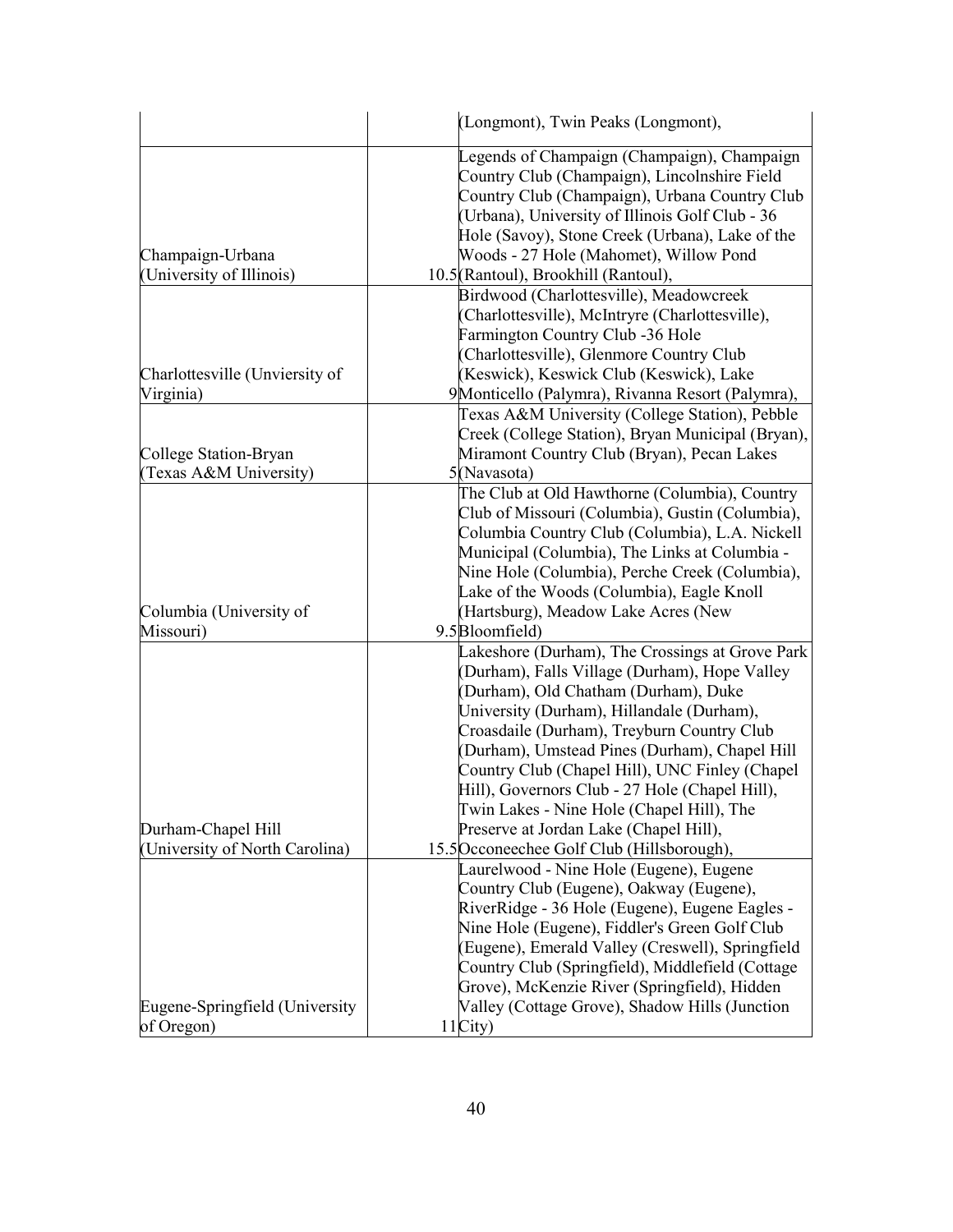|                                | Gainesville Country Club (Gainesville), Haile       |
|--------------------------------|-----------------------------------------------------|
|                                | Plantation (Gainesville), Mark                      |
|                                | Bostick at The University of Florida (Gainesville), |
|                                | Meadowbrook (Gainesville), Ironwood                 |
| Gainesville (University of     | (Gainesville), West End (Newberry), Turkey Creek    |
| Florida)                       | 7.5 Country Club - 27 Hole (Alachua)                |
|                                | Finkbine (Iowa City), Elks Lodge 590 - Nine Hole    |
|                                | (Iowa City), Pleasant Valley (Iowa City), Hi Point  |
|                                | (Iowa City), Brown Deer Golf Club (Coralville),     |
|                                | Quail Creek - Nine Hole (North Liberty), Fox Run    |
|                                | Country Club (West Branch), Saddleback Ridge        |
|                                | (Solon), Lake McBridge - Nine Hole (Solon),         |
| Iowa City (University of Iowa) | 9Kalona (Kalona),                                   |
|                                | Robert Trent Jones at Cornell (Ithaca), Newman      |
|                                | Municipal (Ithaca), Country Club of Ithaca          |
|                                | (Ithaca), Hillendale (Ithaca), Trumansburg Golf     |
|                                | Club (Trumansburg), Dryden Lake Golf Club           |
| Ithaca (Cornell University)    | 8(Dryden), Stonehedges Country Club (Groton),       |
|                                | Lafayette Country Club (Lafayette), Lafayette       |
|                                | (Lafayette), Birck Boilermaker - 36 Hole (West      |
|                                | Lafayette), Lafayette Elks Country Club (West       |
|                                | Lafayette), The Ravinies (West Lafayette), Coyote   |
|                                | Crossing (West Lafayette), Edwood Glen Country      |
|                                | Club (West Lafayette), Battle Ground (Battle        |
| Lafayette (Purdue University)  | 9Ground),                                           |
|                                | Chilsolm Hills (Lansing), Country Club of Lansing   |
|                                | (Lansing), Forest Akers of Lansing - 36 Hole        |
|                                | (Lansing), Waverly Hills - Nine Hole (Lansing),     |
|                                | Red Cedar Municipal - Nine Hole (Lansing),          |
|                                | Royal Scot - 27 Hole (Lansing), College Fields      |
|                                | Golf Club (Okemos), Eldorado - 54 Hole (Mason),     |
|                                | Walnut Hills (Eaton), Bonnie View (Eaton            |
|                                | Rapids), Indian Hills (Okemos), Grande Ledge        |
|                                | Country Club (Grande Ledge), Eagle Eye (East        |
|                                | Lansing), Lake O The Hills (Haslett), Hawk          |
|                                | Hollow - 36 Hole (Bath), Eagle View Golf Club       |
|                                | (Mason), Meridian Sun Golf Club (Haslett), Prairie  |
|                                | Creek (Dewitt), Chardell - Nine Hole (Bath),        |
|                                | Ledge Meadows (Grand Ledge), Twin Brook             |
|                                | (Charlotte), Wheatfield Valley (Williamston),       |
|                                | Charlotte Country Club - Nine Hole (Charlotte),     |
| Lansing-East Lansing           | Brookshire Inn (Williamston), Highlands Hills       |
| (Michigan State University)    | 27(Dewitt).                                         |
|                                | Alvamar Orchards (Lawrence), Alvamar Country        |
|                                | Club (Lawrence), Alvamar Public (Lawrence),         |
|                                | Lawrence Country Club (Lawrence), Eagle Bend        |
| Lawrence (University of        | (Lawrence), Eudora Riverview (Eudora), Baldwin      |
| Kansas)                        | 7(Baldwin City),                                    |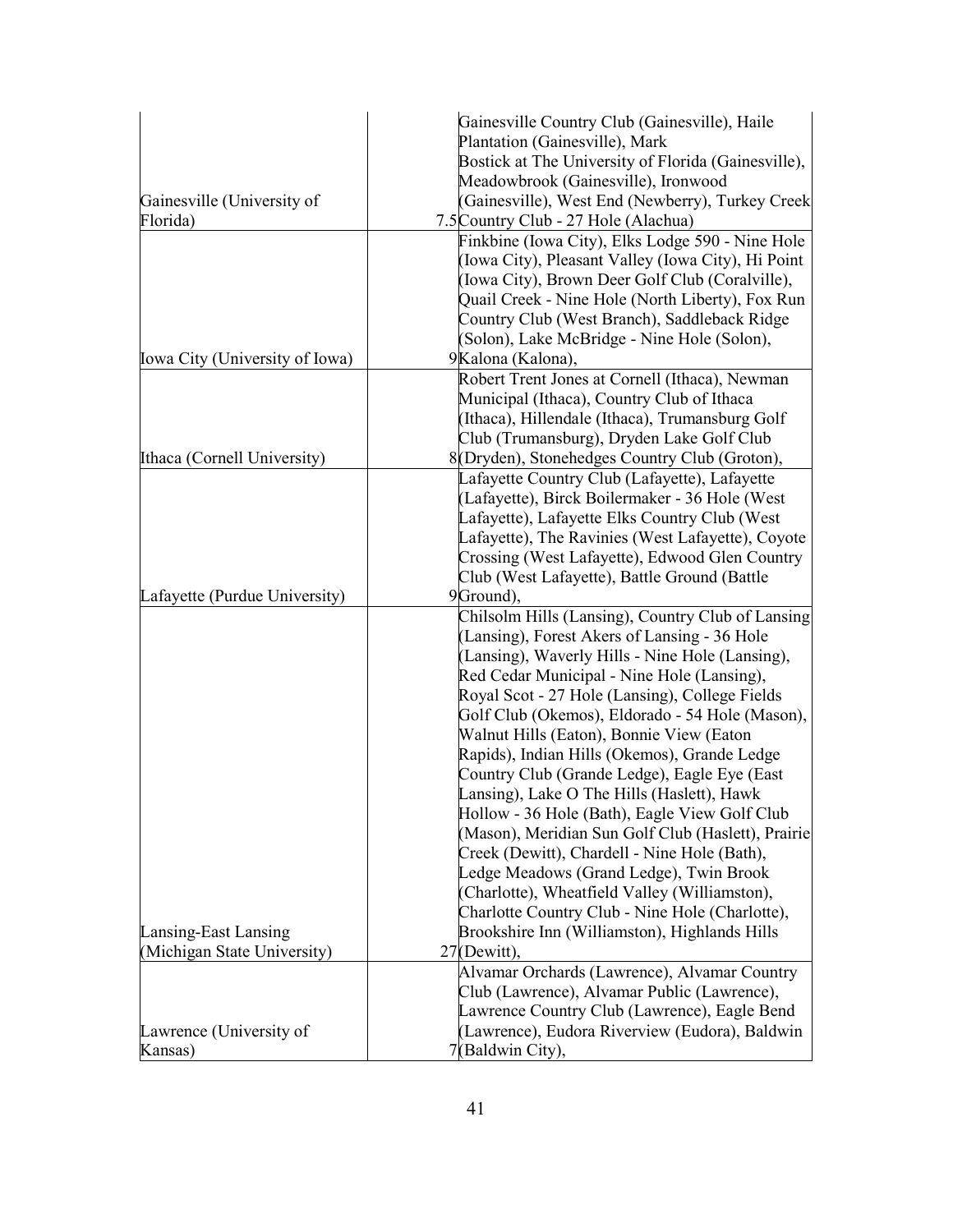|                                 |       | Vitense Golfland - Nine Hole (Madison), Odana<br>Hills (Madison), Nakoma (Madison), Nine Springs |
|---------------------------------|-------|--------------------------------------------------------------------------------------------------|
|                                 |       | Nine Hole (Madison), Glenway - Nine Hole                                                         |
|                                 |       | (Madison), Blackhawk Country Club (Madison),                                                     |
|                                 |       | Maple Bluff Country Club (Madison), Monona -                                                     |
|                                 |       | Nine Hole (Madison), The Bridges (Madison),                                                      |
|                                 |       | Cherokee Country Club (Madison), Yahara Hills -                                                  |
|                                 |       | 36 Hole (Madison), Hawks Landing (Verona),                                                       |
|                                 |       | University Ridge (Verona), Tumbledown Trails                                                     |
|                                 |       | (Verona), Pleasant View - 63 Hole (Verona),                                                      |
|                                 |       | Norsk - Nine Hole (Mount Horeb), Argue-ment -                                                    |
|                                 |       | Nine Hole (New Glarus), The Legend and                                                           |
|                                 |       | Bergamont (Oregon), Bishops Bay (Middletown),                                                    |
| Madison (University of          |       | Foxboro (Oregon), Meadows of Six Mile Creek                                                      |
| Wisconsin)                      |       | 21.5(Waunakee),                                                                                  |
|                                 |       | The Course at Yale (New Haven), Alling                                                           |
|                                 |       | Memorial (New Haven), Orange Hills Country                                                       |
|                                 |       | Club (Orange), The Country Club at Woodbridge                                                    |
|                                 |       | (Woodbridge), Grassy Hill Country Club (Orange),                                                 |
|                                 |       | The Orchards - Nine Hole (Milford), Oak Lane                                                     |
|                                 |       | Golf Club (Woodbridge), Great River Country                                                      |
|                                 |       | Club (Milford), New Haven Country Club                                                           |
| New Haven (Yale University)     |       | 8.5(Hamden),                                                                                     |
|                                 |       | Penn State - 36 Hole (State College), Toftrees                                                   |
|                                 |       | Resort (State College), Centre Hills (State                                                      |
|                                 |       | College), Tussey Mountain (State College),                                                       |
|                                 |       | Freestone - Nine Hole (Port Matilda), State                                                      |
| <b>State College</b>            |       | College Elks (Boalsburg), Nittany Country Club                                                   |
| (Pennsylvania State University) |       | 7.5(Mingoville)                                                                                  |
| <b>Total Courses:</b>           | 228.5 |                                                                                                  |
| Mean:                           | 11.43 |                                                                                                  |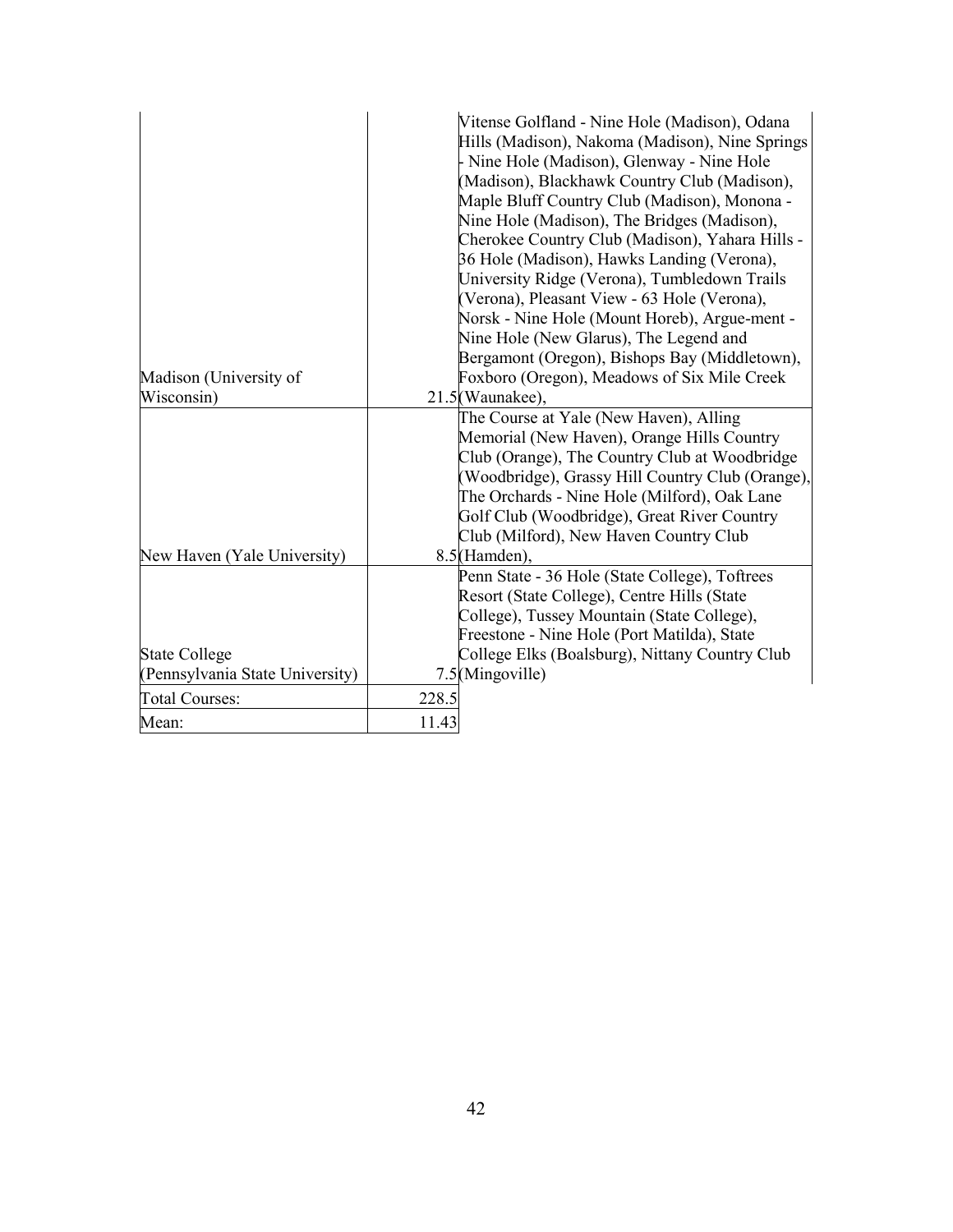# APPENDIX D

### <span id="page-53-0"></span>NUMBER OF GOLF COURSES CONTAINED WITHIN MSA – NON-AAU

# MEMBER - GROUP TWO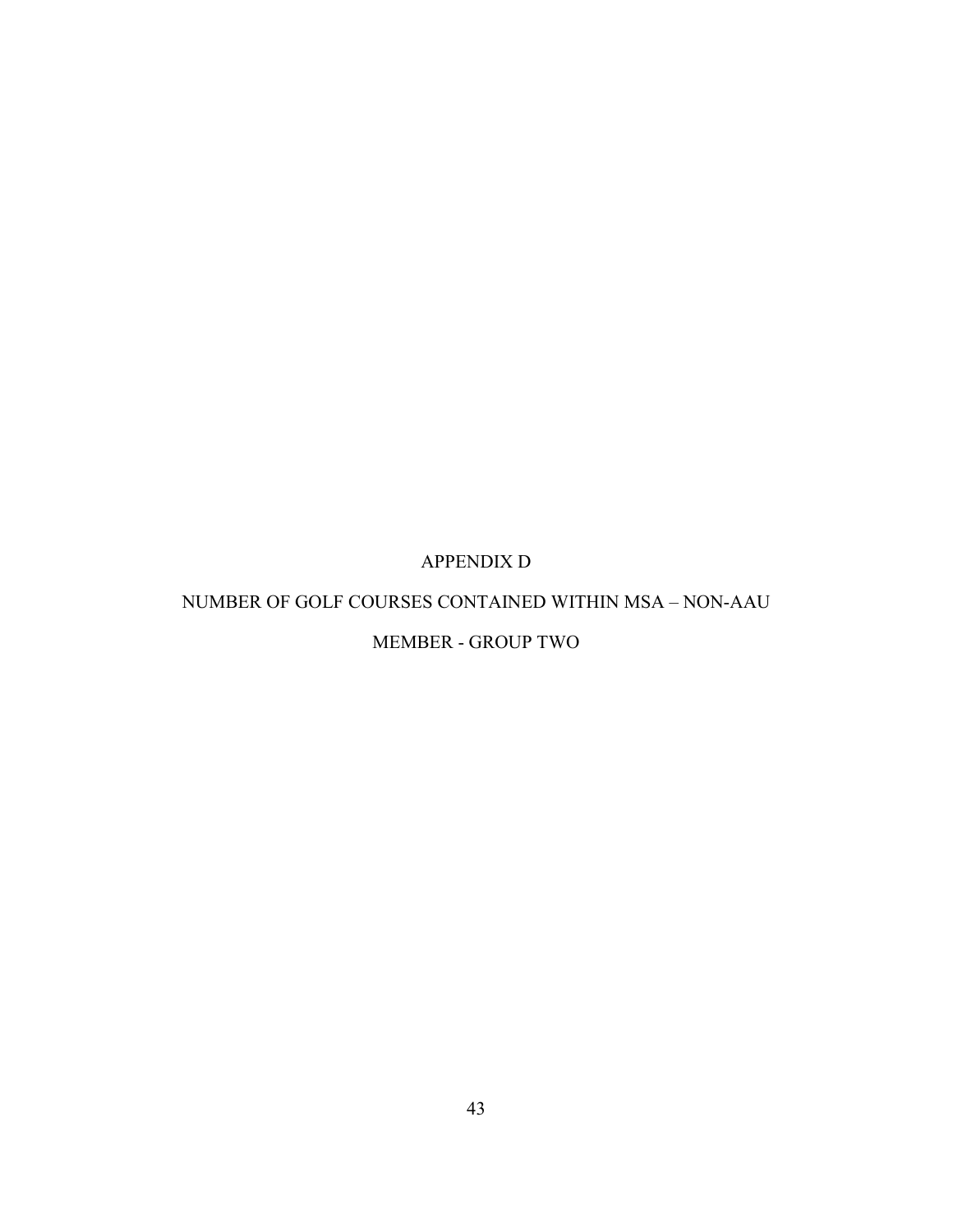|                         | # of Golf<br>Courses |                                                                                                                  |
|-------------------------|----------------------|------------------------------------------------------------------------------------------------------------------|
| MSA/Region (State)      |                      | List of Golf Courses (Town located in MSA)                                                                       |
|                         |                      | Fairway Course (Abilene), Abilene Country Club -                                                                 |
|                         |                      | 36 Hole (Abilene), Willow Creek (Abilene), Maxwell                                                               |
| Abilene (Texas)         |                      | 6(Abilene), Diamond Back (Abilene)<br>Sinking Valley Country Club (Altoona), Park Hills                          |
|                         |                      | (Altoona), Burgi's - Nine Hole (Altoona), Sylvan Hills                                                           |
|                         |                      | (Hollidaysburg), Scotch Valley (Hollidaysburg), Old                                                              |
|                         |                      | Town Run - Nine Hole (Hollidaysburg), Summit                                                                     |
| Altoona (Pennsylvania)  |                      | 6Country Club (Cresson),                                                                                         |
|                         |                      | Meadowbrook (Anderson), Grandview (Anderson),                                                                    |
|                         |                      | Anderson Country Club (Anderson), Edgewood                                                                       |
|                         |                      | (Anderson), Fall Creek (Pendleton), Valley View                                                                  |
|                         |                      | (Middletown), Brockway (Lapel), Tri-County                                                                       |
| Anderson (Indiana)      |                      | 9(Middletown), Yule (Alexandria),                                                                                |
|                         |                      | Dubuque Golf & Country Club (Dubuque), Bunker                                                                    |
|                         |                      | Hill (Dubuque), Derby Range - Nine Hole                                                                          |
|                         |                      | (Dubuque), The Meadows (Dubuque), Thunder                                                                        |
| Dubuque (Iowa)          |                      | 5.5 Hills (Pesota), Timberline (Pesota)                                                                          |
|                         |                      | Elmira Country Club (Elmira), Mark Twain (Elmira                                                                 |
|                         |                      | Heights), Willowcreek - 27 Hole (Big Flats), Soaring                                                             |
| Elmira (New York)       |                      | 4.5 Eagle (Horseheads),                                                                                          |
|                         |                      | River Forest - Nine Hole (Flint), Swartz Creek - 27                                                              |
|                         |                      | Hole (Flint), Mott Park - Nine Hole (Flint), Flint Golf<br>Club (Flint), Loch Lomond - Nine Hole (Flint), Pierce |
|                         |                      | Municipal (Flint), Kearsey Lake (Flint), Genesee                                                                 |
|                         |                      | Valley Meadows (Swartz Creek), Seifert (Grand                                                                    |
|                         |                      | Blanc), Holiday Meadows - Nine Hole (Durand),                                                                    |
|                         |                      | King Par - Nine Hole (Flushing), Fenton Farms                                                                    |
|                         |                      | (Fenton), Spring Meadow Country Club (Linden),                                                                   |
|                         |                      | Flushing Valley Golf Club (Flushing), Willow Brook                                                               |
|                         |                      | (Byron), Jewel of Grand Blanc - 36 Hole (Grand                                                                   |
|                         |                      | Blanc), Genesee Hills (Grand Blanc), Warwick Hills                                                               |
|                         |                      | (Grand Blanc), Captains Club (Grand Blanc), Coyote                                                               |
|                         |                      | Preserve (Fenton), Flint Elks (Grand Blanc), Atlas                                                               |
| Flint (Michigan)        |                      | 22 Valley (Grand Blanc), Tyrone Hills (Fenton)                                                                   |
|                         |                      | Collindale (Fort Collins), SouthRidge Golf Club (Fort                                                            |
|                         |                      | Collins), Link N Greens (Fort Collins), City Park Nine                                                           |
|                         |                      | Nine Hole (Fort Collins), Fort Collins Country Club<br>(Fort Collins), Ptargmain (Fort Collins), Mountain        |
|                         |                      | Vista Greens - Nine Hole (Fort Collins), Harmony                                                                 |
|                         |                      | Golf Club (Timnath), Highlands Meadows                                                                           |
|                         |                      | (Windsor), Cattail Creek (Loveland), The Olde                                                                    |
|                         |                      | Course (Loveland), Pelican Lakes - 27 Hole                                                                       |
| Fort Collins (Colorado) |                      | $11.5$ (Windsor),                                                                                                |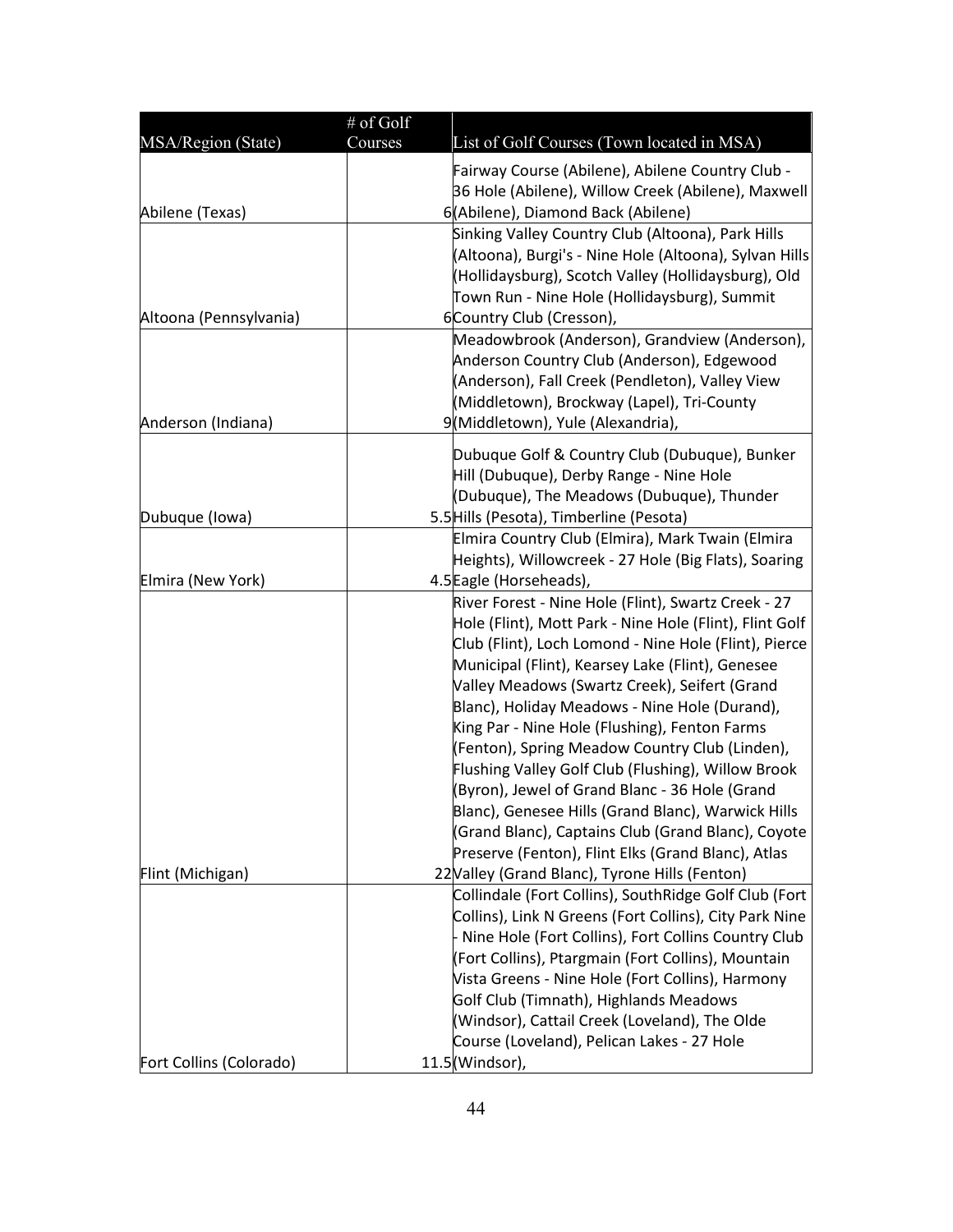|                           | Oak Hills Golf Center (Jefferson City), Jefferson City<br>(Jefferson City), Turkey Creek - Nine Hole (Jefferson<br>City), Railwood Golf Club (Holds Summit), Eagle<br>Knoll (Hartsburg), Meadow Lake Acres Country                                                                                                                                                                                                                                                            |
|---------------------------|-------------------------------------------------------------------------------------------------------------------------------------------------------------------------------------------------------------------------------------------------------------------------------------------------------------------------------------------------------------------------------------------------------------------------------------------------------------------------------|
| Jefferson City (Missouri) | 6.5 Club (New Bloomfield), Red Field (Eugene)                                                                                                                                                                                                                                                                                                                                                                                                                                 |
| Kalamazoo (Michigan)      | Milham Park (Kalamazoo), Kalamazoo Country Club<br>27 Hole (Kalamazoo), Red Arrow - Nine Hole<br>(Kalamazoo), The Prairies (Kalamazoo), Grand<br>Prairie (Kalamazoo), Eastern Hills - 36 Hole<br>(Kalamazoo), Ridgeview (Kalamazoo), Thornapple<br>Creek Golf Club (Kalamazoo), Crestview Golf Club<br>(Kalamazoo), The Moors (Portage), Indian Run<br>(Scotts), Angels Crossing Golf Club (Vicksburg),<br>Olde Mill (Schoolcraft), Hickory Ridge - 36 Hole<br>16(Galesburg), |
|                           | Cedar Hills - Nine Hole (Lynchburg), Peaks - Nine                                                                                                                                                                                                                                                                                                                                                                                                                             |
|                           | Hole (Lynchburg), Oak Hill - Nine Hole (Lynchburg),                                                                                                                                                                                                                                                                                                                                                                                                                           |
|                           | Boonsboro (Lynchburg), London Downs (Forest),                                                                                                                                                                                                                                                                                                                                                                                                                                 |
| Lynchburg (Virginia)      | 5.5 Poplar Forest (Forest), Colonial Hills (Forest)                                                                                                                                                                                                                                                                                                                                                                                                                           |
|                           | Huntington Golf Club (Ocala), Marion Oaks Country<br>Club<br>(Ocala), SummerGlen Country Club (Ocala), Royal<br>Oaks Golf<br>Club (Ocala), Candler Hills Country Club (Ocala),                                                                                                                                                                                                                                                                                                |
|                           | Oak Run -<br>Nine Hole (Ocala), On Top of the World - 36 Hole<br>(Ocala), Stone Club - 27 Hole (Ocala), Country Club                                                                                                                                                                                                                                                                                                                                                          |
|                           | of Ocala (Ocala), Baseline                                                                                                                                                                                                                                                                                                                                                                                                                                                    |
|                           | (Ocala), Country Club at Silver Springs Shores                                                                                                                                                                                                                                                                                                                                                                                                                                |
|                           | (Ocala), Lake                                                                                                                                                                                                                                                                                                                                                                                                                                                                 |
|                           | Diamond Country Club (Ocala), Pine Oaks - 45 Hole                                                                                                                                                                                                                                                                                                                                                                                                                             |
|                           | (Ocala),                                                                                                                                                                                                                                                                                                                                                                                                                                                                      |
|                           | Golf Club of Ocala (Ocala), Ocala Palms Country                                                                                                                                                                                                                                                                                                                                                                                                                               |
|                           | Club (Ocala),                                                                                                                                                                                                                                                                                                                                                                                                                                                                 |
|                           | Rolling Greens Executive Golf Community (Ocala),<br>Golden                                                                                                                                                                                                                                                                                                                                                                                                                    |
|                           | Ocala Golf Club (Ocala), Golden Hills Golf Club                                                                                                                                                                                                                                                                                                                                                                                                                               |
|                           | (Ocala),                                                                                                                                                                                                                                                                                                                                                                                                                                                                      |
| Ocala (Florida)           | 21.5Spruce Creek Golf Club (Dunnellon)                                                                                                                                                                                                                                                                                                                                                                                                                                        |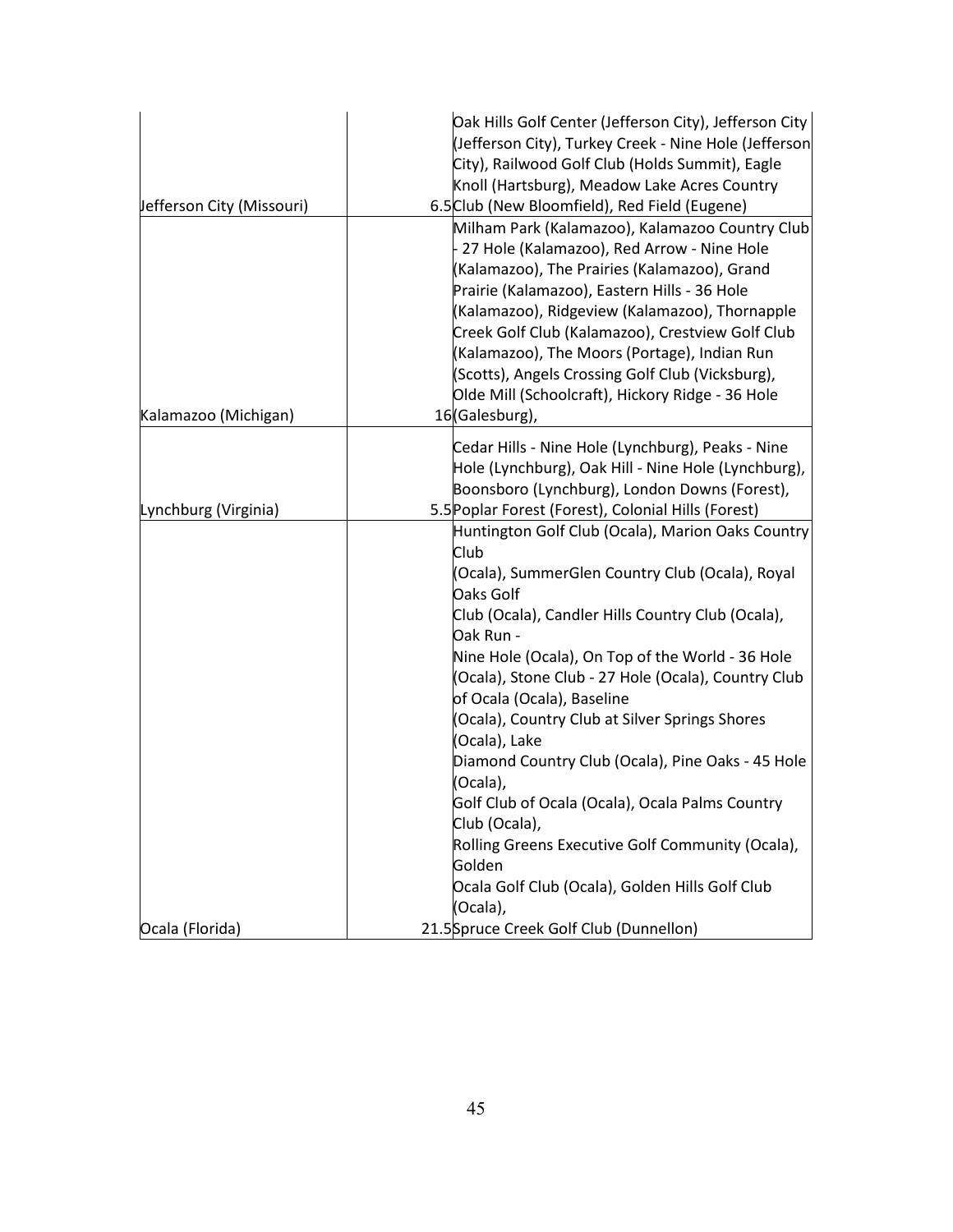| Rockford (Illinois)          | Sandy Hollow (Rockford), Alpine Hills - Nine Hole<br>(Rockford), Sinnissippi Park - Nine Hole (Rockford),<br>Mauh-Nah-Tee-See (Rockford), Elliot (Rockford),<br>Rockford Country Club (Rockford), Forest Hills<br>(Rockford), Aldeen Golf Club (Rockford), Ingersoll<br>(Rockford), Atwood Homestead (Rockford),<br>Newburg Village - Nine Hole (Cherry Valley), Swan<br>Hills (Belvidere), Timber Pointe (Poplar Grove), Bel-<br>Mar Country Club (Belvidere), Westlake Village<br>(Winnebago), Barwood (Rockton), Red Barn<br>17.5 (Rockton), Macktown (Rockton), Ledges (Roscoe), |
|------------------------------|--------------------------------------------------------------------------------------------------------------------------------------------------------------------------------------------------------------------------------------------------------------------------------------------------------------------------------------------------------------------------------------------------------------------------------------------------------------------------------------------------------------------------------------------------------------------------------------|
|                              | Moila Country Club (Saint Joseph), The Golf Club of                                                                                                                                                                                                                                                                                                                                                                                                                                                                                                                                  |
|                              | St. Joseph (Saint Joseph), Fairview (Saint Joseph),                                                                                                                                                                                                                                                                                                                                                                                                                                                                                                                                  |
| Saint Joseph (Missouri)      | 4Duncan Hills (Savannah)                                                                                                                                                                                                                                                                                                                                                                                                                                                                                                                                                             |
| Salem (Oregon)               | Creekside (Salem), Salem Golf Club (Salem), Illahe<br>Hills (Salem), Meadowlawn - Nine Hole (Salem),<br>Auburn Center (Salem), Salemtowne (Salem), Oak<br>Knoll (Independence), Santiam (Aumsville),<br>8 Evergreen Golf Club - Nine Hole (Mount Angel)                                                                                                                                                                                                                                                                                                                              |
|                              | San Luis Obsipo Country Club (San Luis Obispo),                                                                                                                                                                                                                                                                                                                                                                                                                                                                                                                                      |
|                              | Laguna Lake - Nine Hole (San Luis Obispo), Dairy                                                                                                                                                                                                                                                                                                                                                                                                                                                                                                                                     |
|                              | Link (San Luis Obispo), Avila Beach (Avila Beach),                                                                                                                                                                                                                                                                                                                                                                                                                                                                                                                                   |
|                              | Pismo State Beach - Nine Hole (Grover Beach),                                                                                                                                                                                                                                                                                                                                                                                                                                                                                                                                        |
|                              | Cypress Ridge (Arroyo Grande), BlackLake Resort -                                                                                                                                                                                                                                                                                                                                                                                                                                                                                                                                    |
|                              | 27 Hole (Nipomo), Monarch Dunes - 27 Hole                                                                                                                                                                                                                                                                                                                                                                                                                                                                                                                                            |
| San Luis Obispo (California) | (Nipomo), Sea Pines - Nine Hole (Nipomo), Morro<br>10.5 Bay (Morro Bay), Chalk Mountain (Atascadero)                                                                                                                                                                                                                                                                                                                                                                                                                                                                                 |
|                              | Lincoln Greens (Springfield), Bunn (Springfield),                                                                                                                                                                                                                                                                                                                                                                                                                                                                                                                                    |
|                              | Bergen - Nine Hole (Springfield), Illini Country Club                                                                                                                                                                                                                                                                                                                                                                                                                                                                                                                                |
|                              | (Springfield), Panther Creek Country Club                                                                                                                                                                                                                                                                                                                                                                                                                                                                                                                                            |
|                              | (Springfield), The Oaks (Springfield), Piper Glen                                                                                                                                                                                                                                                                                                                                                                                                                                                                                                                                    |
|                              | Golf Club (Springfield), Brookhills - Nine Hole                                                                                                                                                                                                                                                                                                                                                                                                                                                                                                                                      |
|                              | (Springfield), Long Bridge (Springfield), The Rail                                                                                                                                                                                                                                                                                                                                                                                                                                                                                                                                   |
| Springfield (Illinois)       | 10 (Springfield), Edgewood (Auburn)                                                                                                                                                                                                                                                                                                                                                                                                                                                                                                                                                  |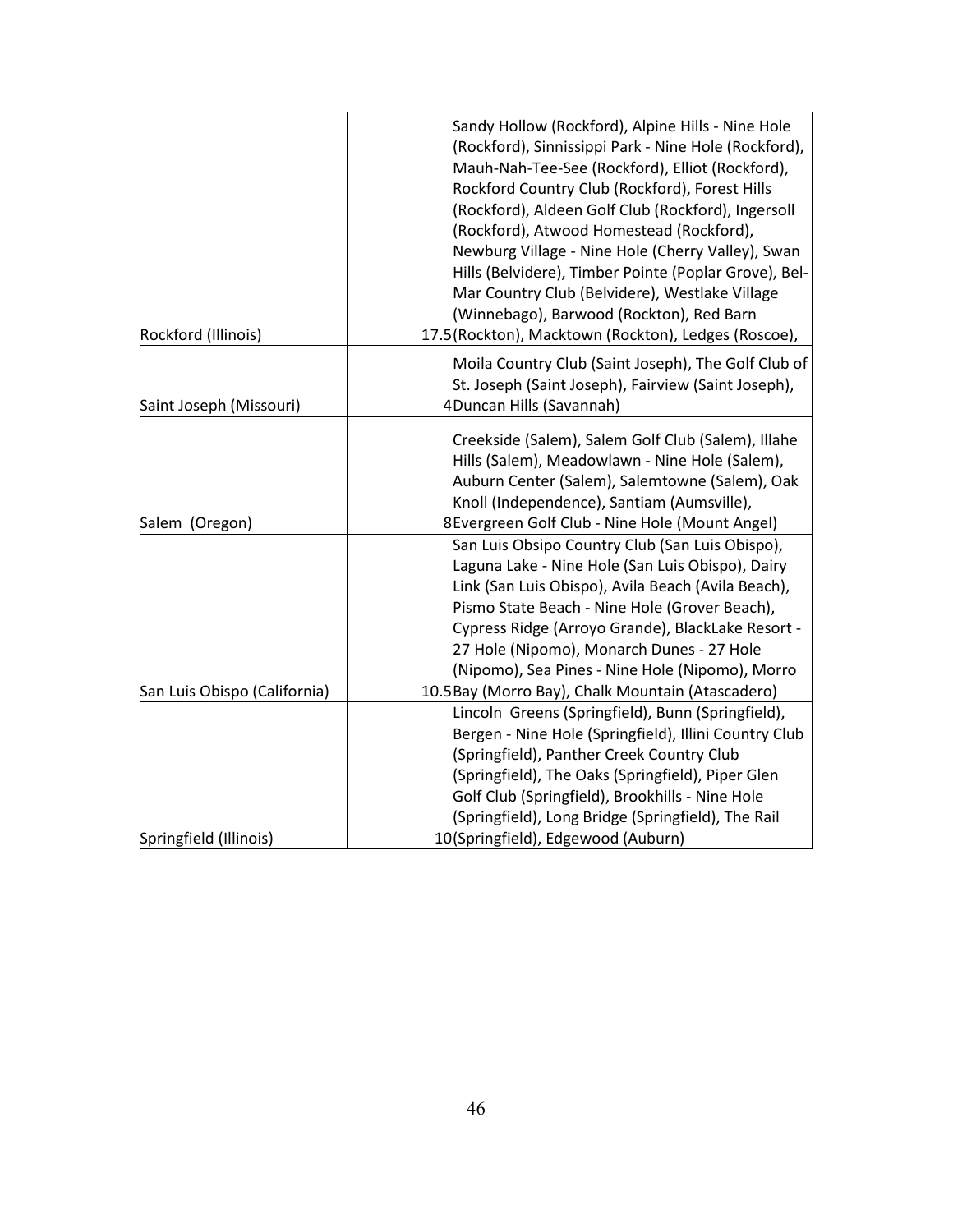|                             |       | Franconia (Springfield), Veteran's Memorial          |
|-----------------------------|-------|------------------------------------------------------|
|                             |       | (Springfield), Longmeadow (Longmeadow), Twin         |
|                             |       | Hills (Longmeadow), Crestview Country Club           |
|                             |       | (Agawam), Saint Anne Country Club (Feeding Hills),   |
|                             |       | Pine Knoll (East Longmeadow), Elmcrest (East         |
|                             |       | Longmeadow), Oak Ridge Golf Club (Feeding Hills),    |
|                             |       | Springfield Country Club (West Springfield),         |
|                             |       | Agawam Municipal (Feeding Hills), Hampden            |
|                             |       | Country Club (Hampden), Country Club of              |
|                             |       | Wilbraham (Wilbraham), Chicopee Country Club         |
|                             |       | (Chicopee), Shaker Farms Country Club (Westfield),   |
|                             |       | Ludlow Country Club (Ludlow), East Mountain          |
|                             |       | Country Club (Westfield), Edgewood (Southwick),      |
|                             |       | Southwick Country Club (Southwick), The Ranch        |
|                             |       | Golf Club (Southwick), Southhampton Country Club     |
|                             |       | (Southhampton), Quaboag Country Club (Monson),       |
|                             |       | The Orchards (South Hadley), Westover Municipal      |
| Springfield (Massachusetts) |       | 25(Granby), Mill Valley (Belchertown),               |
|                             |       | Rea Park (Terre Haute), Four Seasons Golf Complex    |
|                             |       | (Terre Haute), Idle Creek (Terre Haute), Country     |
|                             |       | Club of Terre Haute (Terre Haute), The Landing at    |
|                             |       | Fort Harrison (Terre Haute), Hulman Links (Terre     |
|                             |       | Haute), Marks (Terre Haute), Hoosier Hills (Cory),   |
|                             |       | Forest Park (Brazil), Mathews Park (Clinton),        |
| Terre Haute (Indiana)       |       | 11Geneva Hills (Clinton),                            |
|                             |       | South Hills (Waterloo), Sunnyside Country Club       |
|                             |       | (Waterloo), Irv Warren Memorial (Waterloo), All      |
|                             |       | Golf Center (Waterloo), Red Carpet Golf Club         |
|                             |       | (Waterloo), Gates Park (Waterloo), La Porte City     |
|                             |       | (La Porte), Washington Park (Cedar Falls), Pheasant  |
|                             |       | Ridge - 27 Hole (Cedar Falls), Jesup (Jesup), Beaver |
|                             |       | Hills Country Club (Cedar Falls), Willow Run         |
| Waterloo (Iowa)             |       | 12.5(Denver),                                        |
|                             |       | Wilshire Golf Club (Winston Salem), Forsyth          |
|                             |       | Country Club (Winston Salem), Reynolds Park          |
|                             |       | (Winston Salem), Meadowlands (Winston Salem),        |
|                             |       | Old Town Club (Winston Salem), Winston Lake          |
|                             |       | (Winston Salem), Olde Homeplace (Winston             |
|                             |       | Salem), Pine Brook Country Club (Winston Salem),     |
|                             |       | Tanglewood Golf Club - 36 Hole (Clemmons),           |
|                             |       | Maple Leaf Golf Club (Clemmons), Maple Leaf          |
| Winston Salem (North        |       | (Kernersville), Salem Glen Country Club              |
| Carolina)                   |       | 13(Clemmons),                                        |
| Total Courses:              | 225.5 |                                                      |
| Mean:                       | 11.28 |                                                      |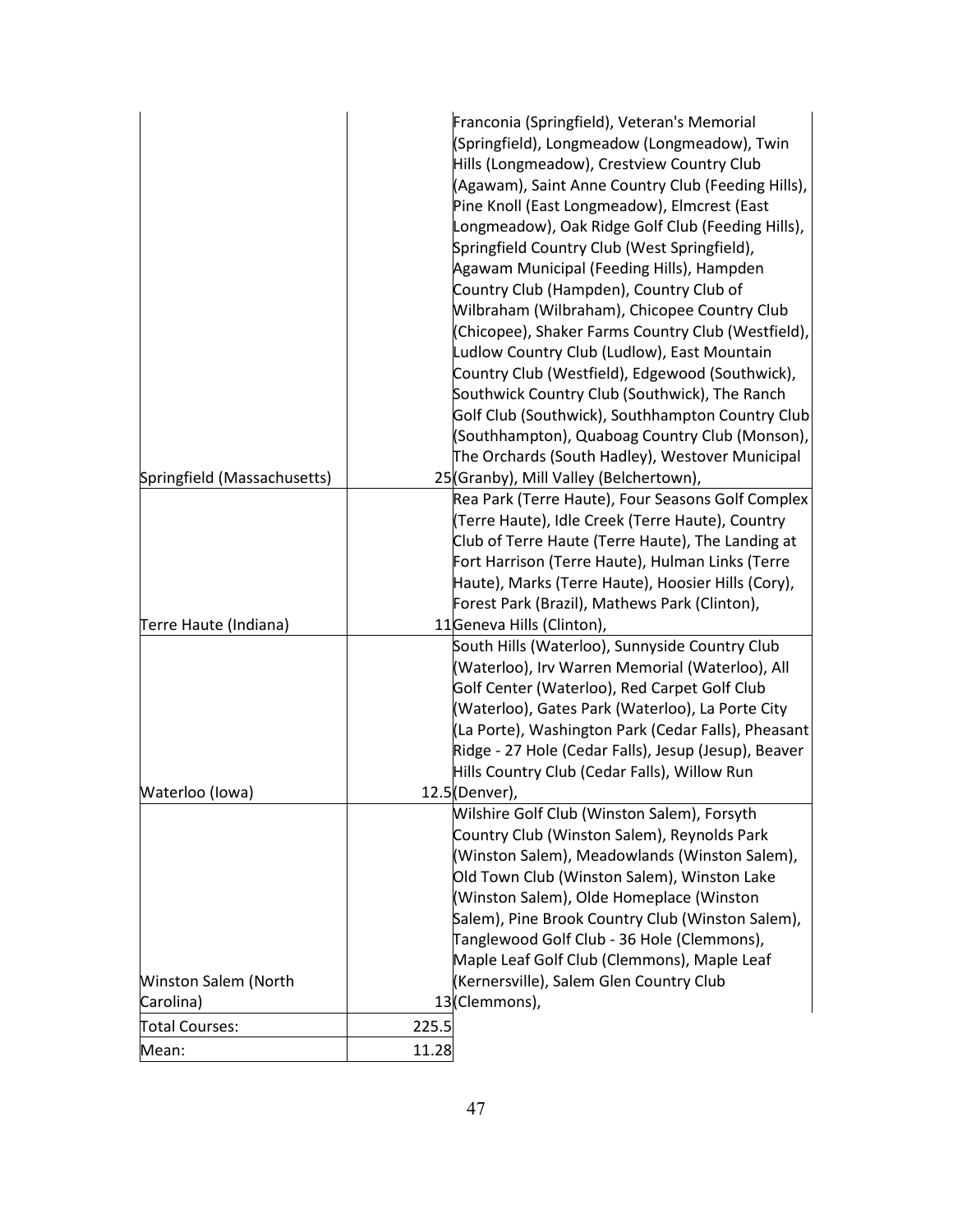# APPENDIX E

### <span id="page-58-0"></span>NUMBER OF POOLS & DOG PARKS CONTAINED WITHIN MSA – AAU

# MEMBER - GROUP ONE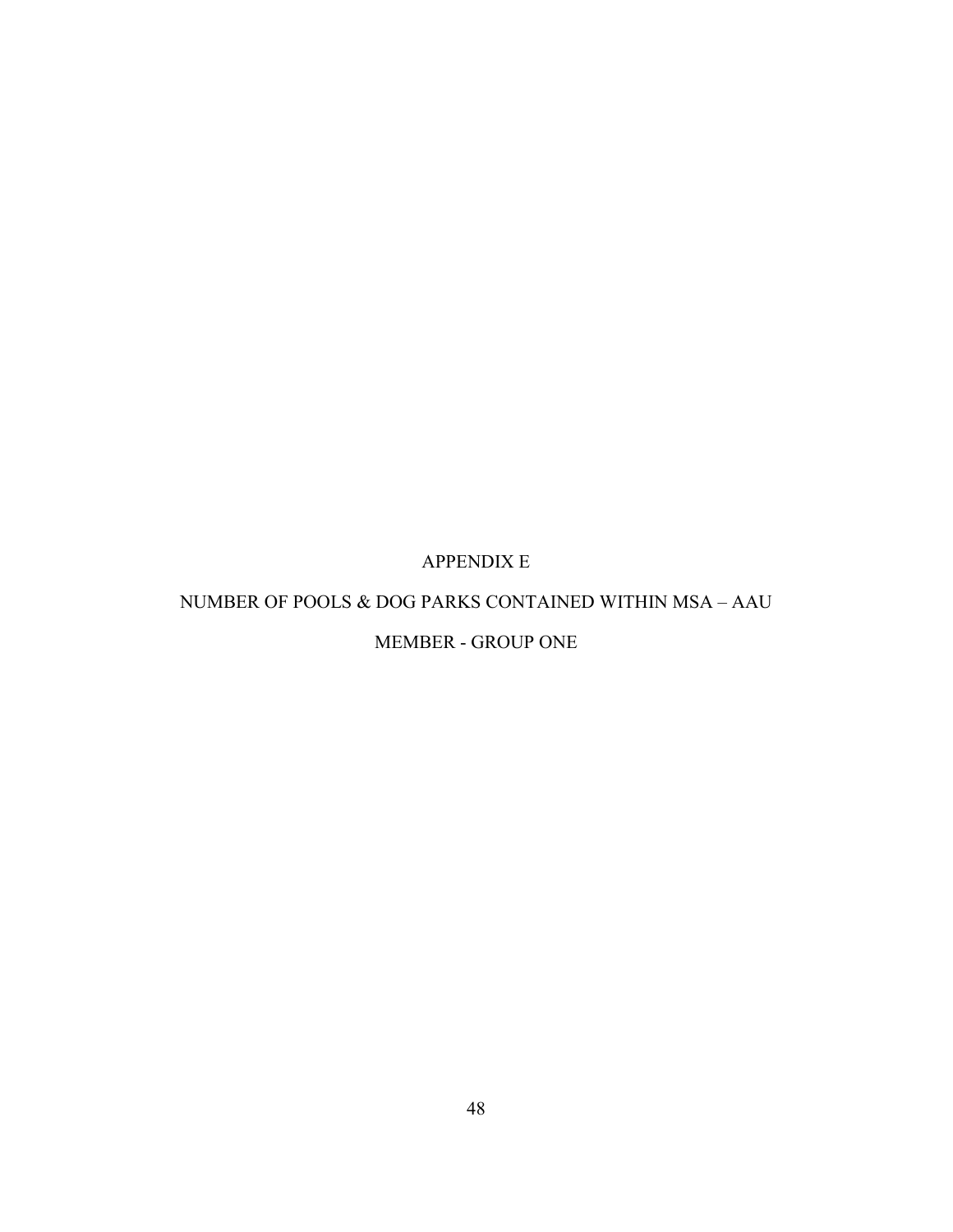| MSA Principle City/Cities Over 50,000 # of Pools Located within Principal # of dog parks located within principal<br>People | Cities         | cities   |
|-----------------------------------------------------------------------------------------------------------------------------|----------------|----------|
| Ithaca                                                                                                                      |                |          |
| Bloomington                                                                                                                 | 3              |          |
| Ames                                                                                                                        | 3              |          |
| Lansing, East Lansing                                                                                                       |                |          |
| <b>State College</b>                                                                                                        | $\overline{c}$ |          |
| Lafayette                                                                                                                   | 3              |          |
| College Station, Bryan                                                                                                      | 6              |          |
| Santa Barbara, Santa Maria, Goleta                                                                                          | 6              |          |
| Boulder                                                                                                                     | 4              |          |
| Gainesville                                                                                                                 | 3              |          |
| Champaign, Urbana                                                                                                           | 5              |          |
| Iowa City                                                                                                                   | 4              |          |
| Lawrence                                                                                                                    | 4              |          |
| Ann Arbor                                                                                                                   | 2              |          |
| Columbia                                                                                                                    | 4              | n        |
| Durham, Chapel Hill                                                                                                         | 6              |          |
| Eugene, Springfield                                                                                                         | 5              |          |
| Charlottesville                                                                                                             | 4              |          |
| Madison                                                                                                                     |                | 6        |
| New Haven, Milford                                                                                                          | $\overline{c}$ | $\theta$ |
| Total                                                                                                                       | 72             | 29       |
| Mean:                                                                                                                       | 3.8            | 1.7      |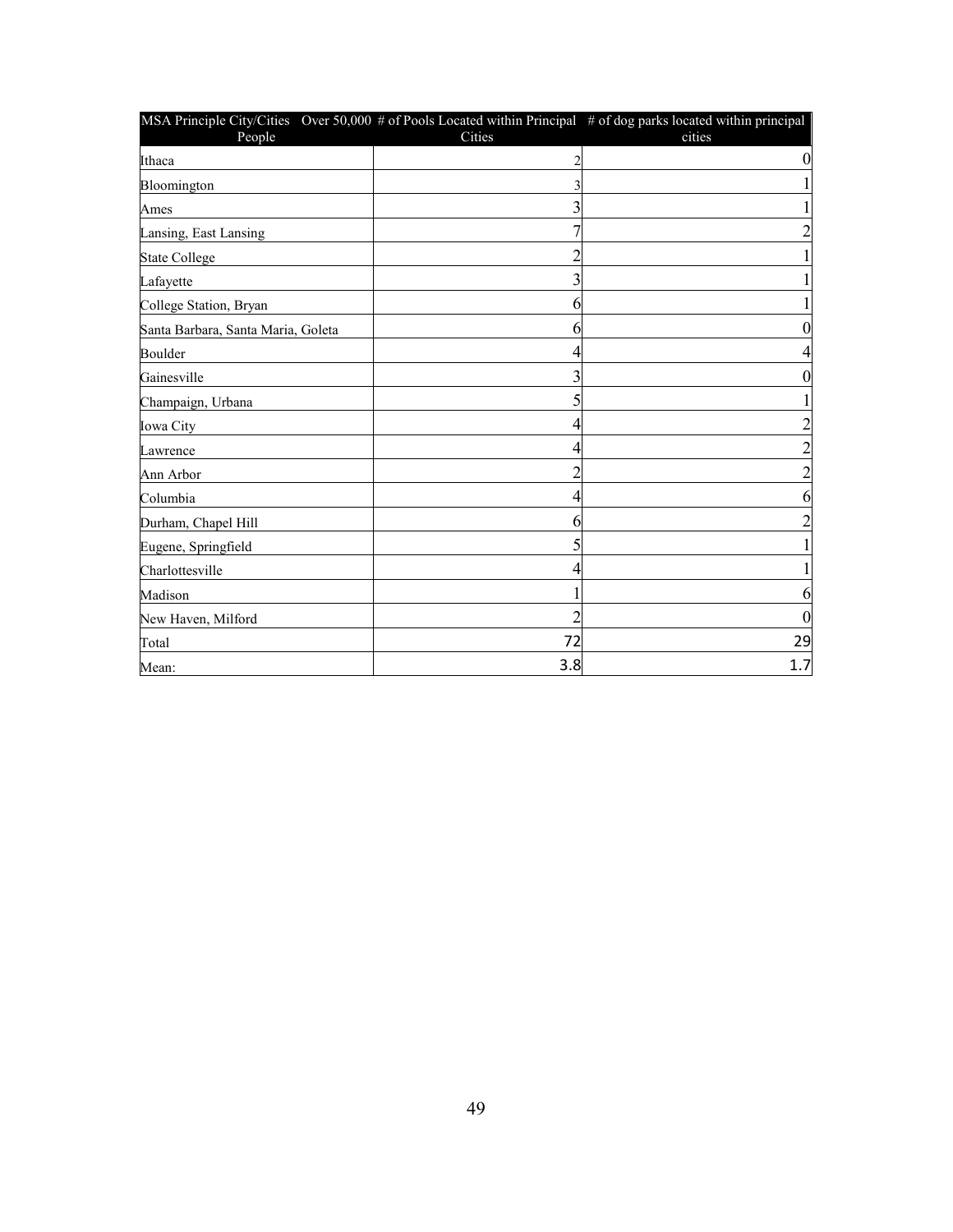# APPENDIX F

### <span id="page-60-0"></span>NUMBER OF POOLS & DOG PARKS CONTAINED WITHIN MSA – NON-AAU

# MEMBER - GROUP TWO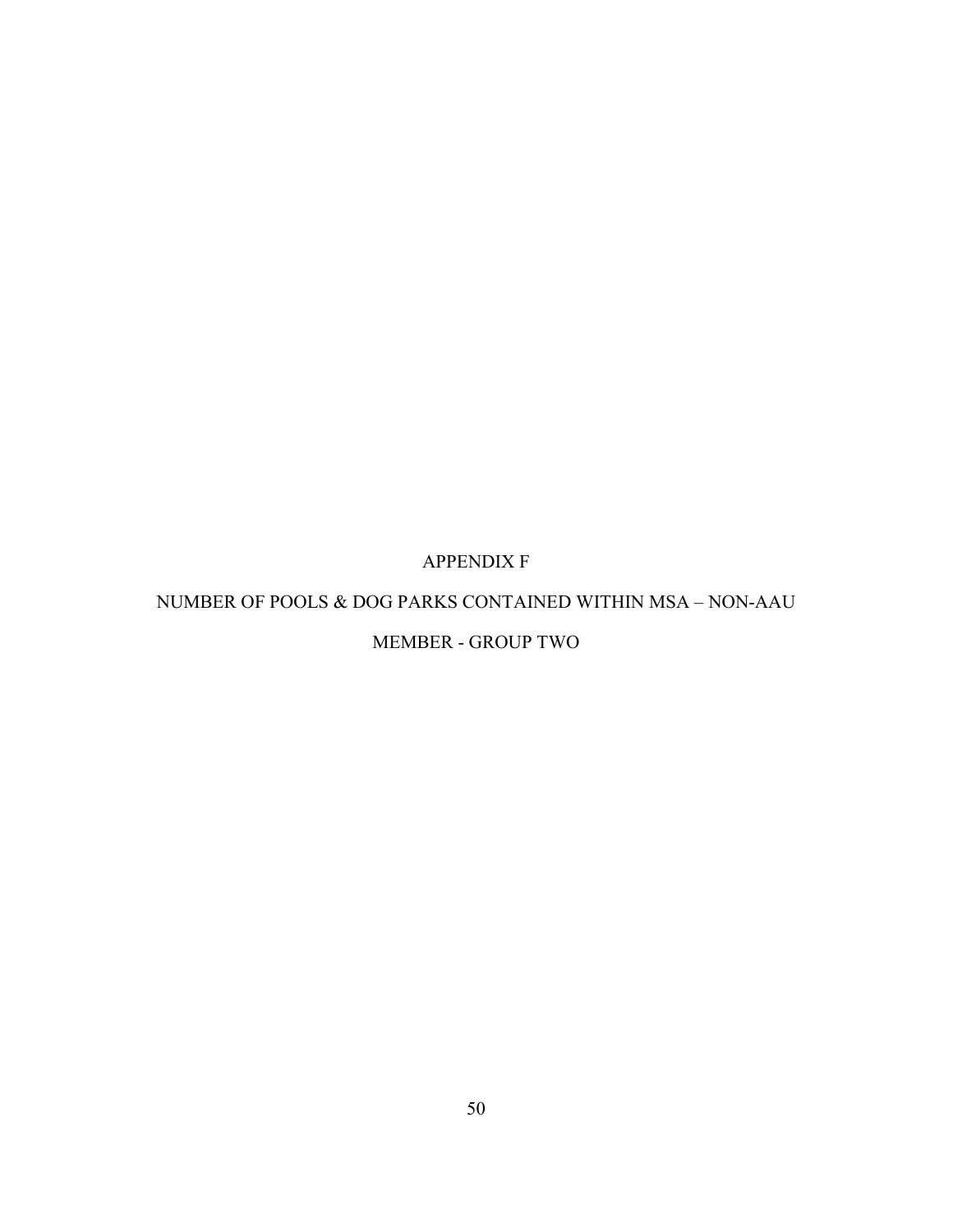| MSA Principle City/Cities Over 50,000 $\#$ of Pools Located within Principal $\#$ of dog parks located within principal<br>People | Cities | cities                  |
|-----------------------------------------------------------------------------------------------------------------------------------|--------|-------------------------|
| Abilene                                                                                                                           |        | $\mathbf{1}$            |
| Altoona                                                                                                                           |        | $\boldsymbol{0}$        |
| Anderson                                                                                                                          |        | $\boldsymbol{0}$        |
| Dubuque                                                                                                                           |        | $\mathbf{1}$            |
| Elmira                                                                                                                            | 0      | $\mathbf{0}$            |
| Flint                                                                                                                             |        | $\boldsymbol{0}$        |
| Fort Collins, Loveland                                                                                                            |        | $\overline{\mathbf{3}}$ |
| Jefferson City                                                                                                                    | 2      | $\mathbf{1}$            |
| Kalamazoo, Portage                                                                                                                |        | $\overline{2}$          |
| Lynchburg                                                                                                                         |        | $\mathbf{1}$            |
| Ocala                                                                                                                             |        | $\mathbf{1}$            |
| Rockford                                                                                                                          |        | $\overline{2}$          |
| Saint Joseph                                                                                                                      | 3      | $\mathbf{1}$            |
| Salem                                                                                                                             | 0      | $\overline{c}$          |
| San Luis Obispo, Paso Robles                                                                                                      |        | 1                       |
| Springfield, IL                                                                                                                   | 3      | $\mathbf{1}$            |
| Springfield, MA                                                                                                                   |        | $\mathbf{1}$            |
| <b>Terre Haute</b>                                                                                                                |        | $\mathbf{1}$            |
| Waterloo, Cedar Falls                                                                                                             | 5      | $\overline{c}$          |
| <b>Winston Salem</b>                                                                                                              | 8      | 1                       |
| Total:                                                                                                                            | 42     | 21                      |
| Mean:                                                                                                                             | 2.2    | 1.1                     |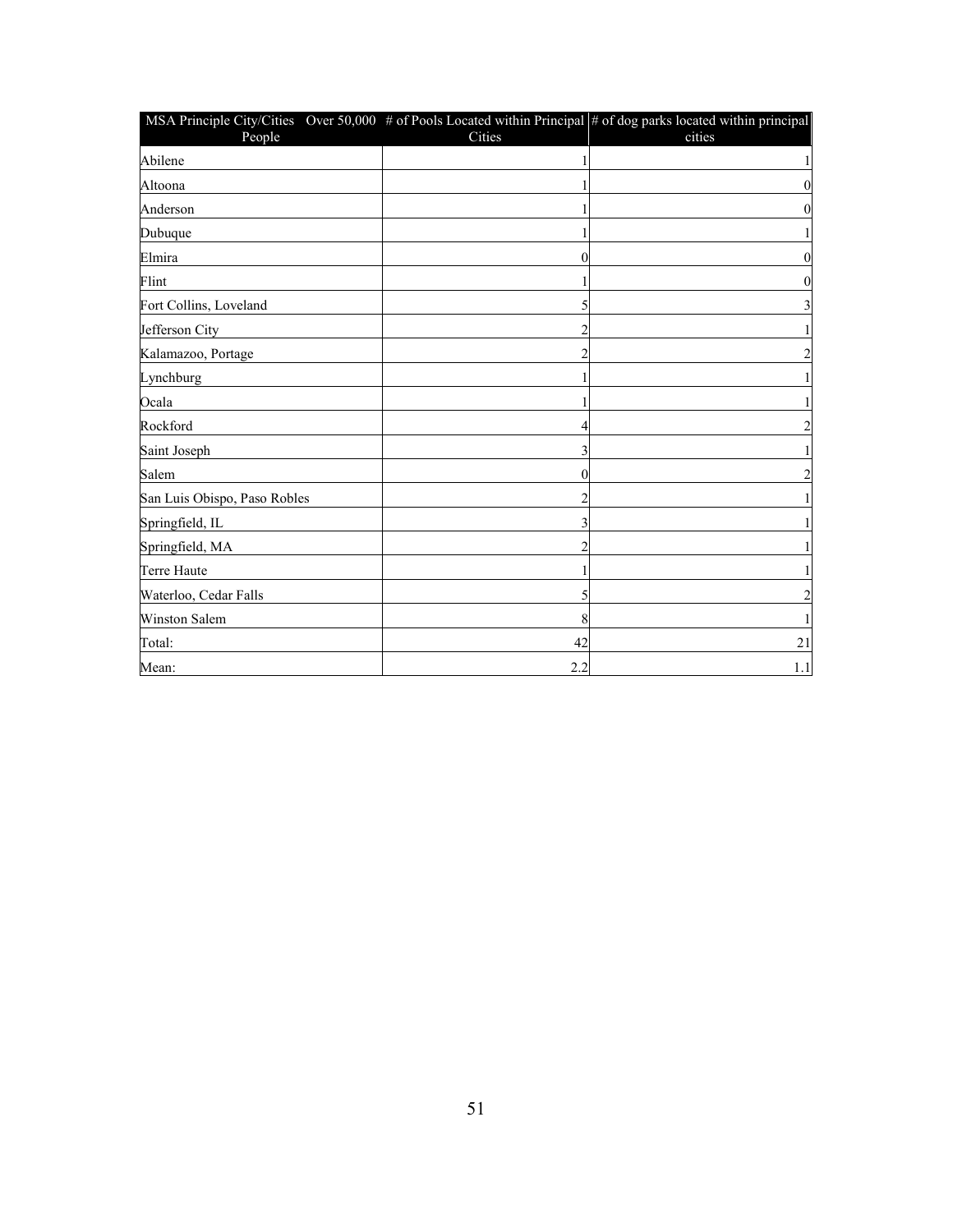APPENDIX G

<span id="page-62-0"></span>WALKABILITY SCORES OF MSA